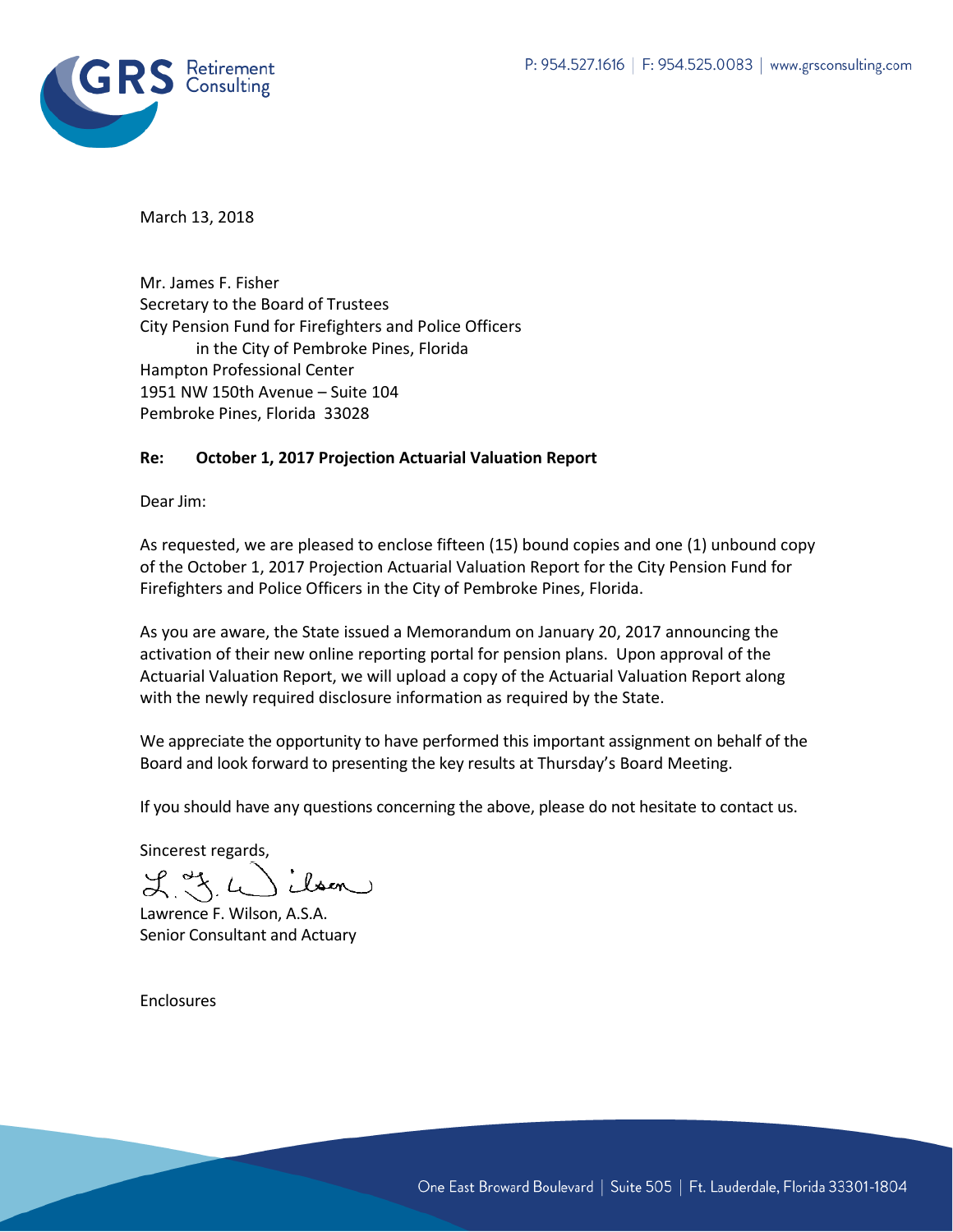# City Pension Fund for Firefighters and Police Officers In the City of Pembroke Pines, Florida

## ACTUARIAL VALUATION AS OF OCTOBER 1, 2017

This Valuation Determines the Annual Contribution for the Fund Year October 1, 2018 through September 30, 2019 to be paid in Fiscal Year October 1, 2018 to September 30, 2019



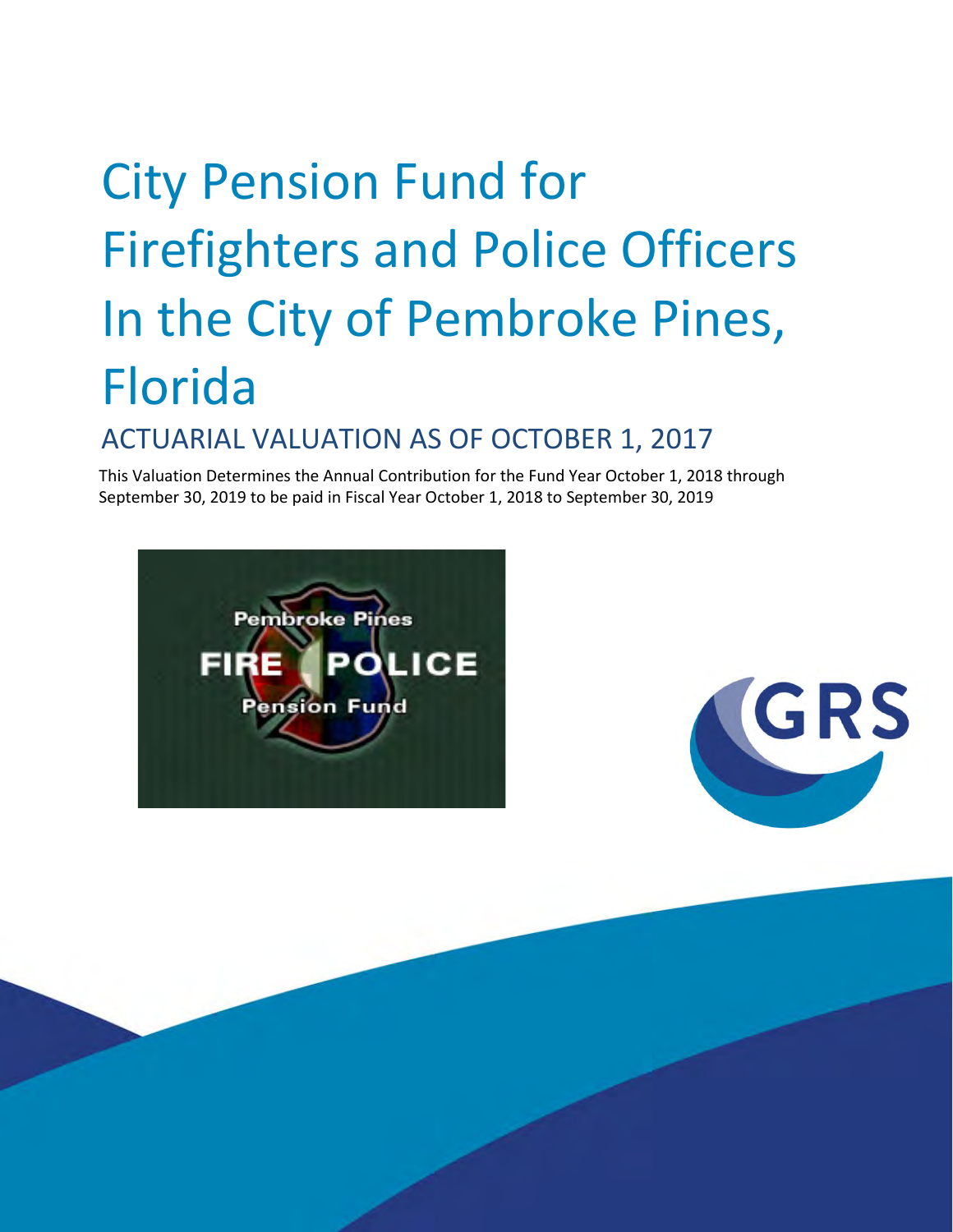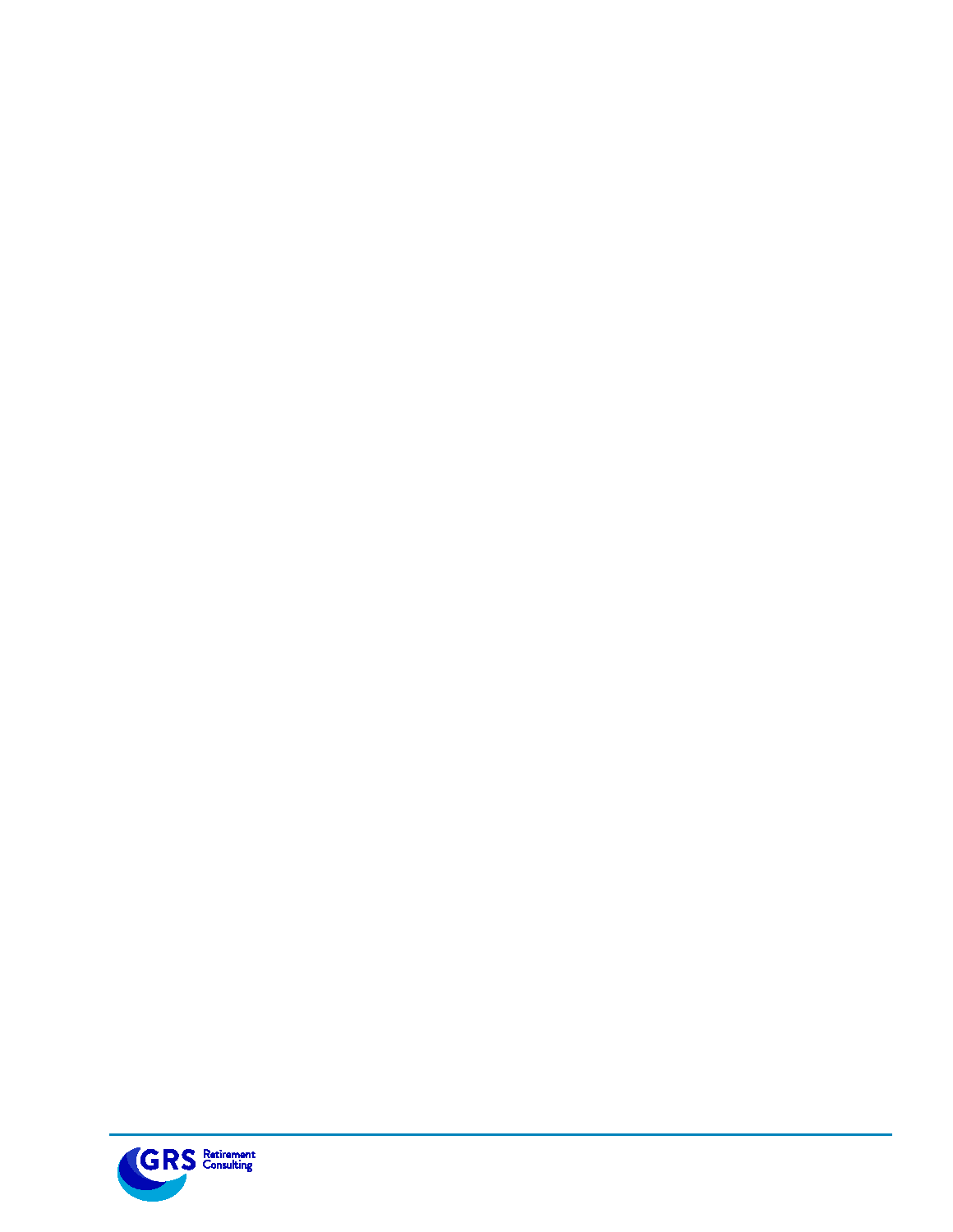## **City Pension Fund for Firefighters and Police Officers in the City of Pembroke Pines, Florida**

#### **TABLE OF CONTENTS**

|            | Page         |
|------------|--------------|
| Commentary | $\mathbf{1}$ |
| I.         |              |
| Ш.         |              |
| III.       |              |
| IV.        |              |
| V.         |              |
| VI.        |              |
| VII.       |              |
| VIII.      |              |
| IX.        | 18           |

| X.    |                                                                                |  |
|-------|--------------------------------------------------------------------------------|--|
| XI.   |                                                                                |  |
| XII.  | Distribution of Fund Participants by Attained Age Groups and Service Groups 42 |  |
| XIII. | Statistics for Participants Entitled to Deferred Benefits and Participants     |  |
| XIV.  |                                                                                |  |
| XV.   |                                                                                |  |
| XVI.  |                                                                                |  |
| XVII. |                                                                                |  |

XVIII. State Required Exhibit............................................................................................. 54

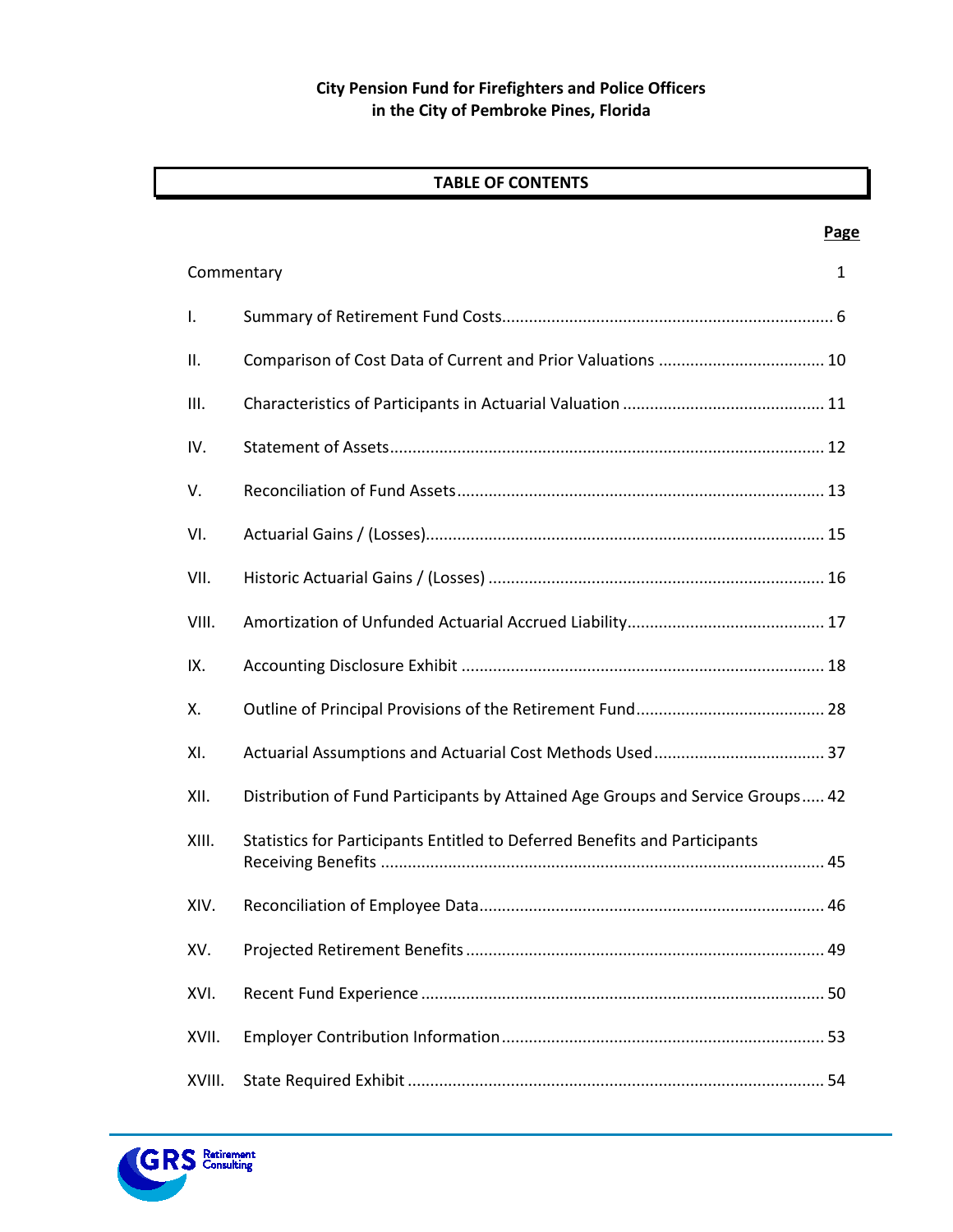

March 13, 2018

Board of Trustees c/o Mr. James F. Fisher Plan Administrator City Pension Fund for Firefighters and Police Officers in the City of Pembroke Pines, Florida Hampton Professional Center 1951 NW 150th Avenue – Suite 104 Pembroke Pines, Florida 33028

Dear Board Members:

#### **October 1, 2017 Actuarial Valuation**

We are pleased to present our October 1, 2017 Projection Actuarial Valuation for the City Pension Fund for Firefighters and Police Officers in the City of Pembroke Pines, Florida. The purpose of this report is to indicate appropriate contribution levels, comment on the actuarial stability of the Fund and to satisfy State requirements. The Board of Trustees has retained Gabriel, Roeder, Smith and Company (GRS) to prepare an annual actuarial valuation under Section 34.60 of the Fund Ordinance.

This report consists of this commentary, detailed Tables I through XVII and the State Required Exhibit on Table XVIII. The Tables contain basic Fund cost figures plus significant details on the benefits, liabilities and experience of the Fund. We suggest that you thoroughly review the report at your convenience and contact us with any questions that may arise.

#### **Retirement Fund Costs**

Our Projection Actuarial Valuation develops the required minimum Retirement Fund payment under the Florida Protection of Public Employee Retirement Benefits Act and for Fire and Police Retirement Chapters 175 and 185. The minimum payment consists of payment of annual normal costs including amortization of the components of the unfunded actuarial accrued liability over various periods as prescribed by law. The **minimum payment for fiscal year ending September 30, 2019 is \$32,764,579 (98.3% / 123.0%)**. The figures in parentheses are the minimum payment expressed as a percentage of projected covered annual payroll including DROP payroll (\$33,318,825) and projected covered annual payroll excluding DROP payroll (\$26,646,456), respectively as of October 1, 2018.

This total cost is to be met by member, City and State contributions. We anticipate that member contributions will be **\$2,537,321 (7.6% / 9.5%)**, the State will contribute **\$2,420,304 (7.3% / 9.1%)** and the resulting minimum required City contribution will be **\$27,806,954 (83.5% / 104.4%)**. The City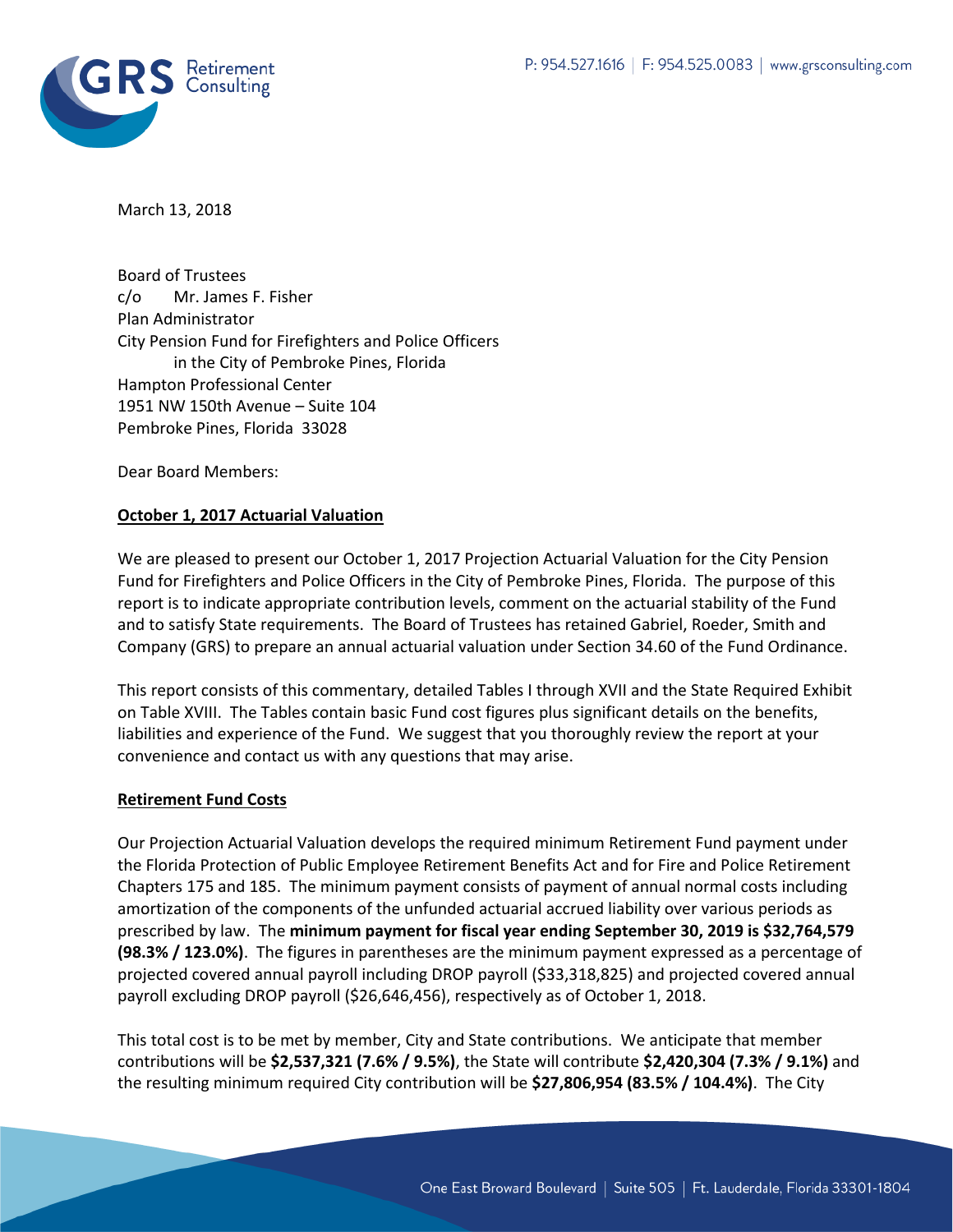Board of Trustees March 13, 2018 Page Two

contribution includes an interest adjustment and must be increased if State contributions are less than \$2,420,304.

#### **Changes in Actuarial Assumptions, Methods and Fund Benefits**

Assumed investment return was updated to 7.85% from 7.90%, net of investment expense. The remaining actuarial assumptions and methods are unchanged from the October 1, 2016 Actuarial Valuation. The actuarial assumptions and methods are summarized on Table XI.

The Fund provisions are unchanged from the October 1, 2016 Actuarial Valuation. Fund benefits are summarized on Table X.

## **Comparison of October 1, 2016 and October 1, 2017 Valuation Results**

Table II of our report provides information of a comparative nature. The left columns of the Table indicate the costs as calculated for the October 1, 2016 Actuarial Valuation. The center columns indicate the costs as calculated for October 1, 2017 prior to the assumption changes. The right columns indicate the costs as calculated for October 1, 2017 after the assumption changes.

Comparing the left and center columns of Table II shows the effect of Fund experience during the year. The number of active participants decreased by approximately 2%. Covered payroll including DROP payroll decreased by approximately 2%. Covered payroll net of DROP payroll increased by approximately 2%. Total Fund membership increased by approximately 2%. Total normal cost increased both as a dollar amount and as a percentage of covered payrolls including DROP payroll but decreased as a percentage of covered payroll excluding DROP payroll. The unfunded actuarial accrued liability decreased both as a dollar amount and as a percentage of covered payroll excluding DROP payroll but increased as a percentage of covered payroll including DROP payroll. The net City minimum funding requirement increased both as a dollar amount and as a percentage of covered payroll including DROP payroll but remained level as a percentage of covered payroll excluding DROP payroll.

Comparing the center and right columns of Table II shows the effect of the update of actuarial assumptions. Total normal cost, the unfunded actuarial accrued liability and the net City minimum funding requirement increased both as a dollar amount and as a percentage of covered payrolls.

The value of vested accrued benefits exceeds Fund assets, resulting in a Vested Benefit Security Ratio (VBSR) of 77.1% (77.7% prior to assumption changes) which is an increase from 73.9% as of the October 1, 2016 Actuarial Valuation. The VBSR is measured on a market value of assets basis.

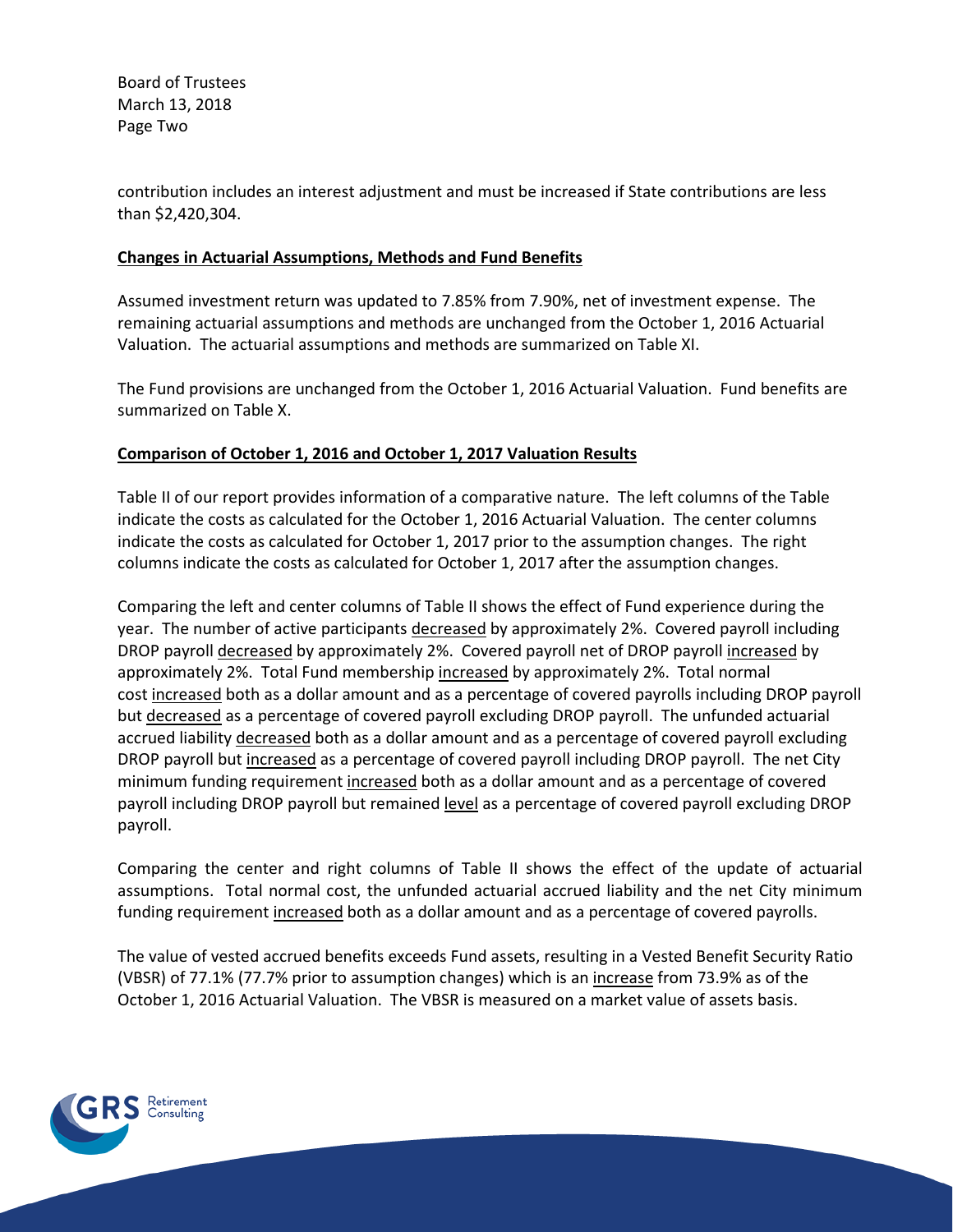Board of Trustees March 13, 2018 Page Three

## **Fund Experience**

The Fund experienced an actuarial loss in the amount of \$3,344,371 this year. This indicates net Fund experience was less favorable than expected based upon the actuarial assumptions.

Table XVI (salary, turnover and investment yield) provides figures on recent Fund experience. Salary experience indicates actual salary increases (excluding DROP payroll) averaged approximately 6.1% for Fund Year ended September 30, 2017. The average salary increase assumption was 3.5%. Salary increase experience was the major source of actuarial loss. Three, five and ten-year average annual salary increases are 4.2%, 3.6% and 3.9%, respectively.

Employee turnover this year was approximately 220% of the assumed turnover and was an offsetting source of actuarial gain. Three, five and ten-year average annual turnover is 190%, 140% and 90% of assumed, respectively.

This year's smoothed value investment return of 8.14% exceeded the Fund's investment return assumption of 7.90% (prior assumption). Investment return was an additional offsetting source of actuarial gain during the year. Three, five and ten-year average annual investment returns are 7.5%, 7.8% and 6.1%, respectively on a smoothed actuarial value basis. Average annual market value returns for the one, three, five and ten-year periods have been 11.48%, 7.4%, 9.3% and 5.5%, respectively.

Table VIII provides figures on recent Fund payroll growth experience. Recent Fund covered payroll growth experience, excluding DROP payroll, indicates actual payroll growth averaged approximately 0.0% annually for the ten fiscal years ended September 30, 2017. The payroll growth assumption is 5.3%, not in excess of the ten (10) year average annual payroll growth assumption. The cap on payroll growth assumption is provided under Florida Statute. The payroll growth assumption last year was also 0.0%.

## **Member Census and Financial Data**

The City submitted the Member census data as of October 1, 2017 used for this actuarial valuation to us. This information contains name, Social Security number, date of birth, date of hire, October 1, 2017 rate of pay, actual salary paid and member contributions for the previous year. Dates of termination and retirement are provided where applicable. The Board updated information on inactive participants including retirees, beneficiaries and vested terminees.

We received financial information as of September 30, 2017 concerning Fund assets from the Fund Auditors. We do not audit the Member census data and asset information that is provided to us; however, we perform certain reasonableness checks. The Fund is responsible for the accuracy of the data.

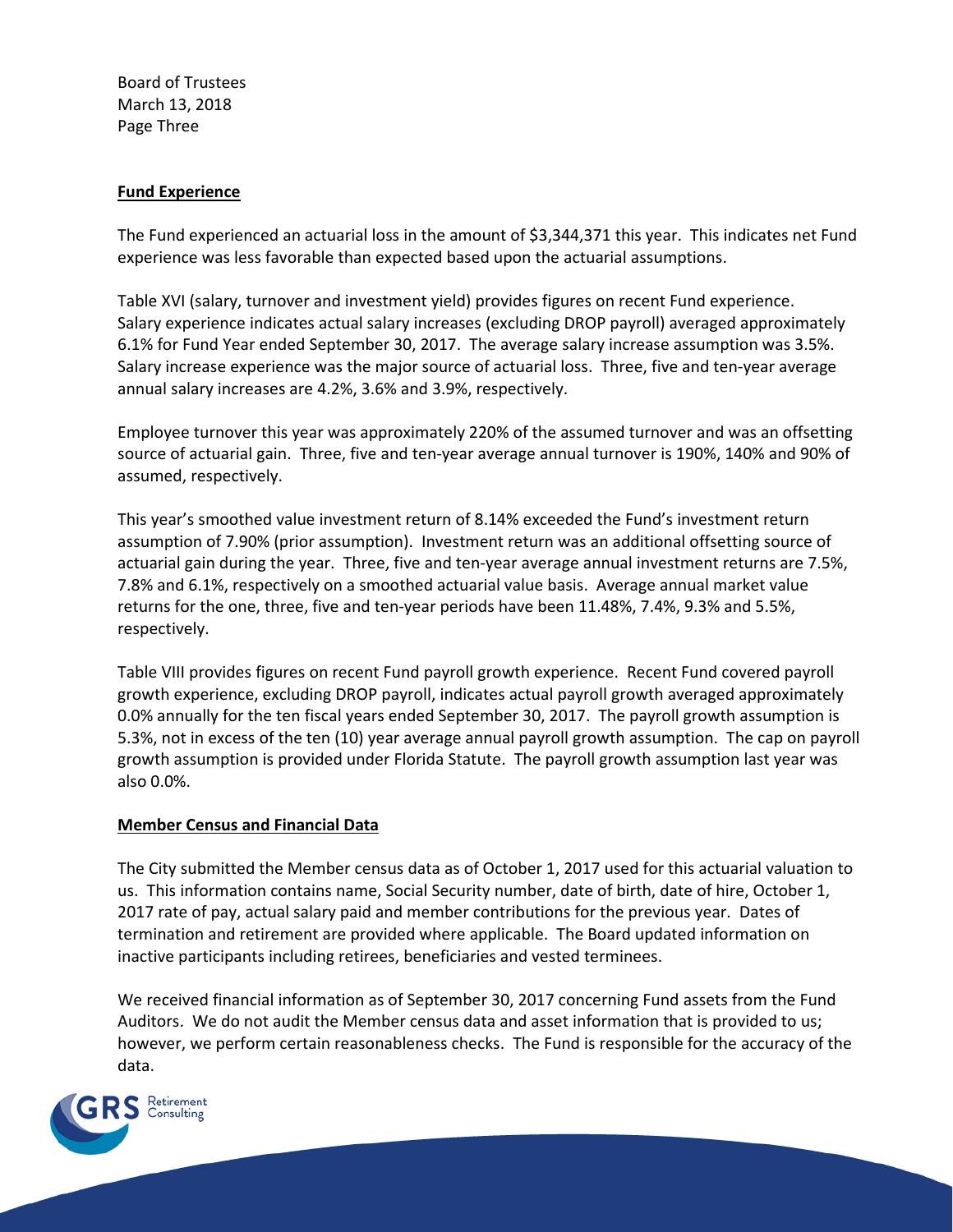Board of Trustees March 13, 2018 Page Four

#### **Summary**

In our opinion the benefits provided for under the current Fund will be sufficiently funded through the payment of the amount as indicated in this and future Actuarial Valuation reports. We will continue to update you on the future payment requirements for the Fund through our actuarial valuation reports. These reports will also continue to monitor emerging experience of the Fund.

The actuarial assumptions used in this Actuarial Valuation are as adopted by the Board of Trustees. The economic and demographic actuarial assumptions are based on the results of an actuarial experience study for the period October 1, 2009 – September 30, 2014. The mortality assumptions are prescribed by statute. Each assumption represents an estimate of future Fund experience.

If all actuarial assumptions are met and if all future minimum required contributions are paid, Fund assets will be sufficient to pay all Fund benefits, future contributions are expected to remain relatively stable as a percent of payroll and the funded status is expected to improve. Fund minimum required contributions are determined in compliance with the requirements of the Florida Protection of Public Employee Retirement Benefits Act, Firefighters Retirement Chapter 175 and Police Officers Retirement Chapter 185 with normal cost determined as a level percent of covered payroll and a level percent amortization payment using an initial amortization period of 30 years.

The Unfunded Actuarial Accrued Liability (UAAL) may not be appropriate for assessing the sufficiency of Fund assets to meet the estimated cost of settling benefit obligations but may be appropriate for assessing the need for or the amount of future contributions. The UAAL would be different if it reflected the market value of assets rather than the actuarial value of assets.

The Unfunded Actuarial Present Value of Vested Accrued Benefits and the corresponding Vested Benefit Security Ratio may be appropriate for assessing the sufficiency of Fund assets to meet the estimated cost of settling benefit obligations but may not be appropriate for assessing the need for or the amount of future contributions.

The GASB Net Pension Liability and Fund Fiduciary Net Position as a Percentage of Total Pension Liability may not be appropriate for assessing the sufficiency of Fund assets to meet the estimated cost of settling benefit obligations but may be appropriate for assessing the need for or the amount of future contributions.

Future actuarial measurements may differ significantly from the current measurements presented in this report due to such factors as the following: Fund experience differing from anticipated under the economic or demographic assumptions; changes in economic or demographic assumptions; increases or decreases expected as part of the natural operation of the methodology used for these measurements (such as the end of an amortization period) and changes in Fund provisions or

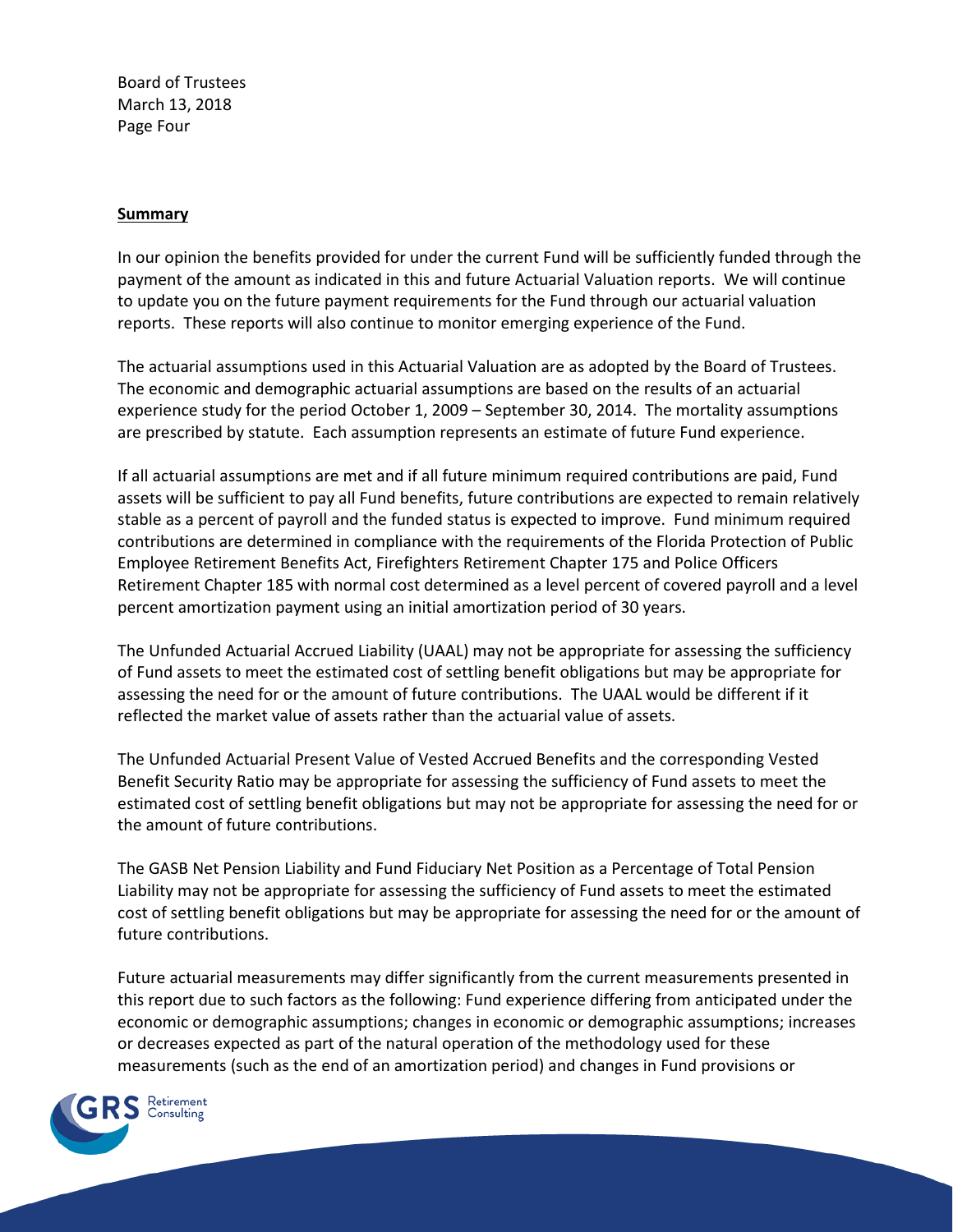Board of Trustees March 13, 2018 Page Five

applicable law. Due to the limited scope of the actuary's assignment, the actuary did not perform an analysis of the potential range of such future measurements.

This report should not be relied upon for any purpose other than the purpose described in the primary communication. Determinations of the financial results associated with the benefits described in this report in a manner other than the intended purpose may produce significantly different results.

This report has been prepared by actuaries who have substantial experience valuing public employee retirement systems. To the best of our knowledge the information contained in this report is accurate and fairly presents the actuarial position of the Fund as of the valuation date. All calculations have been made in conformity with generally accepted actuarial principles and practices, with the Actuarial Standards of Practice issued by the Actuarial Standards Board and with applicable statutes.

This report may be provided to parties other than the Board only in its entirety and only with the permission of an approved representative of the Board.

The signing actuaries are independent of the Fund sponsor.

The undersigned are Members of the American Academy of Actuaries and meet the qualification standards of the American Academy of Actuaries to render the actuarial opinions contained in this report. We are available to respond to any questions with regards to matters covered in this report.

Very truly yours,

Lawrence F. Wilson, A.S.A., E.A.

Senior Consultant and Actuary

Jennifer Bourgard

Consultant and Actuary

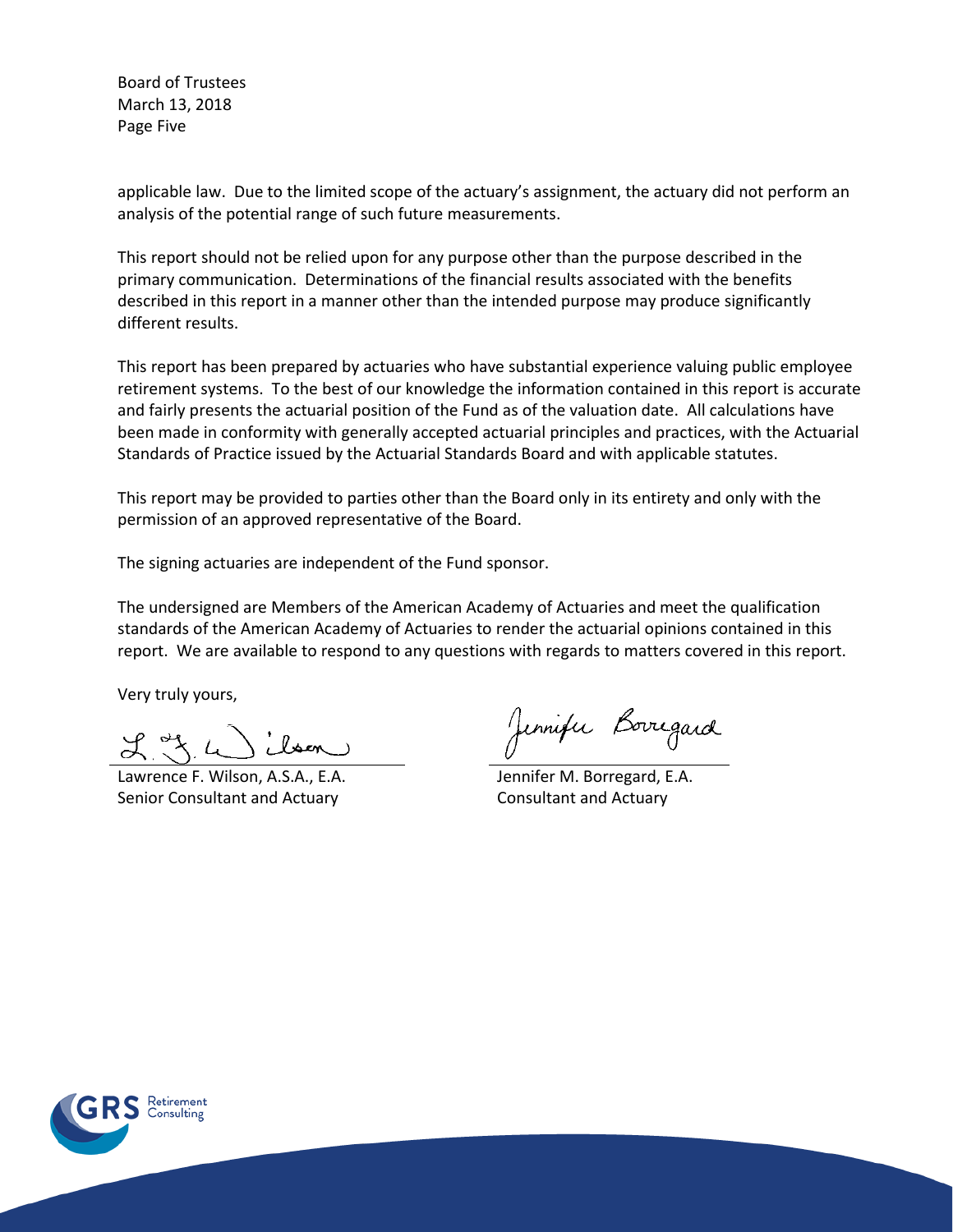|                                                             |    |           |                    |                |             |            | <b>Prior Assumptions</b> |                |    |            |                |         |
|-------------------------------------------------------------|----|-----------|--------------------|----------------|-------------|------------|--------------------------|----------------|----|------------|----------------|---------|
|                                                             |    |           | <b>Hired after</b> |                |             |            | <b>Hired before</b>      |                |    |            |                |         |
|                                                             |    |           | April 30, 2010     |                | May 1, 2010 |            |                          | Total          |    |            |                |         |
|                                                             |    |           | % of               | % of           |             |            | % of                     | % of           |    |            | % of           | % of    |
|                                                             |    | Cost      | Base               | <b>Total</b>   |             | Cost       | Base                     | <b>Total</b>   |    | Cost       | <b>Base</b>    | Total   |
|                                                             |    | Data      | <b>Payroll</b>     | <b>Payroll</b> |             | Data       | <b>Payroll</b>           | <b>Payroll</b> |    | Data       | <b>Payroll</b> | Payroll |
| A. Participant Data Summary (Table III)                     |    |           |                    |                |             |            |                          |                |    |            |                |         |
| 1. Active Employees                                         |    | 108       | N/A                | N/A            |             | 227        | N/A                      | N/A            |    | 335        | N/A            | N/A     |
| 2. Terminated Vested                                        |    | 0         | N/A                | N/A            |             | 5          | N/A                      | N/A            |    | 5          | N/A            | N/A     |
| 3. Receiving Benefits (including DROPs)                     |    | 0         | N/A                | N/A            |             | 374        | N/A                      | N/A            |    | 374        | N/A            | N/A     |
| 4. Total Annual Payroll of Active Employees Excluding DROPs | S. | 6,879,717 | 100.0%             | N/A            | Ś.          | 19,766,739 | 100.0%                   | N/A            |    | 26,646,456 | 100.0%         | 80.0%   |
| 5. Total Annual Payroll of Active Employees Including DROPs |    | N/A       | N/A                | N/A            |             | N/A        | N/A                      | N/A            |    | 33,318,825 | 125.0%         | 100.0%  |
| <b>B.</b> Total Normal Costs                                |    |           |                    |                |             |            |                          |                |    |            |                |         |
| 1. Age Retirement Benefits                                  | Ś. | 1,478,906 | N/A                | N/A            | Ś.          | 6,867,514  | N/A                      | N/A            | \$ | 8,346,420  | 31.3%          | 25.1%   |
| 2. Termination Benefits                                     |    | 34,733    | N/A                | N/A            |             | 61,996     | N/A                      | N/A            |    | 96,729     | 0.4%           | 0.3%    |
| 3. Death Benefits                                           |    | 31,197    | N/A                | N/A            |             | 78,166     | N/A                      | N/A            |    | 109,363    | 0.4%           | 0.3%    |
| 4. Disability Benefits                                      |    | 180,943   | N/A                | N/A            |             | 450,030    | N/A                      | N/A            |    | 630,973    | 2.4%           | 1.9%    |
| 5. Subtotal                                                 |    | 1,725,779 | 25.1%              | N/A            |             | 7,457,706  | 37.7%                    | N/A            |    | 9,183,485  | 34.5%          | 27.6%   |
| 6. Estimated Expenses                                       |    | N/A       |                    |                |             | N/A        |                          |                |    | 654,307    | 2.5%           | 2.0%    |
| 7. Total Annual Normal Costs                                |    | N/A       |                    |                |             | N/A        |                          |                |    | 9,837,792  | 36.9%          | 29.5%   |





**City Pension Fund for Firefighters and Police Officers in the City of Pembroke Pines, Florida 6**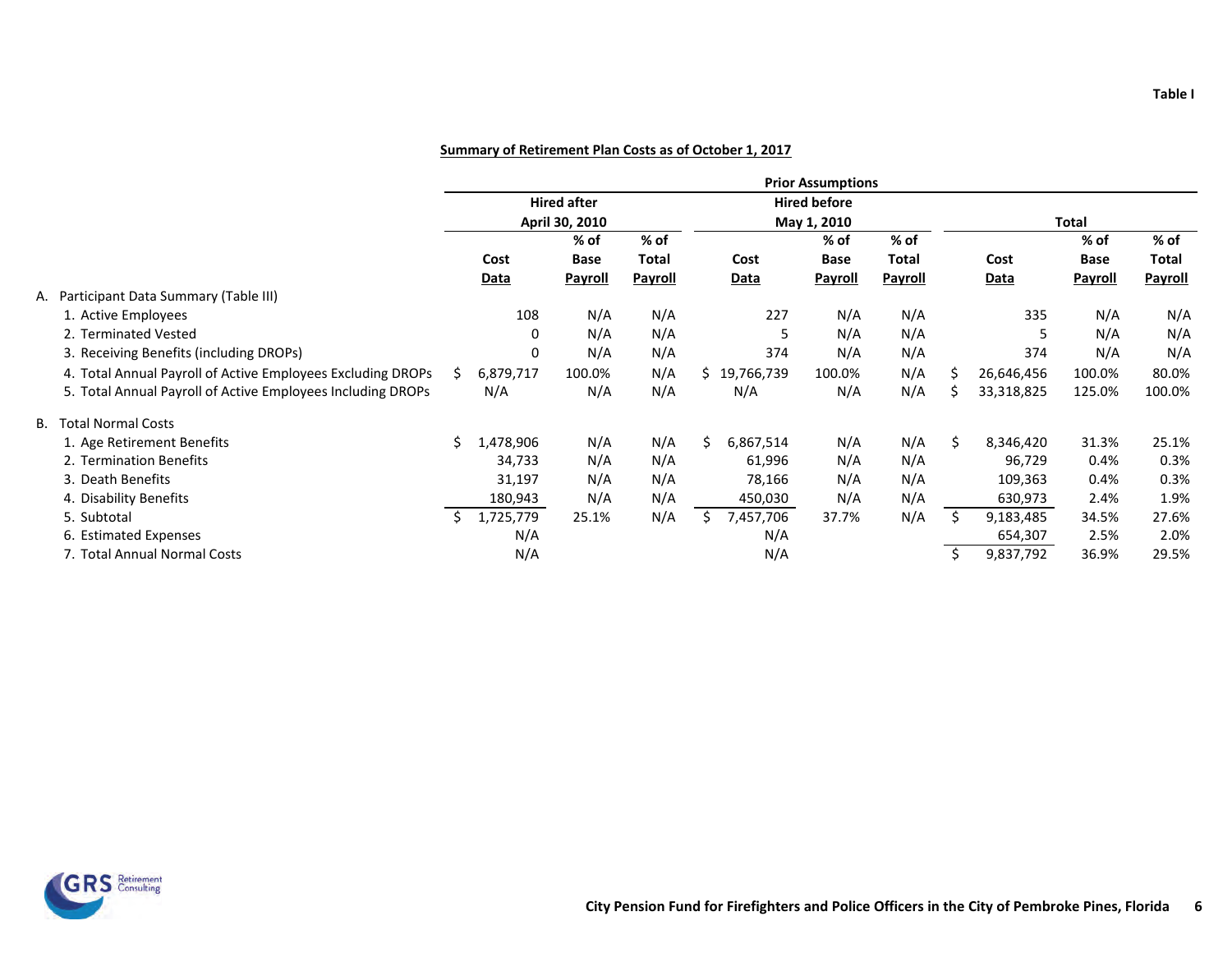**Summary of Retirement Plan Costs as of October 1, 2017**

|                                                             |    |           |                    |              |             |                     | <b>Current Assumptions</b> |              |    |            |                |                |
|-------------------------------------------------------------|----|-----------|--------------------|--------------|-------------|---------------------|----------------------------|--------------|----|------------|----------------|----------------|
|                                                             |    |           | <b>Hired after</b> |              |             | <b>Hired before</b> |                            |              |    |            |                |                |
|                                                             |    |           | April 30, 2010     |              | May 1, 2010 |                     |                            |              |    |            |                |                |
|                                                             |    |           | $%$ of             | $%$ of       |             |                     | % of                       | $%$ of       |    |            | $%$ of         | % of           |
|                                                             |    | Cost      | <b>Base</b>        | <b>Total</b> |             | Cost                | Base                       | <b>Total</b> |    | Cost       | Base           | Total          |
|                                                             |    | Data      | <b>Payroll</b>     | Payroll      |             | Data                | <b>Payroll</b>             | Payroll      |    | Data       | <b>Payroll</b> | <b>Payroll</b> |
| A. Participant Data Summary (Table III)                     |    |           |                    |              |             |                     |                            |              |    |            |                |                |
| 1. Active Employees                                         |    | 108       | N/A                | N/A          |             | 227                 | N/A                        | N/A          |    | 335        | N/A            | N/A            |
| 2. Terminated Vested                                        |    | 0         | N/A                | N/A          |             | 5                   | N/A                        | N/A          |    | 5          | N/A            | N/A            |
| 3. Receiving Benefits (including DROPs)                     |    | 0         | N/A                | N/A          |             | 374                 | N/A                        | N/A          |    | 374        | N/A            | N/A            |
| 4. Total Annual Payroll of Active Employees Excluding DROPs | S. | 6,879,717 | 100.0%             | N/A          |             | \$19,766,739        | 100.0%                     | N/A          | S  | 26,646,456 | 100.0%         | 80.0%          |
| 5. Total Annual Payroll of Active Employees Including DROPs |    | N/A       | N/A                | N/A          |             | N/A                 | N/A                        | N/A          |    | 33,318,825 | 125.0%         | 100.0%         |
| <b>B.</b> Total Normal Costs                                |    |           |                    |              |             |                     |                            |              |    |            |                |                |
| 1. Age Retirement Benefits                                  | Ś. | 1,496,538 | N/A                | N/A          | Ś.          | 6,948,359           | N/A                        | N/A          | Ŝ. | 8,444,897  | 31.7%          | 25.3%          |
| 2. Termination Benefits                                     |    | 34,948    | N/A                | N/A          |             | 62,692              | N/A                        | N/A          |    | 97,640     | 0.4%           | 0.3%           |
| 3. Death Benefits                                           |    | 31,396    | N/A                | N/A          |             | 78,670              | N/A                        | N/A          |    | 110,066    | 0.4%           | 0.3%           |
| 4. Disability Benefits                                      |    | 182,196   | N/A                | N/A          |             | 453,347             | N/A                        | N/A          |    | 635,543    | 2.4%           | 1.9%           |
| 5. Subtotal                                                 |    | 1,745,078 | 25.4%              | N/A          |             | 7,543,068           | 38.2%                      | N/A          |    | 9,288,146  | 34.9%          | 27.9%          |
| 6. Estimated Expenses                                       |    | N/A       |                    |              |             | N/A                 |                            |              |    | 654,307    | 2.5%           | 2.0%           |
| 7. Total Annual Normal Costs                                |    | N/A       |                    |              |             | N/A                 |                            |              |    | 9,942,453  | 37.3%          | 29.8%          |

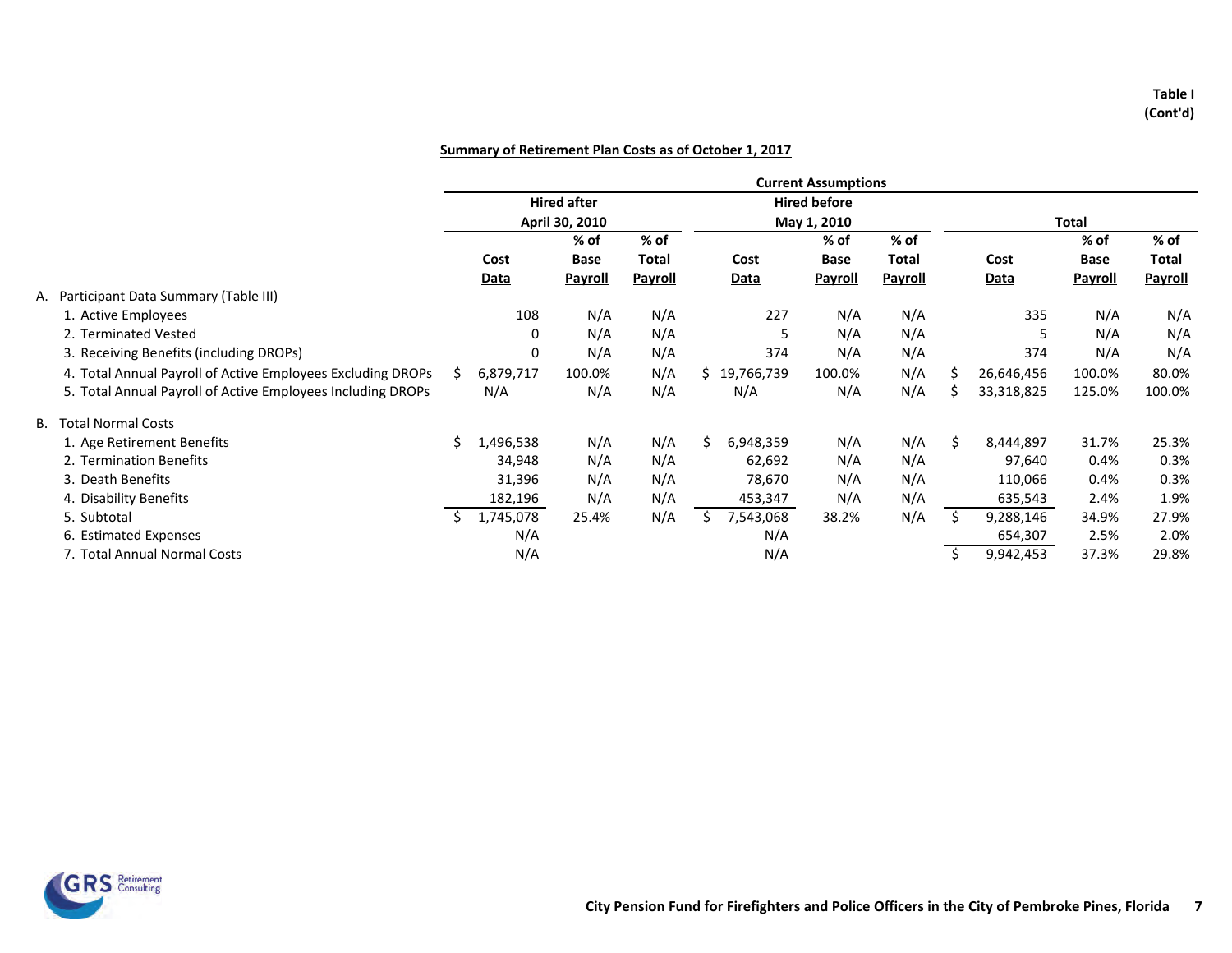#### **Summary of Retirement Plan Costs as of October 1, 2017**

|                                                       | <b>Prior Assumptions</b> |             |              | <b>Current Assumptions</b> |     |             |              |                |  |
|-------------------------------------------------------|--------------------------|-------------|--------------|----------------------------|-----|-------------|--------------|----------------|--|
|                                                       |                          |             | <b>Total</b> |                            |     |             | <b>Total</b> |                |  |
|                                                       |                          |             | % of         | % of                       |     |             | % of         | % of           |  |
|                                                       |                          | Cost        | <b>Base</b>  | <b>Total</b>               |     | Cost        | <b>Base</b>  | <b>Total</b>   |  |
|                                                       |                          | Data        | Payroll      | Payroll                    |     | <b>Data</b> | Payroll      | <b>Payroll</b> |  |
| C. Total Actuarial Accrued Liability                  |                          |             |              |                            |     |             |              |                |  |
| 1. Age Retirement Benefits Active Employees           | Ś.                       | 167,886,732 | 630.1%       | 503.9%                     | \$  | 169,146,513 | 634.8%       | 507.7%         |  |
| 2. Termination Benefits Active Employees              |                          | 500,235     | 1.9%         | 1.5%                       |     | 504,261     | 1.9%         | 1.5%           |  |
| 3. Death Benefits Active Employees                    |                          | 466,062     | 1.7%         | 1.4%                       |     | 468,193     | 1.8%         | 1.4%           |  |
| 4. Disability Benefits Active Employees               |                          | 2,623,893   | 9.8%         | 7.9%                       |     | 2,638,615   | 9.9%         | 7.9%           |  |
| 5. Retired or Terminated Vested Participants          |                          |             |              |                            |     |             |              |                |  |
| Receiving Benefits (including DROPs)                  |                          | 605,674,831 | 2273.0%      | 1817.8%                    |     | 610,040,746 | 2289.4%      | 1830.9%        |  |
| 6. Terminated Vested Participants Entitled to         |                          |             |              |                            |     |             |              |                |  |
| <b>Future Benefits</b>                                |                          | 836,483     | 3.1%         | 2.5%                       |     | 844,197     | 3.2%         | 2.5%           |  |
| 7. Deceased Participants Whose Beneficiaries          |                          |             |              |                            |     |             |              |                |  |
| are Receiving Benefits                                |                          | 8,025,172   | 30.1%        | 24.1%                      |     | 8,064,935   | 30.3%        | 24.2%          |  |
| 8. Disabled Participants Receiving Benefits           |                          | 15,455,829  | 58.0%        | 46.4%                      |     | 15,541,357  | 58.3%        | 46.6%          |  |
| 9. Miscellaneous Liability (Refunds in Process)       |                          | 137,154     | 0.5%         | 0.4%                       |     | 137,154     | 0.5%         | 0.4%           |  |
| 10. Total Actuarial Accrued Liability                 | S.                       | 801,606,391 | 3008.3%      | 2405.9%                    | \$. | 807,385,971 | 3030.0%      | 2423.2%        |  |
| D. Net Assets (Table V)                               |                          |             |              |                            |     |             |              |                |  |
| 1. Smoothed Actuarial Value of Assets                 | Ś.                       | 593,996,849 | 2229.2%      | 1782.8%                    | \$. | 593,996,849 | 2229.2%      | 1782.8%        |  |
| 2. Market Value of Assets                             | \$                       | 599,325,724 | 2249.2%      | 1798.8%                    | \$. | 599,325,724 | 2249.2%      | 1798.8%        |  |
| E. Unfunded Actuarial Accrued Liability               |                          |             |              |                            |     |             |              |                |  |
| $(C. - D.1.)$                                         | \$                       | 207,609,542 | 779.1%       | 623.1%                     | \$  | 213,389,122 | 800.8%       | 640.4%         |  |
| F. Preliminary Minimum Required Contribution          |                          |             |              |                            |     |             |              |                |  |
| 1. Total Normal Cost (including expenses)             | \$.                      | 9,837,792   | 36.9%        | 29.5%                      | \$  | 9,942,453   | 37.3%        | 29.8%          |  |
| 2. Amortization of Unfunded Liability                 |                          | 20,925,194  | 78.5%        | 62.8%                      |     | 21,332,683  | 80.1%        | 64.0%          |  |
| 3. Interest Adjustment                                |                          | 1,474,097   | 5.5%         | 4.4%                       |     | 1,489,443   | 5.6%         | 4.5%           |  |
| 4. Total Preliminary Minimum Required Contribution \$ |                          | 32,237,083  | 121.0%       | 96.8%                      | \$  | 32,764,579  | 123.0%       | 98.3%          |  |

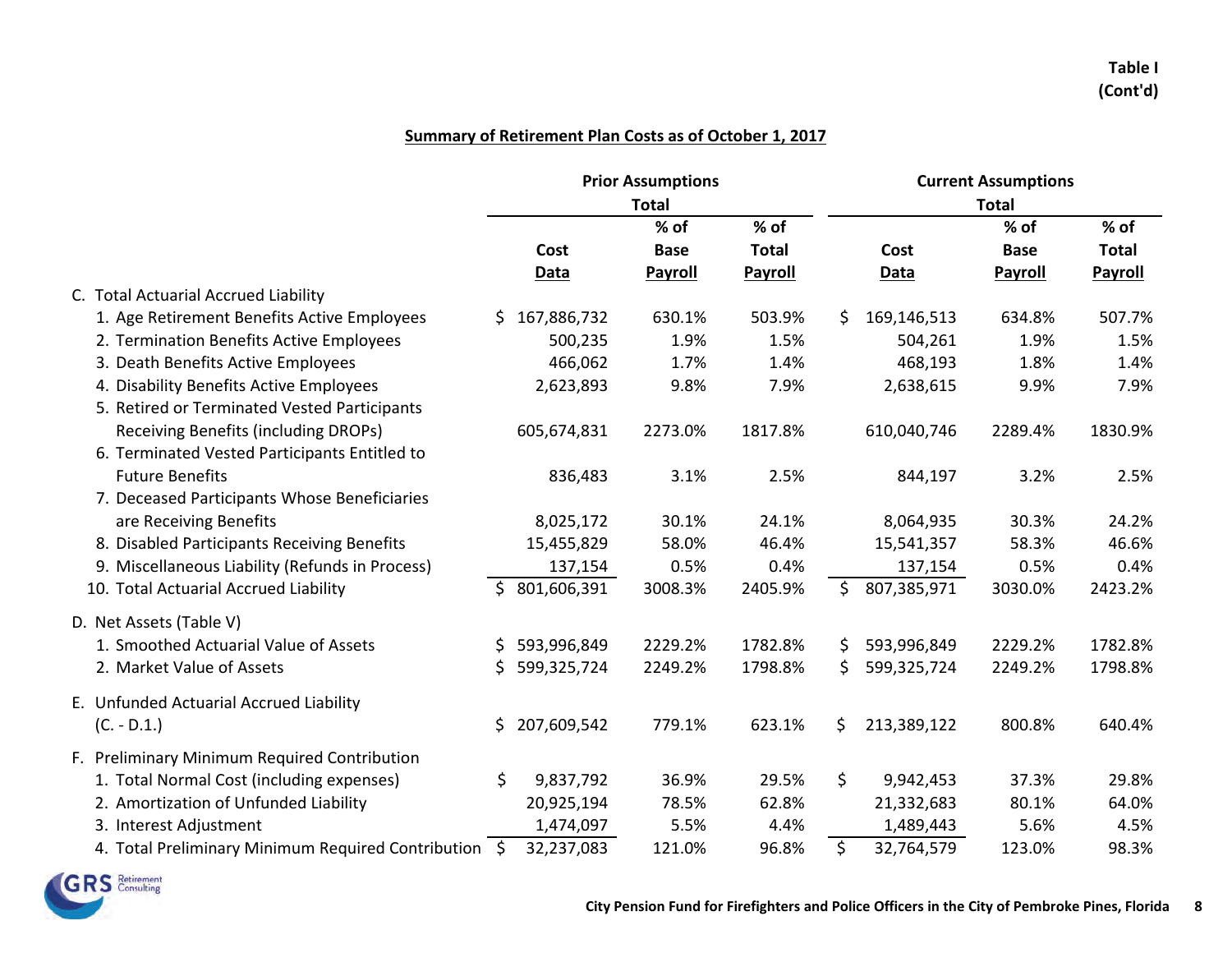#### **Summary of Retirement Plan Costs as of October 1, 2017**

|    |                                                                                                    |    | <b>Prior Assumptions</b> |                |              | <b>Current Assumptions</b> |             |                |                |  |
|----|----------------------------------------------------------------------------------------------------|----|--------------------------|----------------|--------------|----------------------------|-------------|----------------|----------------|--|
|    |                                                                                                    |    |                          | $%$ of         | % of         |                            |             | $%$ of         | $%$ of         |  |
|    |                                                                                                    |    | Cost                     | <b>Base</b>    | <b>Total</b> |                            | Cost        | <b>Base</b>    | <b>Total</b>   |  |
|    |                                                                                                    |    | Data                     | <b>Payroll</b> | Payroll      |                            | Data        | <b>Payroll</b> | <b>Payroll</b> |  |
|    | G. Expected Payroll of Active Employees for 2018-2019 Fund Year                                    |    |                          |                |              |                            |             |                |                |  |
|    | Excluding DROPs: \$26,646,456 x 1.000                                                              | \$ | 26,646,456               | 100.0%         | 80.0%        | \$                         | 26,646,456  | 100.0%         | 80.0%          |  |
|    | Including DROPs: \$33,318,825 x 1.000                                                              | \$ | 33,318,825               | 125.0%         | 100.0%       | \$                         | 33,318,825  | 125.0%         | 100.0%         |  |
|    | H. Contribution Sources for Fiscal Year Ending September 30, 2019                                  |    |                          |                |              |                            |             |                |                |  |
|    | 1. City                                                                                            | \$ | 27,279,458               | 102.4%         | 81.9%        | \$                         | 27,806,954  | 104.4%         | 83.5%          |  |
|    | 2. State                                                                                           | \$ | 2,420,304                | 9.1%           | 7.3%         | \$                         | 2,420,304   | 9.1%           | 7.3%           |  |
|    | 3. Member                                                                                          | \$ | 2,537,321                | 9.5%           | 7.6%         | \$                         | 2,537,321   | 9.5%           | 7.6%           |  |
| I. | Actuarial Gains / (Losses)                                                                         | \$ | (3,344,371)              | (12.6%)        | $(10.0\%)$   | \$.                        | (3,344,371) | (12.6%)        | $(10.0\%)$     |  |
|    | <b>Actuarial Present Value of Vested Accrued Benefits</b>                                          |    |                          |                |              |                            |             |                |                |  |
|    | 1. Retired, Terminated Vested, Beneficiaries                                                       |    |                          |                |              |                            |             |                |                |  |
|    | and Disabled Receiving Benefits (including DROPs)<br>2. Terminated Vested Participants Entitled to | Ś. | 629,155,832              | 2361.1%        | 1888.3%      | \$.                        | 633,647,038 | 2378.0%        | 1901.8%        |  |
|    | <b>Future Benefits and Miscellaneous</b>                                                           |    | 973,637                  | 3.7%           | 2.9%         |                            | 981,351     | 3.7%           | 2.9%           |  |
|    | 3. Active Participants Entitled to Future Benefits                                                 |    | 141,242,988              | 530.1%         | 423.9%       |                            | 142,329,550 | 534.1%         | 427.2%         |  |
|    | <b>Total Actuarial Present Value of Vested</b><br>4.                                               |    |                          |                |              |                            |             |                |                |  |
|    | <b>Accrued Benefits</b>                                                                            | Ś. | 771,372,457              | 2894.8%        | 2315.1%      | Ś.                         | 776,957,939 | 2915.8%        | 2331.9%        |  |
|    | K. Unfunded Actuarial Present Value of Vested                                                      |    |                          |                |              |                            |             |                |                |  |
|    | Accrued Benefits (J. - D.2., not less than zero)                                                   | S. | 172,046,733              | 645.7%         | 516.4%       | Ś.                         | 177,632,215 | 666.6%         | 533.1%         |  |
|    | L. Vested Benefit Security Ratio (D.2. $\div$ J.)                                                  |    | 77.7%                    | N/A            | N/A          |                            | 77.1%       | N/A            | N/A            |  |

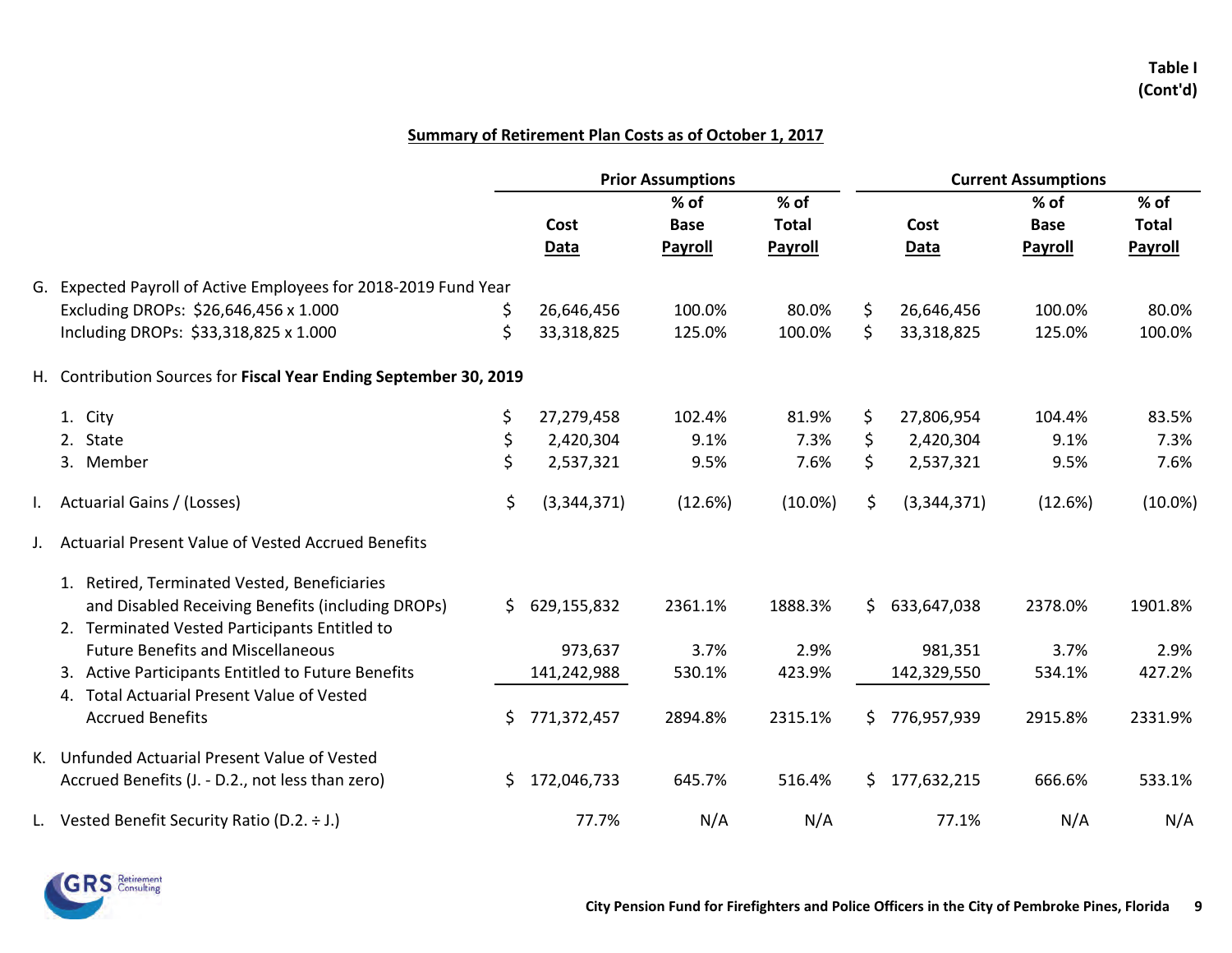|                                               |    |               |                           |                           |    |               | <b>Prior Assumptions</b>  |                           |                 |               | <b>Current Assumptions</b> |                           |
|-----------------------------------------------|----|---------------|---------------------------|---------------------------|----|---------------|---------------------------|---------------------------|-----------------|---------------|----------------------------|---------------------------|
|                                               |    |               | October 1, 2016           |                           |    |               | October 1, 2017           |                           | October 1, 2017 |               |                            |                           |
|                                               |    |               | % of                      | % of                      |    |               | % of                      | $%$ of                    |                 |               | % of                       | % of                      |
|                                               |    | Cost          | <b>Base Annual</b>        | <b>Total Annual</b>       |    | Cost          | <b>Base Annual</b>        | <b>Total Annual</b>       |                 | Cost          | <b>Base Annual</b>         | <b>Total Annual</b>       |
|                                               |    | Data          | Compensation <sup>1</sup> | Compensation <sup>2</sup> |    | Data          | Compensation <sup>1</sup> | Compensation <sup>2</sup> |                 | Data          | Compensation <sup>1</sup>  | Compensation <sup>2</sup> |
| A. Participants                               |    |               |                           |                           |    |               |                           |                           |                 |               |                            |                           |
| 1. Active Employees                           |    | 341           | N/A                       | N/A                       |    | 335           | N/A                       | N/A                       |                 | 335           | N/A                        | N/A                       |
| 2. Terminated Vested                          |    |               | N/A                       | N/A                       |    | 5             | N/A                       | N/A                       |                 | 5             | N/A                        | N/A                       |
| 3. Receiving Benefits (including DROPs)       |    | 355           | N/A                       | N/A                       |    | 374           | N/A                       | N/A                       |                 | 374           | N/A                        | N/A                       |
| 4. Annual Payroll of Active Employees         |    |               |                           |                           |    |               |                           |                           |                 |               |                            |                           |
| excluding DROPs                               | \$ | 26,123,963    | 100.0%                    | 77.0%                     |    | 26,646,456    | 100.0%                    | 80.0%                     |                 | 26,646,456    | 100.0%                     | 80.0%                     |
| 5. Annual Payroll of Active Employees         |    |               |                           |                           |    |               |                           |                           |                 |               |                            |                           |
| including DROPs                               | \$ | 33,919,591    | 129.8%                    | 100.0%                    |    | 33,318,825    | 125.0%                    | 100.0%                    |                 | 33,318,825    | 125.0%                     | 100.0%                    |
| <b>B. Total Normal Costs</b>                  | Ś. | 9,801,798     | 37.5%                     | 28.9%                     | Š. | 9,837,792     | 36.9%                     | 29.5%                     |                 | 9,942,453     | 37.3%                      | 29.8%                     |
| C. Actuarial Accrued Liability (EAN)          |    | \$758,665,266 | 2904.1%                   | 2236.7%                   |    | \$801,606,391 | 3008.3%                   | 2405.9%                   |                 | \$807,385,971 | 3030.0%                    | 2423.2%                   |
| D. Present Value of Future Benefits           |    | \$817,754,916 | 3130.3%                   | 2410.9%                   |    | \$859,565,724 | 3225.8%                   | 2579.8%                   |                 | \$866,135,329 | 3250.5%                    | 2599.5%                   |
| E. Smoothed Actuarial Value of Assets         |    | \$550,554,481 | 2107.5%                   | 1623.1%                   |    | \$593,996,849 | 2229.2%                   | 1782.8%                   |                 | \$593,996,849 | 2229.2%                    | 1782.8%                   |
| F. Unfunded Actuarial Accrued Liability (EAN) |    | \$208,110,785 | 796.6%                    | 613.5%                    |    | \$207,609,542 | 779.1%                    | 623.1%                    |                 | \$213,389,122 | 800.8%                     | 640.4%                    |
| G. City Minimum Funding Payment               |    |               |                           |                           |    |               |                           |                           |                 |               |                            |                           |
| For Fiscal Year Ending September 30, 2018     |    | 26,750,473    | 102.4% 3                  | 78.9% <sup>3</sup>        |    | N/A           | N/A                       | N/A                       |                 | N/A           | N/A                        | N/A                       |
| For Fiscal Year Ending September 30, 2019     |    | N/A           | N/A                       | N/A                       |    | 27,279,458    | 102.4%                    | 4<br>81.9%                | S               | 27,806,954    | 104.4%                     | 83.5%                     |
| H. Vested Benefit Security Ratio              |    | 73.9%         | N/A                       | N/A                       |    | 77.7%         | N/A                       | N/A                       |                 | 77.1%         | N/A                        | N/A                       |

#### **Comparison of Cost Data of October 1, 2016 and October 1, 2017 Valuations**

 $1$  Excludes DROP payroll

<sup>2</sup> Includes DROP payroll

<sup>3</sup> Percent of expected 2017-2018 covered payroll (\$26,123,963 / \$33,919,591)

<sup>4</sup> Percent of expected 2018-2019 covered payroll (\$26,646,456 / \$33,318,825)

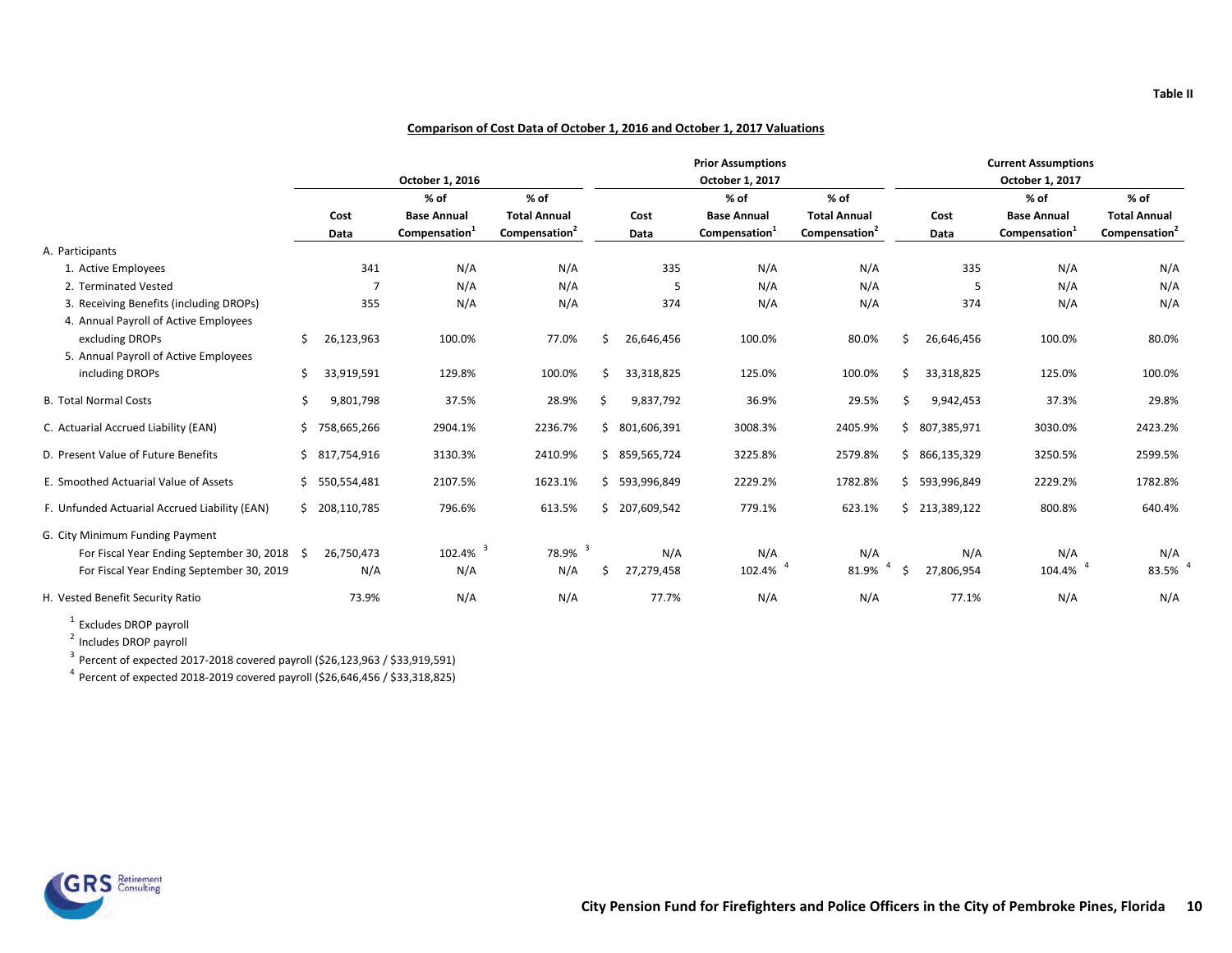## **Actuarial Valuation as of October 1, 2017 Characteristics of Participants in**

#### A. Active Plan Participants Summary

|    | 1. Active participants fully vested                                  | 204              |
|----|----------------------------------------------------------------------|------------------|
|    | 2. Active participants partially vested                              | 0                |
|    | 3. Active participants non-vested                                    | 131              |
|    | 4. Total active participants                                         | 335              |
|    | 5. Annual rate of pay of active participants excluding DROPs         | \$<br>26,646,456 |
|    | 6. Annual rate of pay of active participants including DROPs         | \$<br>33,318,825 |
| В. | Retired and Terminated Vested Participant Summary                    |                  |
|    | 1. Retired or terminated vested participants receiving               |                  |
|    | benefits (including DROPs)                                           | 336              |
|    | 2. Terminated vested participants entitled to                        |                  |
|    | future benefits                                                      | 5                |
|    | 3. Deceased participants whose beneficiaries are                     |                  |
|    | receiving benefits                                                   | 17               |
|    | 4. Disabled participants receiving benefits                          | 21               |
| C. | <b>Projected Annual Retirement Benefits</b>                          |                  |
|    | 1. Retired or terminated vested receiving benefits (including DROPs) | \$<br>31,404,831 |
|    | 2. Terminated vested entitled to future benefits                     | \$<br>140,189    |
|    | 3. Beneficiaries of deceased participants                            | \$<br>645,599    |
|    | 4. Disabled participants                                             | \$<br>1,079,481  |

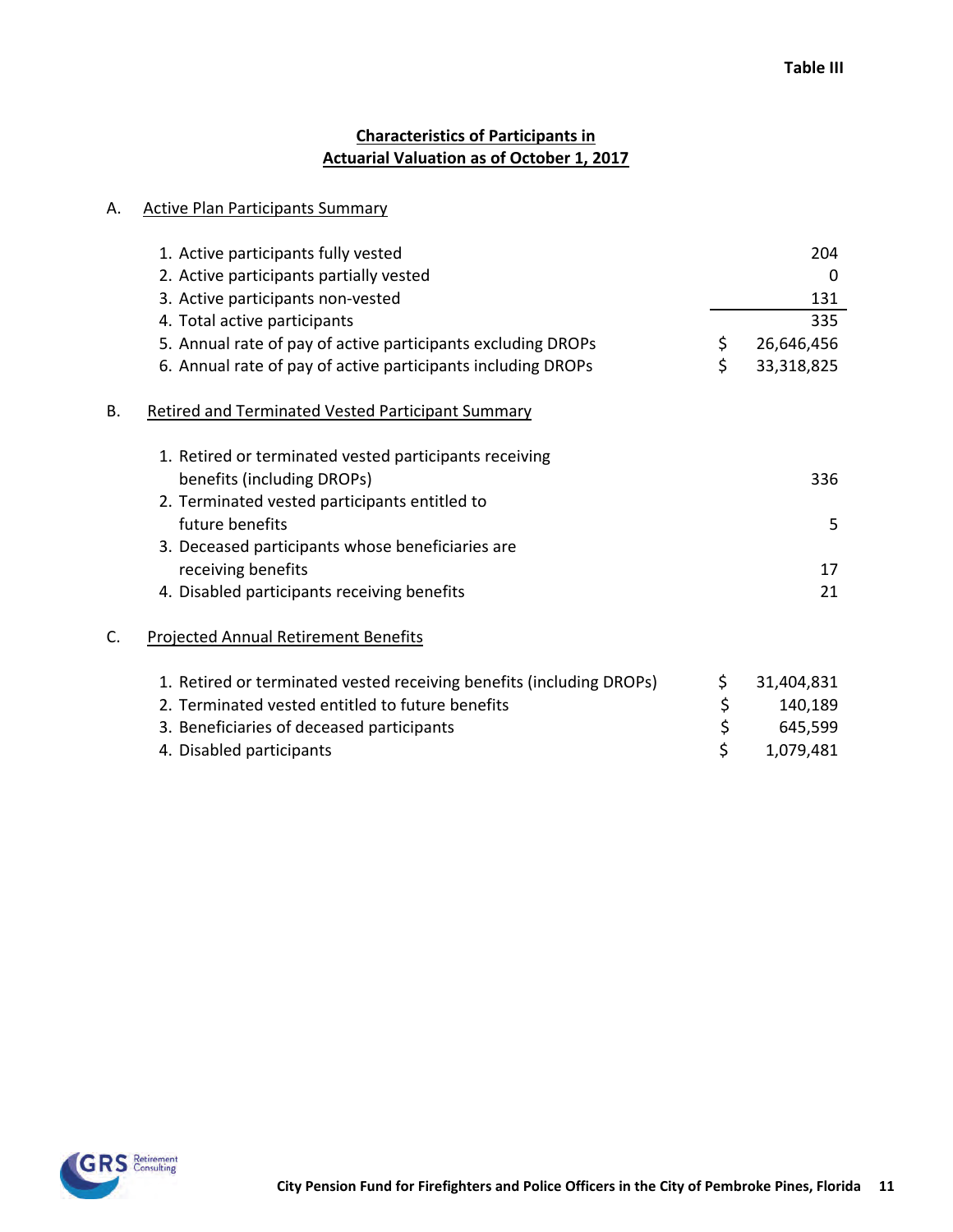## **Statement of Assets as of October 1, 2017 \***

|           | Assets                                                                                                                                                        | Market Value                                                                        |
|-----------|---------------------------------------------------------------------------------------------------------------------------------------------------------------|-------------------------------------------------------------------------------------|
| А.        | <b>Cash and Cash Equivalents</b>                                                                                                                              | \$<br>21,243,741                                                                    |
| <b>B.</b> | <b>General Investments</b>                                                                                                                                    |                                                                                     |
|           | 1. Government Securities<br>2. Corporate Bonds<br>3. Equity Securities<br>4. Real Estate Funds<br>5. Property and Equipment, net<br>6. DROP Participant Loans | \$<br>15,828,178<br>99,498,700<br>374,937,204<br>83,024,711<br>346,406<br>1,892,971 |
| C.        | Receivables                                                                                                                                                   |                                                                                     |
|           | 1. Accrued Interest<br>2. Contributions Receivable<br>3. Accounts Receivable                                                                                  | \$<br>981,963<br>0<br>173,973                                                       |
| D.        | <b>Prepaid Benefits</b>                                                                                                                                       | \$<br>2,223,900                                                                     |
| E.        | Payables                                                                                                                                                      |                                                                                     |
|           | 1. Accounts Payable<br>2. Due to Broker                                                                                                                       | \$<br>535,589<br>290,434                                                            |
| F.        | Total<br>$(A. + B. + C. + D. - E.)$                                                                                                                           | \$<br>599,325,724                                                                   |
|           | * Based on Plan's financial statements                                                                                                                        |                                                                                     |

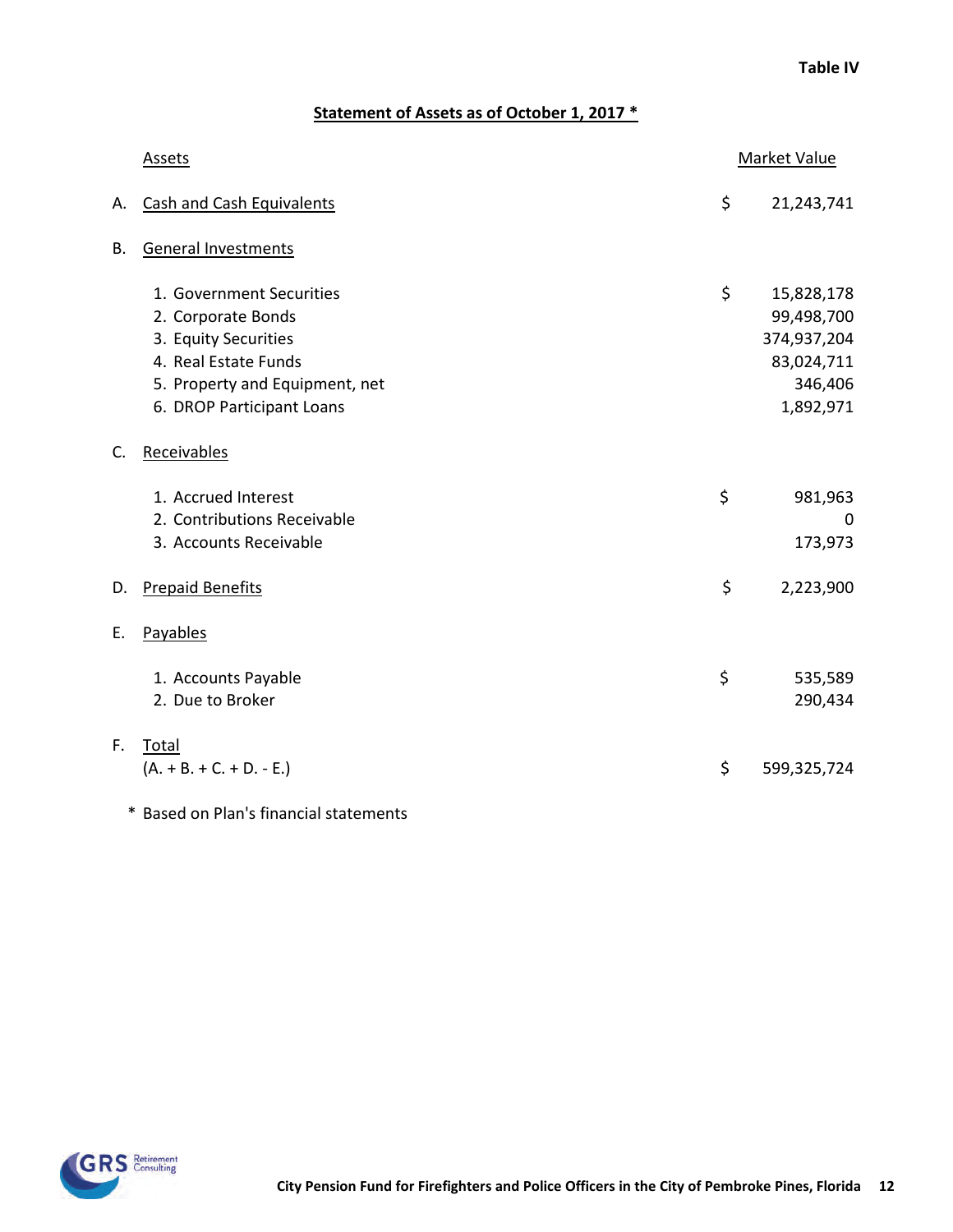## **Reconciliation of Plan Assets \***

| А. | Total Market Value of Assets as of October 1, 2016    |         |                  | \$<br>538,859,146 |
|----|-------------------------------------------------------|---------|------------------|-------------------|
| В. | <b>Receipts During Period</b><br>1. Contributions     |         |                  |                   |
|    | a. Member                                             | \$      | 2,663,136        |                   |
|    | b. City                                               |         | 24,935,503       |                   |
|    | c. State                                              |         | 2,420,304        |                   |
|    | d. Total                                              | $\zeta$ | 30,018,943       |                   |
|    | 2. Investment Income                                  |         |                  |                   |
|    | a. Interest and dividends                             | \$      | 8,709,714        |                   |
|    | b. Other income                                       |         | 8,131            |                   |
|    | c. DROP loan interest                                 |         | 67,566           |                   |
|    | d. Realized gains / (losses)                          |         | 31,790,376       |                   |
|    | e. Unrealized gains / (losses)                        |         | 24,182,865       |                   |
|    | f. Investment expenses                                |         | (2,960,997)      |                   |
|    | g. Net investment income                              | \$      | 61,797,655       |                   |
|    | 3. Total receipts during period                       |         |                  | \$<br>91,816,598  |
| C. | <b>Disbursements During Period</b>                    |         |                  |                   |
|    | 1. Pension payments                                   | \$      | 25,611,658       |                   |
|    | 2. DROP distributions                                 |         | 4,866,073        |                   |
|    | 3. Contribution refunds                               |         | 133,935          |                   |
|    | 4. Administrative expenses                            |         | 738,354          |                   |
|    | 5. Total disbursements during period                  |         |                  | \$<br>31,350,020  |
| D. | Total Market Value of Assets as of September 30, 2017 |         |                  | \$<br>599,325,724 |
| Е. | <b>Excess State Funds</b>                             |         |                  |                   |
|    | 1. Balance as of October 1, 2016                      | \$      | $\mathbf 0$      |                   |
|    | 2. Increase for current year                          |         | $\boldsymbol{0}$ |                   |
|    | 3. Purchase of additional benefits                    |         | $\mathbf 0$      |                   |
|    | 4. Balance as of September 30, 2017                   |         |                  | \$<br>0           |
| F. | <b>Reconciliation of DROP Account Balances</b>        |         |                  |                   |
|    | 1. DROP Accounts Balance as of October 1, 2016        | \$      | 115,430,040      |                   |
|    | 2. Benefit Payments into DROP Accounts during Year    |         | 6,525,082        |                   |
|    | 3. Loan Interest during Year                          |         | 67,566           |                   |
|    | 4. Investment Gains / (Losses) during Year            |         | 9,192,538        |                   |
|    | 5. ESI Payments during Year                           |         | (32, 749)        |                   |
|    | 6. Administration Fees during Year                    |         | (902)            |                   |
|    | 7. Distributions from DROP Accounts during Year       |         | (4,866,073)      |                   |
|    | 8. DROP Accounts Balance as of September 30, 2017     |         |                  | \$<br>126,315,502 |

\* Based on Plan's financial statements

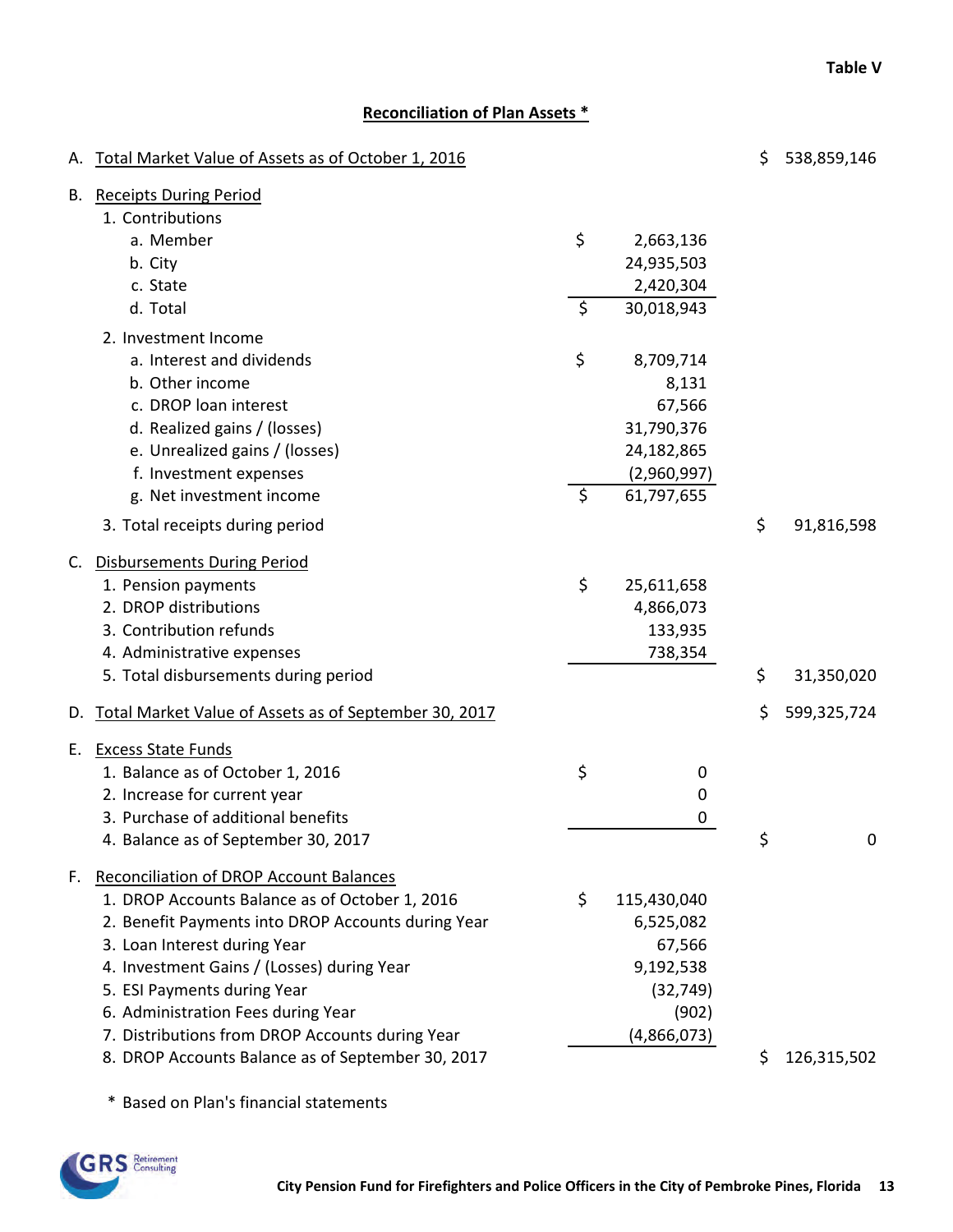## **Development of Smoothed Actuarial Value of Assets as of September 30**

|    |                                                               | 2013        | 2014        | 2015         | 2016         | 2017        |
|----|---------------------------------------------------------------|-------------|-------------|--------------|--------------|-------------|
| А. | Preliminary smoothed actuarial value from prior year          | 399,960,017 | 437,914,935 | 477,837,128  | 513,213,837  | 550,554,481 |
| В. | Market value end of year                                      | 436,512,061 | 483,895,286 | 495,206,739  | 538,859,146  | 599,325,724 |
| C. | Market value beginning of year                                | 376,680,848 | 436,512,061 | 483,895,286  | 495,206,739  | 538,859,146 |
| D. | Non-investment net cash flow                                  | 6,066,188   | 3,244,671   | 1,587,994    | (515, 530)   | (1,331,077) |
| E. | Expected investment return                                    |             |             |              |              |             |
|    | $[A x I] + [D x I/2]$                                         | 32,239,449  | 35,162,982  | 38,290,490   | 40,780,008   | 43,441,226  |
| F. | Expected smoothed actuarial value of assets                   |             |             |              |              |             |
|    | $A. + D. + E.$                                                | 438,265,654 | 476,322,588 | 517,715,612  | 553,478,315  | 592,664,630 |
| G. | Excess of market value over expected smoothed actuarial value |             |             |              |              |             |
|    | $B. - F.$                                                     | (1,753,593) | 7,572,698   | (22,508,873) | (14,619,169) | 6,661,094   |
|    | H. 20% adjustment towards market value                        |             |             |              |              |             |
|    | .20 x G.                                                      | (350, 719)  | 1,514,540   | (4,501,775)  | (2,923,834)  | 1,332,219   |
| Ι. | Preliminary smoothed actuarial value end of year              |             |             |              |              |             |
|    | $F. + H.$                                                     | 437,914,935 | 477,837,128 | 513,213,837  | 550,554,481  | 593,996,849 |
| J. | Upper corridor limit: 120% of B.                              | 523,814,473 | 580,674,343 | 594,248,087  | 646,630,975  | 719,190,869 |
| К. | Lower corridor limit: 80% of B.                               | 349,209,649 | 387,116,229 | 396,165,391  | 431,087,317  | 479,460,579 |
| L. | Smoothed actuarial value end of year                          |             |             |              |              |             |
|    | I., not more than J., nor less than K.                        | 437,914,935 | 477,837,128 | 513,213,837  | 550,554,481  | 593,996,849 |
| M. | Smoothed actuarial value rate of return                       | 7.9%        | 8.3%        | 7.1%         | 7.38%        | 8.14%       |
| N. | Market value rate of return                                   | 14.2%       | 10.1%       | 2.0%         | 8.92%        | 11.48%      |
|    | O. Excess of market value over smoothed actuarial value       |             |             |              |              |             |
|    | end of year $(B. - L.)$                                       | (1,402,874) | 6,058,158   | (18,007,098) | (11,695,335) | 5,328,875   |
|    |                                                               |             |             |              |              |             |

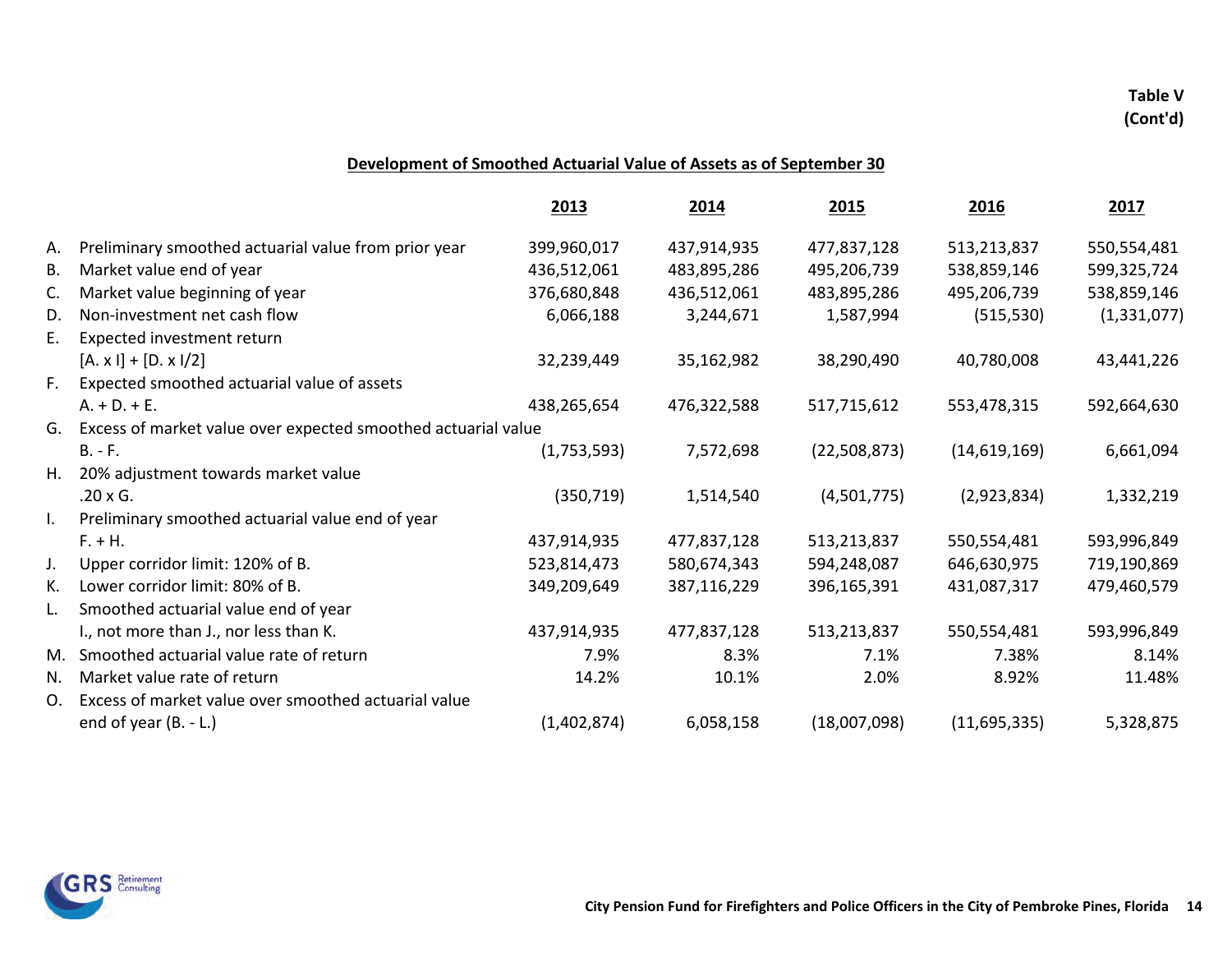## **Ended September 30, 2017 Actuarial Gains / (Losses) for Plan Year**

## A. Derivation of Actuarial Gain / (Loss)

|    | 1. Employer normal cost previous valuation                              | \$                     | 7,279,386   |
|----|-------------------------------------------------------------------------|------------------------|-------------|
|    | 2. Unfunded actuarial accrued liability previous valuation              | \$                     | 208,110,785 |
|    | 3. Employer contributions previous year:                                |                        |             |
|    | (a) City                                                                | \$                     | 24,935,503  |
|    | (b) State                                                               |                        | 2,420,304   |
|    | (c) Total                                                               | $\overline{\xi}$       | 27,355,807  |
|    | 4. Interest on:                                                         |                        |             |
|    | (a) Employer normal cost                                                | \$                     | 575,071     |
|    | (b) Unfunded actuarial accrued liability                                |                        | 16,440,752  |
|    | (c) Contributions                                                       |                        | 785,016     |
|    | (d) Net total: $(a) + (b) - (c)$                                        | $\overline{\varsigma}$ | 16,230,807  |
|    | 5. Increase / (decrease) in unfunded actuarial accrued liability due to |                        |             |
|    | assumption changes                                                      | \$                     | 5,779,580   |
|    | 6. Expected unfunded actuarial liability current year:                  |                        |             |
|    | $(1. + 2. - 3. + 4. + 5.)$                                              | \$                     | 210,044,751 |
|    | 7. Actual unfunded actuarial liability current year                     |                        | 213,389,122 |
|    | 8. Actuarial gain / (loss): (6. - 7.)                                   | \$                     | (3,344,371) |
| В. | Approximate Portion of Gain / (Loss) due to Investments                 |                        |             |
|    | Smoothed actuarial value of assets previous year<br>1.                  | \$                     | 550,554,481 |
|    | Contributions during period<br>2.                                       |                        | 30,018,943  |
|    | Benefits, refunds and admin expenses during period<br>3.                |                        | 31,350,020  |
|    | Expected net appreciation for period<br>4.                              |                        | 43,441,226  |
|    | Expected smoothed actuarial value assets current year:<br>5.            |                        |             |
|    | $(1. + 2. - 3. + 4.)$                                                   | \$                     | 592,664,630 |
|    | 6. Actual smoothed actuarial value of assets current year               | \$                     | 593,996,849 |
|    | Approximate gain / (loss) due to investments: (6. - 5.)<br>7.           | \$                     | 1,332,219   |
| C. | Approximate Portion of Gain / (Loss) due to Liabilities: (A. - B.)      | \$                     | (4,676,590) |

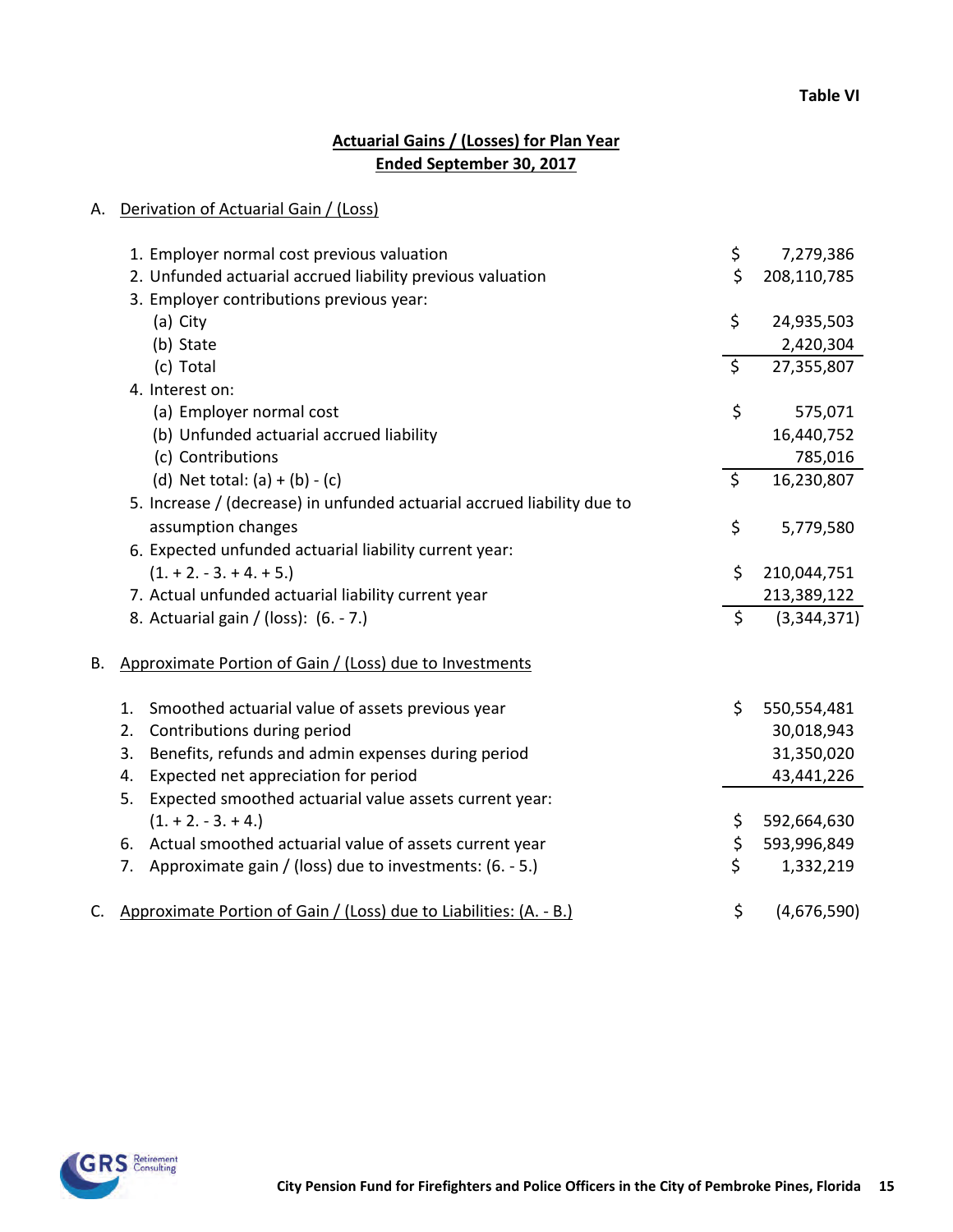## **Historic Actuarial Gains / (Losses)**

## Historic Gains / (Losses)

| <b>Year Ended</b> | <b>Actuarial Gain / (Loss)</b> |
|-------------------|--------------------------------|
| 09/30/2017        | \$<br>(3,344,371)              |
| 09/30/2016        | \$<br>(4,391,458)              |
| 09/30/2015        | \$<br>(4, 114, 818)            |
| 09/30/2014        | \$<br>5,068,959                |
| 09/30/2013        | \$<br>643,561                  |
| 09/30/2012        | \$<br>(4,435,113)              |
| 09/30/2011        | \$<br>(10, 855, 137)           |
| 09/30/2010        | \$<br>(13,820,665)             |
| 09/30/2009        | \$<br>(23, 430, 002)           |
| 09/30/2008        | \$<br>(21, 456, 556)           |
| 09/30/2007        | \$<br>2,084,686                |
| 09/30/2006        | \$<br>(14, 201, 369)           |
| 09/30/2005        | \$<br>(10, 226, 167)           |
| 09/30/2004        | \$<br>(9,403,506)              |
| 09/30/2003        | \$<br>(4,856,940)              |

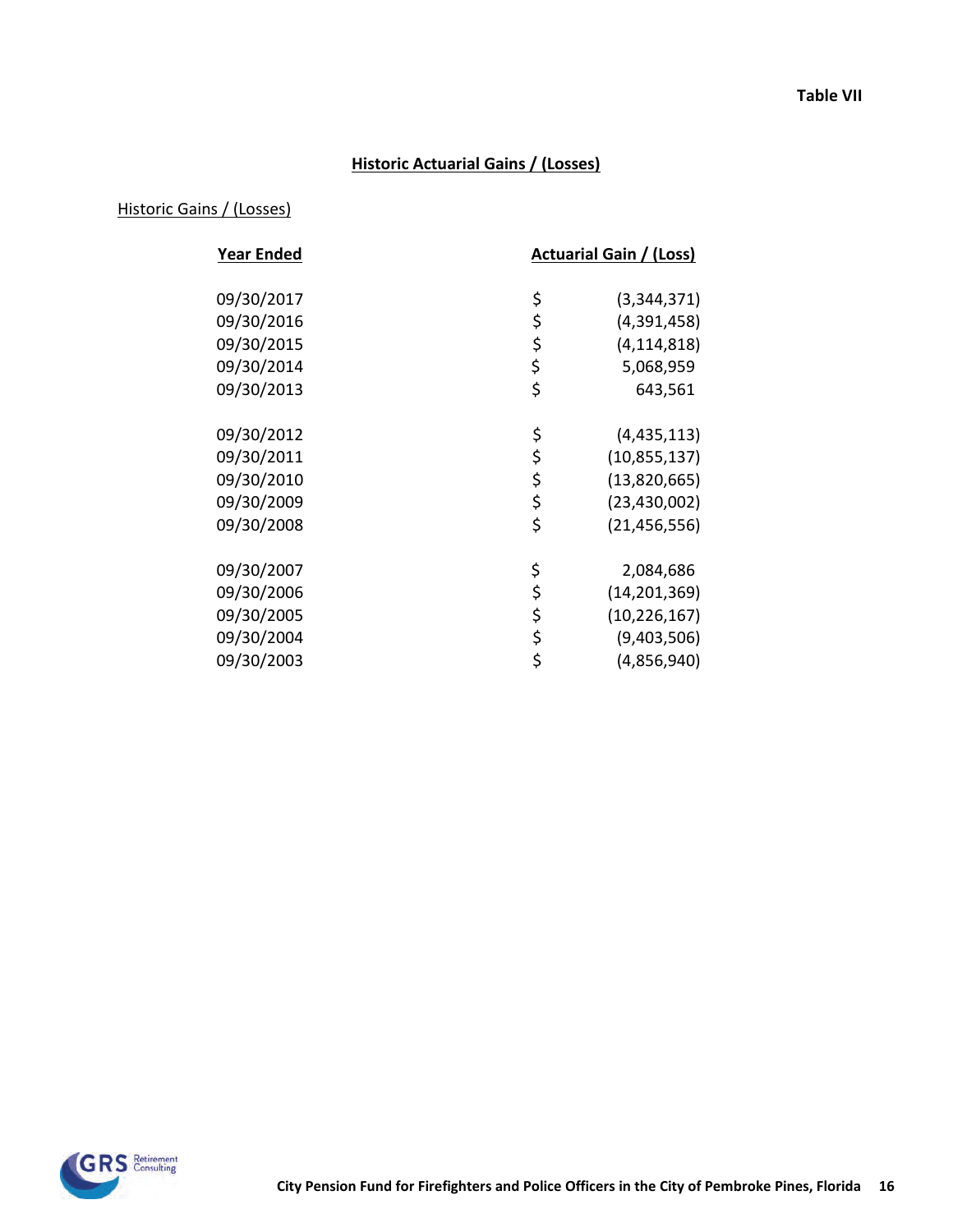## **Amortization of Unfunded Actuarial Accrued Liability**

## A. Unfunded Actuarial Accrued Liability

|                 | Unfunded          |    | Amortization |
|-----------------|-------------------|----|--------------|
| Date            | Liability         |    | Payment      |
|                 |                   |    |              |
| October 1, 2017 | \$<br>213,389,122 | S. | 21,332,683   |
| October 1, 2018 | \$<br>207,132,869 | \$ | 21,332,683   |
| October 1, 2019 | \$<br>200,385,501 |    | 21,332,683   |
| October 1, 2020 | \$<br>193,108,464 | S. | 21,332,683   |
| October 1, 2021 | \$<br>185,260,180 | \$ | 21,332,683   |
| $\cdots$        |                   |    |              |
| $\cdots$        |                   |    |              |
| October 1, 2047 | 0                 | \$ | 0            |

## B. Covered Payroll History

|                 | Covered          | Annual    |
|-----------------|------------------|-----------|
| Date            | Payroll *        | Increase  |
|                 |                  |           |
| October 1, 2017 | \$<br>26,646,456 | 2.0%      |
| October 1, 2016 | \$<br>26,123,963 | (2.1%)    |
| October 1, 2015 | \$<br>26,675,674 | (4.3%)    |
| October 1, 2014 | \$<br>27,875,138 | 1.0%      |
| October 1, 2013 | \$<br>27,588,952 | 2.1%      |
| October 1, 2012 | \$<br>27,011,016 | 0.6%      |
| October 1, 2011 | \$<br>26,857,833 | (1.0%)    |
| October 1, 2010 | \$<br>27,129,273 | $(1.4\%)$ |
| October 1, 2009 | \$<br>27,528,175 | 3.4%      |
| October 1, 2008 | \$<br>26,616,124 | 0.0%      |
| October 1, 2007 | \$<br>26,610,708 | N/A       |
|                 |                  |           |

Ten-Year Average Annual Increase 0.0%

\* Excludes DROP payroll

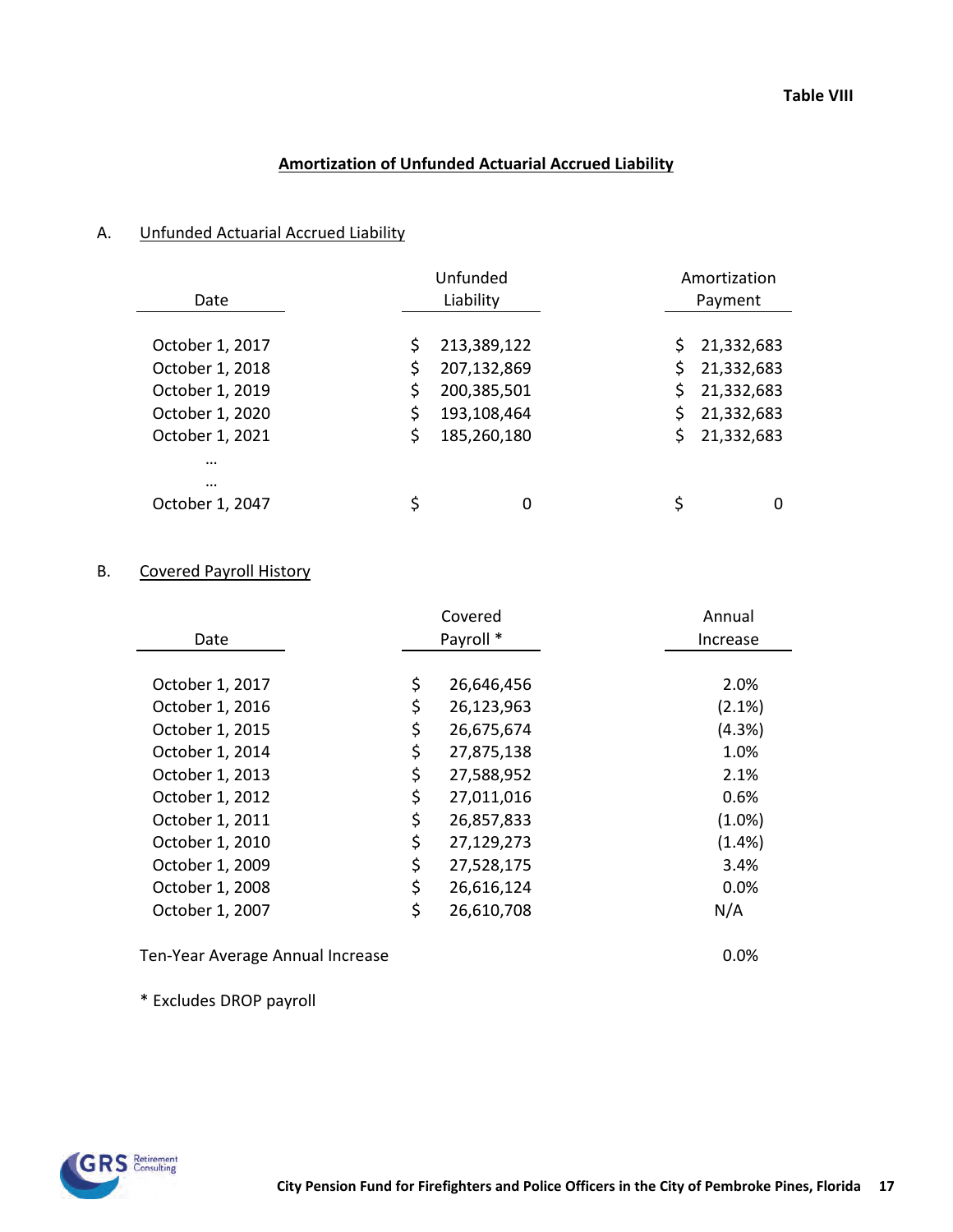|                                                                           |                   |                         | Prior<br><b>Assumptions</b> |                  | Current<br><b>Assumptions</b> |
|---------------------------------------------------------------------------|-------------------|-------------------------|-----------------------------|------------------|-------------------------------|
|                                                                           | 10/01/2016        |                         | 10/01/2017                  |                  | 10/01/2017                    |
| I. Number of Plan Members                                                 |                   |                         |                             |                  |                               |
| a. Retirees and beneficiaries receiving benefits                          | 355               |                         | 374                         |                  | 374                           |
| b. Terminated plan members entitled to but not yet receiving<br>benefits  | 7                 |                         | 5                           |                  | 5                             |
| c. Active plan members                                                    | 341               |                         | 335                         |                  | 335                           |
| d. Total                                                                  | 703               |                         | 714                         |                  | 714                           |
| II. Financial Accounting Standards Board Allocation as of October 1, 2017 |                   |                         |                             |                  |                               |
| A. Statement of Accumulated Plan Benefits                                 |                   |                         |                             |                  |                               |
| 1. Actuarial present value of accumulated vested plan benefits            |                   |                         |                             |                  |                               |
| a. Participants currently receiving benefits                              | \$<br>589,300,561 | \$                      | 629,155,832                 | \$.              | 633,647,038                   |
| b. Other participants                                                     | 139,452,283       |                         | 142,216,625                 |                  | 143,310,901                   |
| c. Total                                                                  | \$<br>728,752,844 | \$                      | 771,372,457                 | \$               | 776,957,939                   |
| 2. Actuarial present value of accumulated                                 |                   |                         |                             |                  |                               |
| non-vested plan benefits                                                  | \$<br>7,667,760   | \$                      | 6,789,518                   | \$               | 6,891,075                     |
| 3. Total actuarial present value of accumulated plan benefits             | \$<br>736,420,604 | $\overline{\mathsf{S}}$ | 778,161,975                 | \$               | 783,849,014                   |
| B. Statement of Change in Accumulated Plan Benefits                       |                   |                         |                             |                  |                               |
| 1. Actuarial present value of accumulated plan benefits                   |                   |                         |                             |                  |                               |
| as of October 1, 2016                                                     |                   |                         |                             | \$               | 736,420,604                   |
| 2. Increase (decrease) during year attributable to:                       |                   |                         |                             |                  |                               |
| a. Plan amendment                                                         |                   |                         |                             | \$               | 0                             |
| b. Change in actuarial assumptions                                        |                   |                         |                             |                  | 5,687,039                     |
| c. Benefits paid including refunds                                        |                   |                         |                             |                  | (30,611,666)                  |
| d. Other, including benefits accumulated, increase                        |                   |                         |                             |                  |                               |
| for interest due to decrease in the discount period                       |                   |                         |                             |                  | 72,353,037                    |
| e. Net increase                                                           |                   |                         |                             | $\overline{\xi}$ | 47,428,410                    |
| 3. Actuarial present value of accumulated plan benefits                   |                   |                         |                             |                  |                               |
| as of October 1, 2017                                                     |                   |                         |                             | \$               | 783,849,014                   |
| C. Significant Matters Affecting Calculations                             |                   |                         |                             |                  |                               |
| 1. Assumed rate of return used in determining actuarial present values    |                   |                         |                             |                  | 7.85%                         |
| 2. Change in plan provisions                                              |                   |                         |                             |                  | None.                         |
| 3. Change in actuarial assumptions                                        |                   |                         |                             |                  | See Table XI - Item N.        |

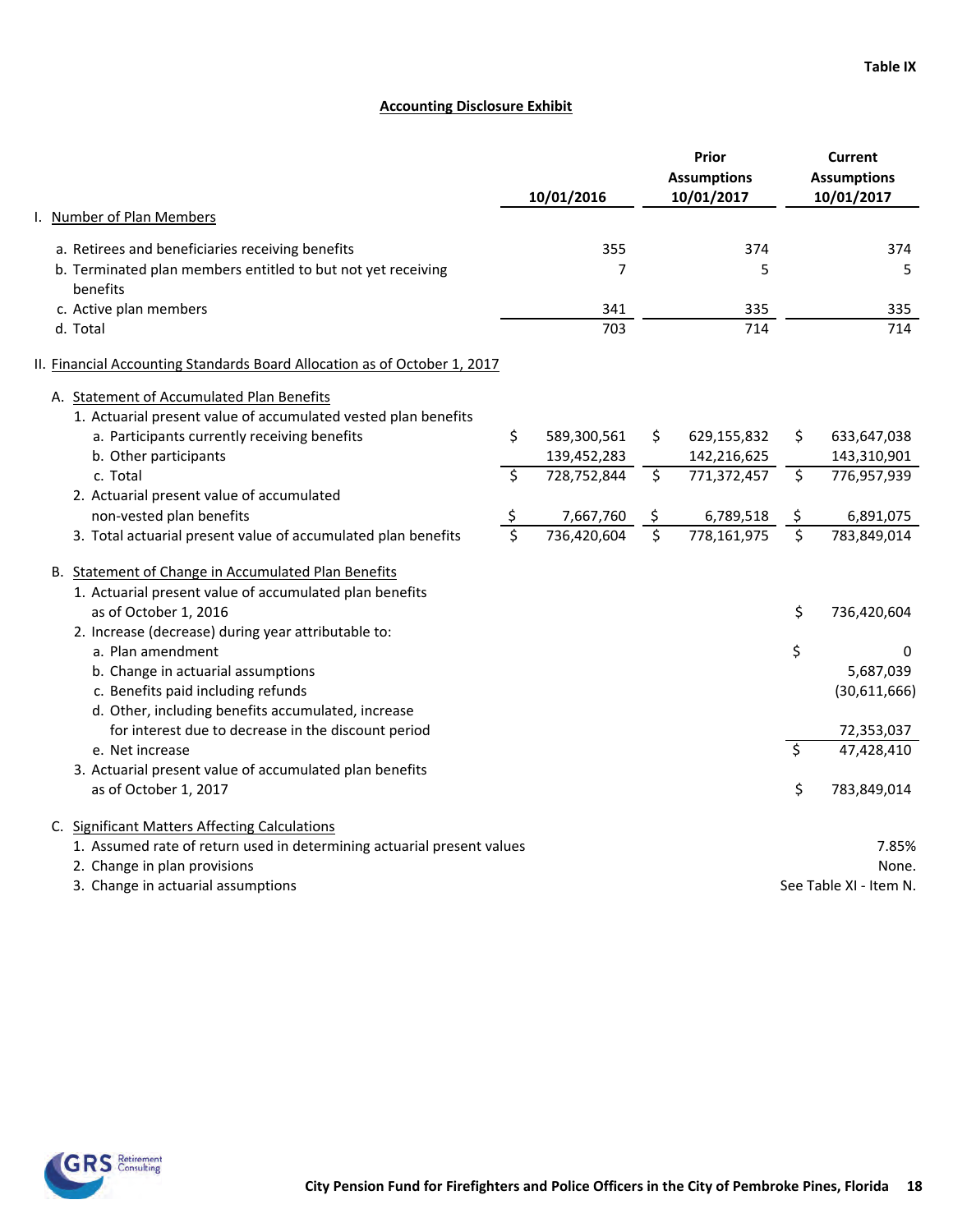#### III. Net Pension Liability and Related Ratios (GASB No. 67 & No. 68)

|                                                                  |    |                |    |              |    |              |    |              |    | Projected    |
|------------------------------------------------------------------|----|----------------|----|--------------|----|--------------|----|--------------|----|--------------|
| <b>Measurement Date</b>                                          |    | 9/30/2014      |    | 9/30/2015    |    | 9/30/2016    |    | 9/30/2017    |    | 9/30/2018 *  |
| A. Total Pension Liability (TPL)                                 |    |                |    |              |    |              |    |              |    |              |
| Service Cost                                                     | \$ | 10,631,405     | Ś. | 10,619,978   | \$ | 9,537,905    | \$ | 9,212,121    | \$ | 9,288,146    |
| Interest                                                         |    | 50,687,264     |    | 53,286,992   |    | 56,386,139   |    | 59,453,153   |    | 62,850,285   |
| <b>Benefit Changes</b>                                           |    | 0              |    | 765,470      |    | 22,338       |    | 0            |    |              |
| Difference Between Actual and Expected Experience                |    | (679, 355)     |    | (3,834,368)  |    | 399,811      |    | 1,830,547    |    | 4,810,588    |
| <b>Assumption Changes</b>                                        |    | 0              |    | 0            |    | 8,511,772    |    | 5,790,909    |    | 5,779,580    |
| Benefit Payments, including Refunds of Member Contributions      |    | (25, 391, 326) |    | (27,070,511) |    | (29,062,537) |    | (30,611,666) |    | (32,067,092) |
| Net Change in Total Pension Liability                            | Ŝ. | 35,247,988     | \$ | 33,767,561   | \$ | 45,795,428   | Ŝ. | 45,675,064   | \$ | 50,661,507   |
| Total Pension Liability (TPL) - (beginning of year)              |    | 636,309,762    |    | 671,557,750  |    | 705,325,311  |    | 751,120,739  |    | 796,795,803  |
| Total Pension Liability (TPL) - (end of year)                    |    | 671,557,750    |    | 705,325,311  |    | 751,120,739  | Ś  | 796,795,803  |    | 847,457,310  |
|                                                                  |    |                |    |              |    |              |    |              |    |              |
| B. Fund Fiduciary Net Position                                   |    |                |    |              |    |              |    |              |    |              |
| Contributions - City and State                                   | Ś. | 26,214,407     | Ś. | 26,190,282   | Ŝ. | 26,354,499   | Ś. | 27,355,807   | \$ | 29,196,005   |
| <b>Contributions - Member</b>                                    |    | 2,983,425      |    | 3,065,485    |    | 2,819,814    |    | 2,663,136    |    | 2,537,321    |
| Net Investment Income                                            |    | 44,138,554     |    | 9,650,600    |    | 44,141,730   |    | 61,789,524   |    | 47,008,287   |
| Benefit Payments, including Refunds of Member Contributions      |    | (25, 391, 326) |    | (27,070,511) |    | (29,062,537) |    | (30,611,666) |    | (32,067,092) |
| Administrative Expenses                                          |    | (544, 463)     |    | (597, 262)   |    | (627, 306)   |    | (738, 354)   |    | (654, 307)   |
| Other                                                            |    | (17, 372)      |    | 72,859       |    | 26,207       |    | 8,131        |    | 0            |
| Net Change in Fund Fiduciary Net Position                        |    | 47,383,225     | Ś. | 11,311,453   | \$ | 43,652,407   | Ŝ. | 60,466,578   | Ś. | 46,020,214   |
| Fund Fiduciary Net Position - (beginning of year)                |    | 436,512,061    |    | 483,895,286  |    | 495,206,739  |    | 538,859,146  |    | 599,325,724  |
| Fund Fiduciary Net Position - (end of year)                      |    | 483,895,286    |    | 495,206,739  | Ś  | 538,859,146  | \$ | 599,325,724  | Ś. | 645,345,938  |
| C. Net Pension Liability (NPL) - (end of year): (A) - (B)        |    | 187,662,464    |    | 210,118,572  |    | 212,261,593  | Ś  | 197,470,079  |    | 202,111,372  |
| D. Fund Fiduciary Net Position as a Percentage of TPL: (B) / (A) |    | 72.06 %        |    | 70.21 %      |    | 71.74 %      |    | 75.22 %      |    | 76.15 %      |
| E. Covered Employee Payroll **                                   | \$ | 28,252,541     | Ś. | 28,831,332   | Ŝ. | 27,677,991   | Ś. | 27,697,423   | \$ | 26,646,456   |
| F. NPL as a Percentage of Covered Employee Payroll: (C) / (E)    |    | 664.23 %       |    | 728.79 %     |    | 766.90 %     |    | 712.95 %     |    | 758.49 %     |
| G. Notes to Schedule:                                            |    |                |    |              |    |              |    |              |    |              |
| <b>Valuation Date</b>                                            |    | 10/01/2013     |    | 10/01/2014   |    | 10/01/2015   |    | 10/01/2016   |    | 10/01/2017   |
| Reporting Date (GASB No. 68)                                     |    | 9/30/2015      |    | 9/30/2016    |    | 9/30/2017    |    | 9/30/2018    |    | 9/30/2019    |

Update procedures used to roll forward TPL excluding DROP account balances to the measurement dates - actual DROP account balances as of measurement dates included in TPL.

See Table IX, Item V and Table XI, Item N. for benefit and assumption changes during the years.

\* Projected - actual amounts will be available after fiscal year end.

\*\* Reported payroll on which contributions to the Fund are based as provided under GASB No. 82.

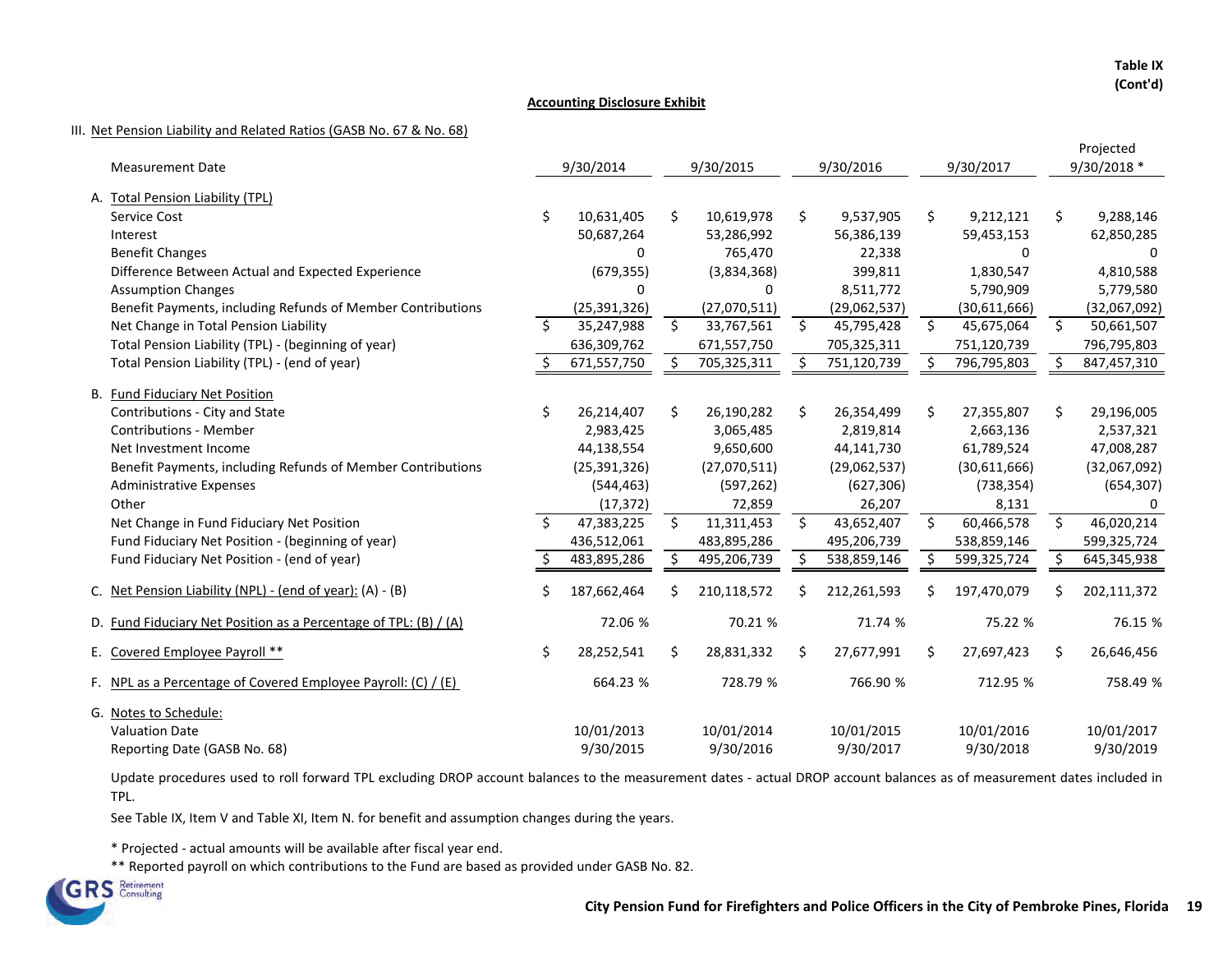## IV. Schedule of Employer Contributions (GASB No. 67 & No. 68)

| <b>Fiscal Year</b><br>Ended | Actuarially<br>Determined<br>Contribution | Actual<br>Contribution | Contribution<br>Deficiency<br>(Excess) | Covered<br>Payroll <sup>1,2</sup> | <b>Actual Contribution</b><br>as a % of<br><b>Covered Payroll</b> |
|-----------------------------|-------------------------------------------|------------------------|----------------------------------------|-----------------------------------|-------------------------------------------------------------------|
| 2008                        | 17,795,174<br>\$.                         | \$17,795,174           | \$<br>$\mathbf 0$                      | \$.<br>26,610,708                 | 66.87%                                                            |
| 2009                        | 21,935,003                                | 21,935,003             | $\pmb{0}$                              | 26,616,124                        | 82.41%                                                            |
| 2010                        | 24,538,413                                | 24,538,413             | $\pmb{0}$                              | 27,528,175                        | 89.14%                                                            |
| 2011                        | 23,289,867                                | 23,289,867             | $\pmb{0}$                              | 27,129,273                        | 85.85%                                                            |
| 2012                        | 23,882,116                                | 23,882,116             | $\mathbf 0$                            | 26,857,833                        | 88.92%                                                            |
|                             |                                           |                        |                                        |                                   |                                                                   |
| 2013                        | 25,213,704                                | 25,213,704             | $\mathbf 0$                            | 27,011,016                        | 93.35%                                                            |
| 2014                        | 26,214,407                                | 26,214,407             | $\mathbf 0$                            | 28,252,541                        | 92.79%                                                            |
| 2015                        | 26,190,282                                | 26,190,282             | 0                                      | 28,831,332                        | 90.84%                                                            |
| 2016                        | 26,354,499                                | 26,354,499             | $\mathbf 0$                            | 27,677,991                        | 95.22%                                                            |
| 2017                        | 27,355,807                                | 27,355,807             | $\pmb{0}$                              | 27,697,423                        | 98.77%                                                            |
|                             |                                           |                        |                                        |                                   |                                                                   |
| 2018 <sup>3</sup>           | 29,196,005                                | 29,196,005             | $\mathbf 0$                            | 26,646,456                        | 109.57%                                                           |

 $1$  Projected prior to fiscal year ended September 30, 2014.

 $2$  Reported payroll on which contributions to the Fund are based as provided under GASB No. 82.

 $3$  Projected - actual amounts will be available after fiscal year end.

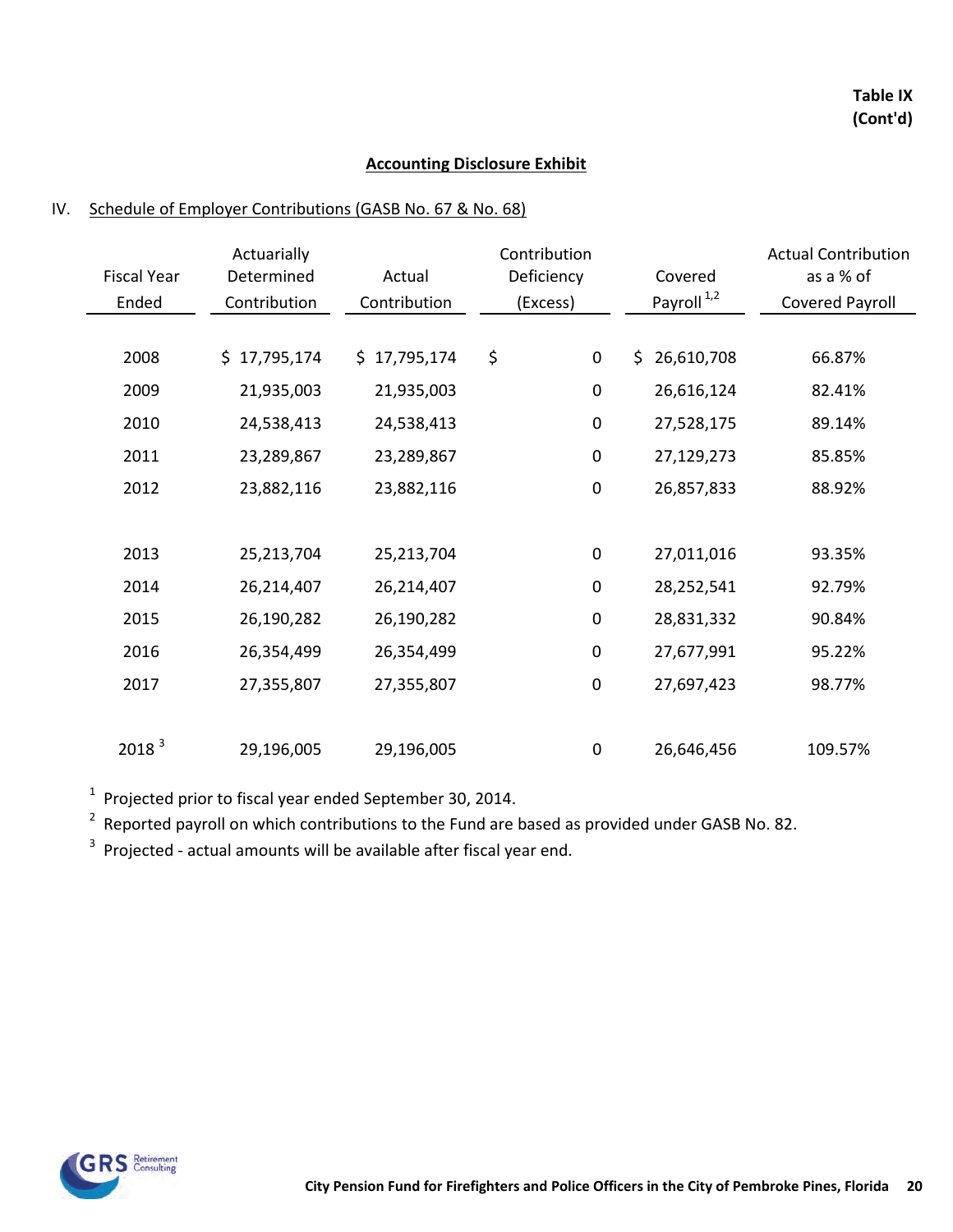#### **Accounting Disclosure Exhibit**

## V. Notes to Schedule of Contributions (GASB No. 67 & No. 68)

| <b>Valuation Date:</b> | Actuarially determined contributions are calculated as of October 1st -    |
|------------------------|----------------------------------------------------------------------------|
|                        | two year(s) prior the fiscal year end in which contributions are reported. |

#### **Methods and Assumptions Used to Determine Contribution Rates:**

| <b>Actuarial Cost Method</b>     | <b>Entry Age Normal</b>          |                                                                                                                                                                                                                                                                                                                                                                                                                                                                                                                                                                                                                                                                                                                                                                                                                                                                                                                                                                                                                                                                                             |
|----------------------------------|----------------------------------|---------------------------------------------------------------------------------------------------------------------------------------------------------------------------------------------------------------------------------------------------------------------------------------------------------------------------------------------------------------------------------------------------------------------------------------------------------------------------------------------------------------------------------------------------------------------------------------------------------------------------------------------------------------------------------------------------------------------------------------------------------------------------------------------------------------------------------------------------------------------------------------------------------------------------------------------------------------------------------------------------------------------------------------------------------------------------------------------|
| <b>Amortization Method</b>       | Level Percentage, Closed         |                                                                                                                                                                                                                                                                                                                                                                                                                                                                                                                                                                                                                                                                                                                                                                                                                                                                                                                                                                                                                                                                                             |
| <b>Amortization Period</b>       | 30 years                         |                                                                                                                                                                                                                                                                                                                                                                                                                                                                                                                                                                                                                                                                                                                                                                                                                                                                                                                                                                                                                                                                                             |
| <b>Asset Valuation Method</b>    | 5-year smoothed market           |                                                                                                                                                                                                                                                                                                                                                                                                                                                                                                                                                                                                                                                                                                                                                                                                                                                                                                                                                                                                                                                                                             |
| Inflation                        | 2.75%                            |                                                                                                                                                                                                                                                                                                                                                                                                                                                                                                                                                                                                                                                                                                                                                                                                                                                                                                                                                                                                                                                                                             |
| Salary Increases                 | $3% - 8%$                        |                                                                                                                                                                                                                                                                                                                                                                                                                                                                                                                                                                                                                                                                                                                                                                                                                                                                                                                                                                                                                                                                                             |
| <b>Investment Rate of Return</b> | 7.9%                             |                                                                                                                                                                                                                                                                                                                                                                                                                                                                                                                                                                                                                                                                                                                                                                                                                                                                                                                                                                                                                                                                                             |
| <b>Retirement Age</b>            | condition                        | Experience-based table of rates that are specific to the type of eligibility                                                                                                                                                                                                                                                                                                                                                                                                                                                                                                                                                                                                                                                                                                                                                                                                                                                                                                                                                                                                                |
| Mortality                        | date with Scale BB.<br>Scale BB. | For healthy participants during employment, RP 2000 Combined Healthy<br>Participant Mortality Tables, separate rates for males and females, with<br>90% Blue Collar Adjustment / 10% White Collar Adjustment and fully<br>generational mortality improvements projected to each future decrement<br>For healthy participants post employment, RP 2000 Annuitant Mortality<br>Tables, separate rates for males and females, with 90% Blue Collar<br>Adjustment / 10% White Collar Adjustment and fully generational<br>mortality improvements projected to each future decrement date with<br>For disabled male participants, 60% RP 2000 Disabled Male Mortality<br>Table setback four years / 40% RP 2000 Annuitant Male Mortality Table<br>with White Collar Adjustment with no setback, without projected<br>mortality improvements. For disabled female participants, 60% RP 2000<br>Disabled Female Mortality Table set forward two years / 40% RP 2000<br>Annuitant Female Mortality Table with White Collar Adjustment with no<br>setback, without projected mortality improvements. |
| Cost-of-Living Increases         | Firefighters:<br>Police:         | 0.0%, 1.5%, 2.0% or 3.0%<br>0.0%, 1.5%, 2.0%, 2.5% or 3.0%                                                                                                                                                                                                                                                                                                                                                                                                                                                                                                                                                                                                                                                                                                                                                                                                                                                                                                                                                                                                                                  |

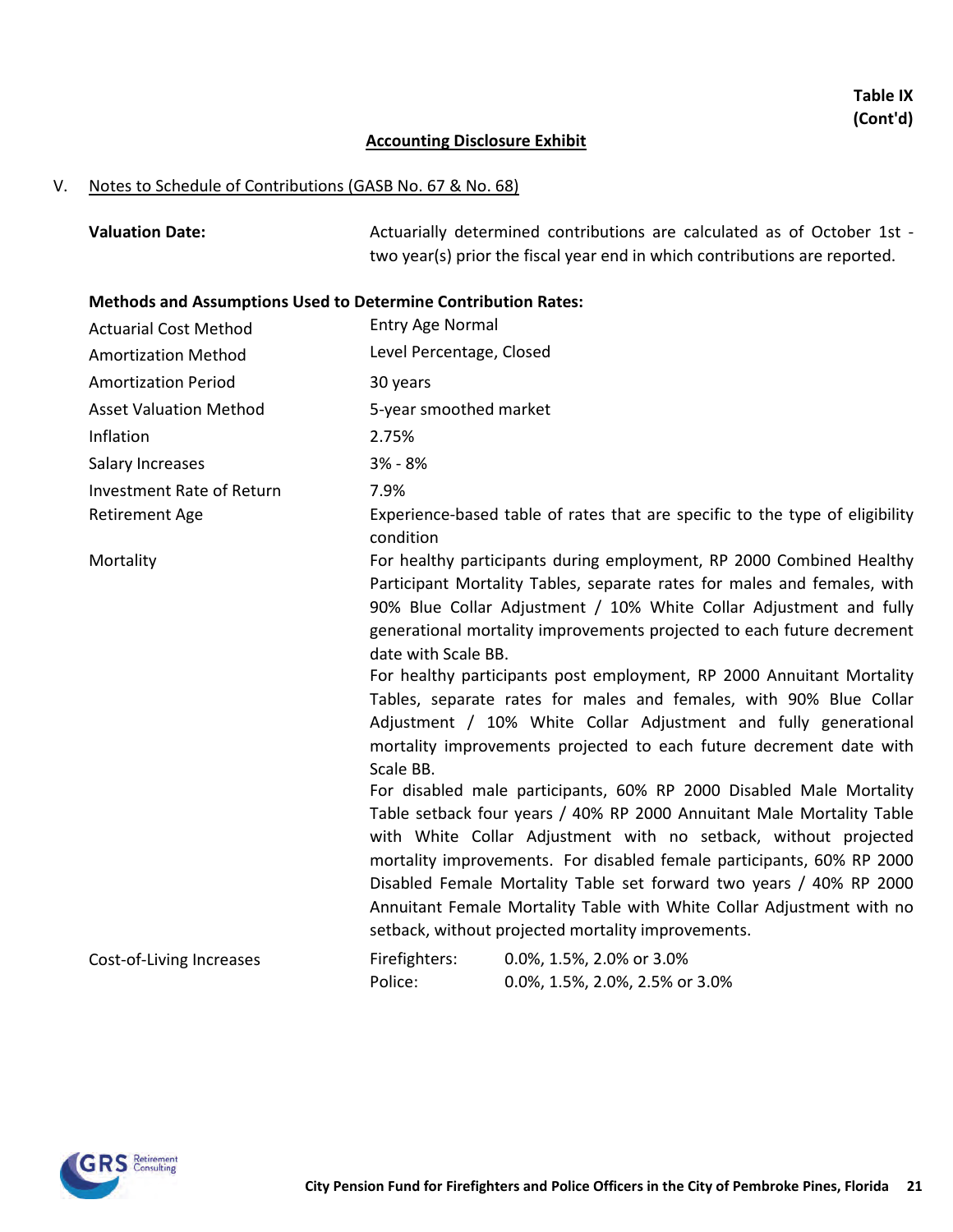#### V. Notes to Schedule of Contributions (GASB No. 67 & No. 68) (continued)

#### **Other Information:**

#### Benefit Changes

2015 - Employee contributions reduced to 7% for Firefighters hired on or after May 1, 2010. 2014 - Employee contributions reduced to 7% for Police Officers hired on or after May 1, 2010. 2013 - Additional benefits provided upon rehire. 2010 - Hours of accrued unused sick and vacation leave frozen as of May 1, 2010, normal retirement multiplier reduced to 3.5% per year of continuous service after April 30, 2010, fixed interest DROP crediting rate reduced or eliminated for certain members along with COLA reduction for certain members. 2007 - Added maximum benefit cap of 98% of average monthly regular wages for certain members, amended COLA for certain members and added an excess benefits plan.

#### Assumption Changes

2016 - Investment return updated. 2015 - Assumed mortality rates, investment return, employee withdrawal rates, salary increase rates and retirement rates updated. 2013 - Load added for assumed future rehired members. 2011 - Assumed withdrawal and salary increase rates updated. 2010 - Load on average monthly earnings to reflect additional earnings in pensionable pay reduced, retirement rates and COLA assumptions updated. 2009 - Assumed mortality rates updated, investment return updated to net of investment expenses only and actuarial cost method updated to Entry Age Normal method. 2007 - Retirement rates and COLA assumptions updated and a load on regular wages added.

#### VI. Discount Rate (GASB No. 67 & No. 68)

Discount rates of 7.9% and 7.85% were used to measure the September 30, 2017 TPL and the September 30, 2018 TPL, respectively. These discount rates were based on the expected rate of return on Fund investments of 7.9% and 7.85%. The projection of cash flows used to determine these discount rates assumed member contributions will be made at the current contribution rate and employer contributions will be made at rates equal to the difference between actuarially determined current contribution rates and the member contribution rate. Based on these assumptions, the pension Fund's fiduciary net position was projected to be available to make all projected future expected benefit payments of current Fund members. Therefore, the long-term expected rate of return on Fund investments was applied to all periods of projected benefit payments to determine the TPL.

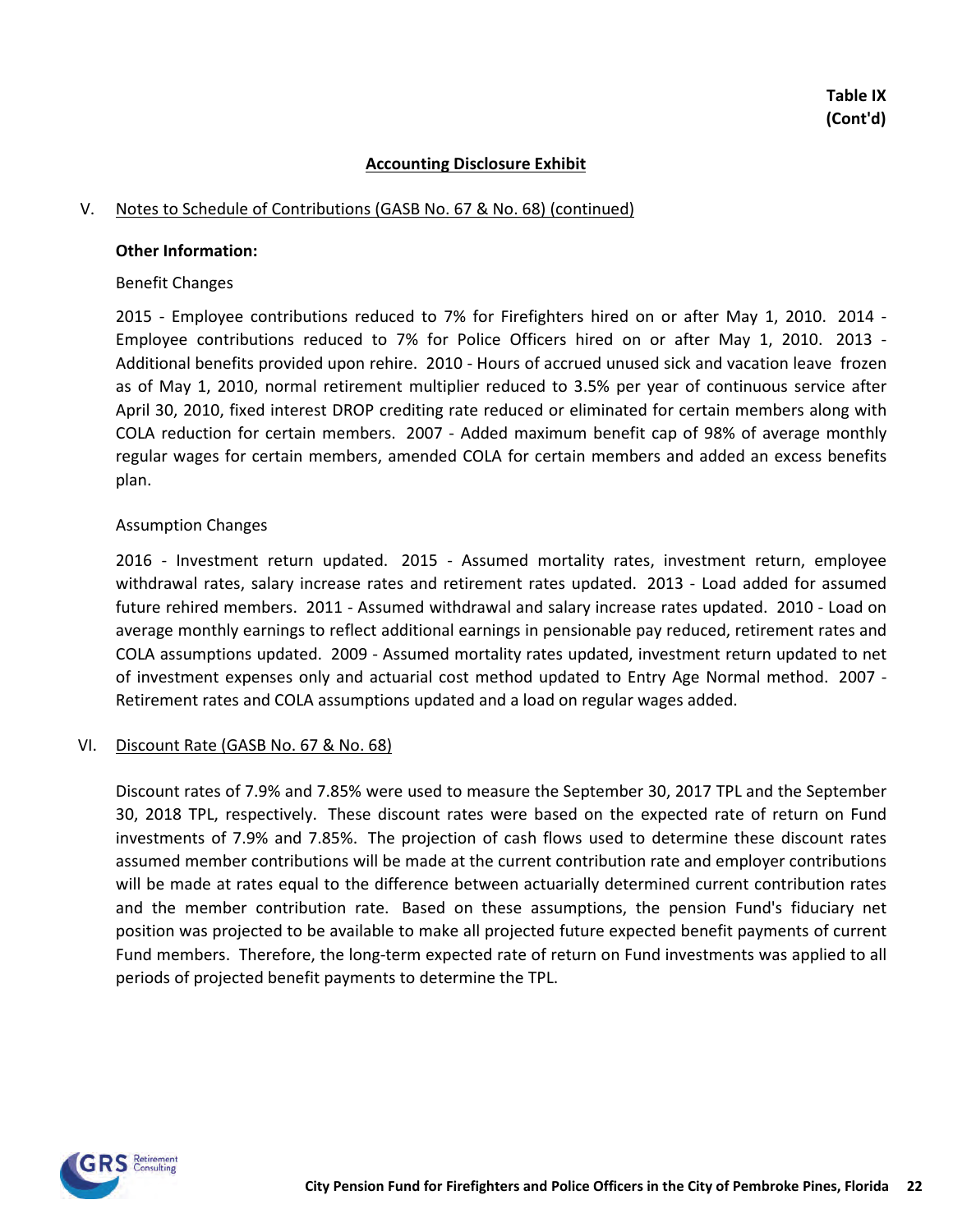## **Accounting Disclosure Exhibit**

#### VII. Sensitivity of the NPL to the Discount Rate Assumption (GASB No. 67 & No. 68)

## Measurement date: September 30, 2017

|               |               | Current       |             |
|---------------|---------------|---------------|-------------|
|               | 1% Decrease   | Discount Rate | 1% Increase |
| Discount Rate | 6.9%          | 7.9%          | 8.9%        |
| <b>NPL</b>    | \$286,725,003 | \$197,470,079 | 119,469,165 |

## Measurement date: September 30, 2018 \*

|               |               | Current       |             |
|---------------|---------------|---------------|-------------|
|               | 1% Decrease   | Discount Rate | 1% Increase |
| Discount Rate | 6.85%         | 7.85%         | 8.85%       |
| <b>NPL</b>    | \$333,365,533 | \$202,111,372 | 119,973,038 |

\* Projected - actual amounts will be available after fiscal year end

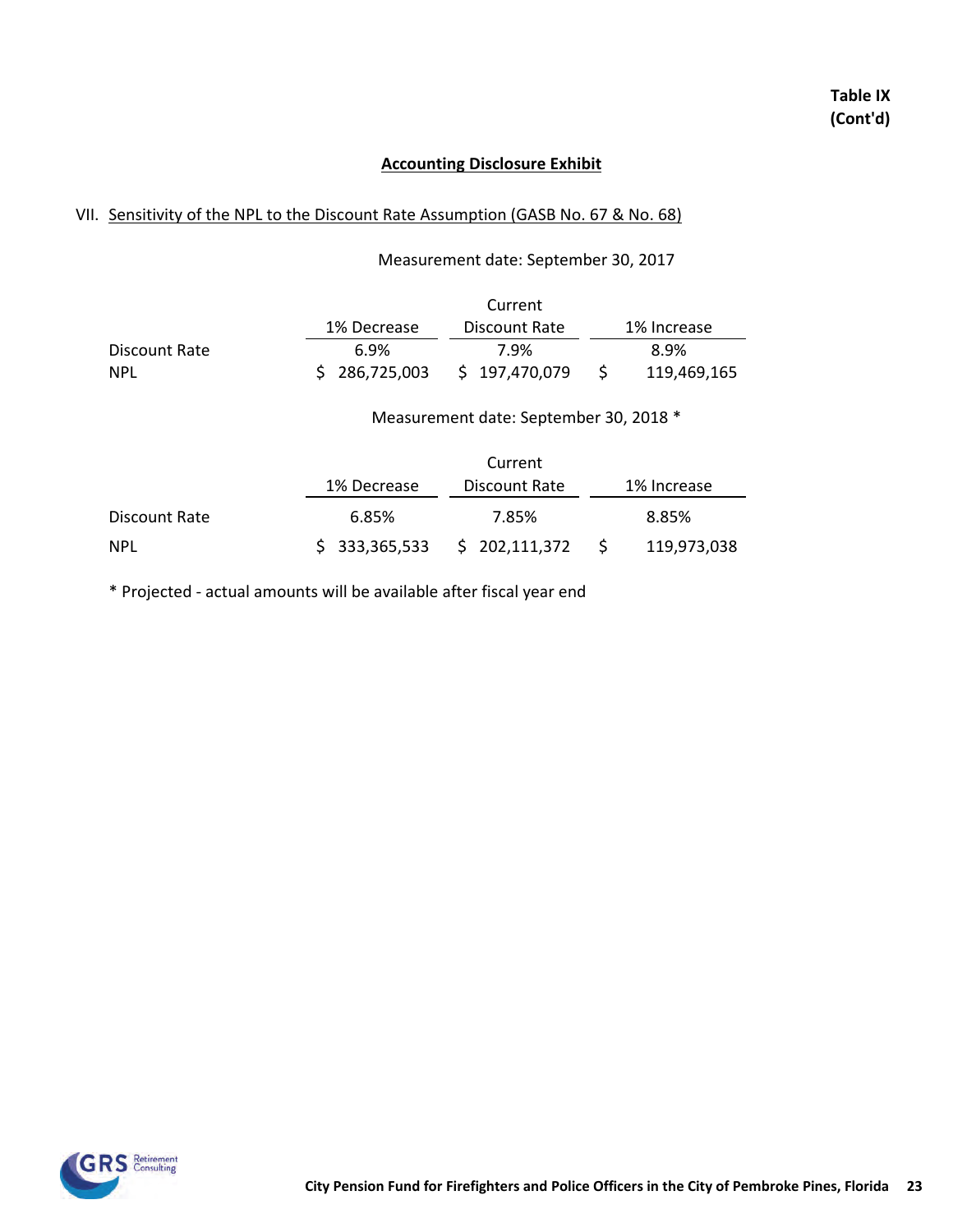## VIII. Pension Expense and Deferred Outflows of Resources and Deferred Inflows of Resources Related to Pensions - Reporting Date (GASB No. 68)

| Pension Expense for Fiscal Year Ending September 30, 2018 |  | \$26,228,781 |
|-----------------------------------------------------------|--|--------------|
|-----------------------------------------------------------|--|--------------|

Summary of Outstanding Deferred Inflows and Outflows of Resources as of September 30, 2018

|                                                                                     | <b>Deferred Outflows</b><br>of Resources | Deferred<br>Inflows of<br>Resources |
|-------------------------------------------------------------------------------------|------------------------------------------|-------------------------------------|
| Differences between actual and expected experience<br>on liabilities                | 1,641,838                                | 1,680,273                           |
| Changes of assumptions or other inputs                                              | 9,146,824                                | 0                                   |
| Net difference between projected and actual earnings<br>on pension plan investments | 0                                        | 8,459,451                           |
| Total                                                                               | 10,788,662                               | 10,139,724                          |
|                                                                                     |                                          |                                     |

|  |  | Projected Deferred Outflows for City Contributions to Be Recognized in the |  |  |              |
|--|--|----------------------------------------------------------------------------|--|--|--------------|
|  |  | Pension Expense for Fiscal Year Ending September 30, 2019                  |  |  | \$26,750,473 |

Summary of Deferred Outflows and Inflows of Resources that will be Recognized in Pension Expense in Future Years.

| <b>Year Ending</b> |                 |
|--------------------|-----------------|
| 30-Sep             | Amount          |
| 2019               | \$<br>2,014,034 |
| 2020               | 3,951,487       |
| 2021               | (2,309,031)     |
| 2022               | (3,007,552)     |
| 2023               | ი               |
| Thereafter         |                 |

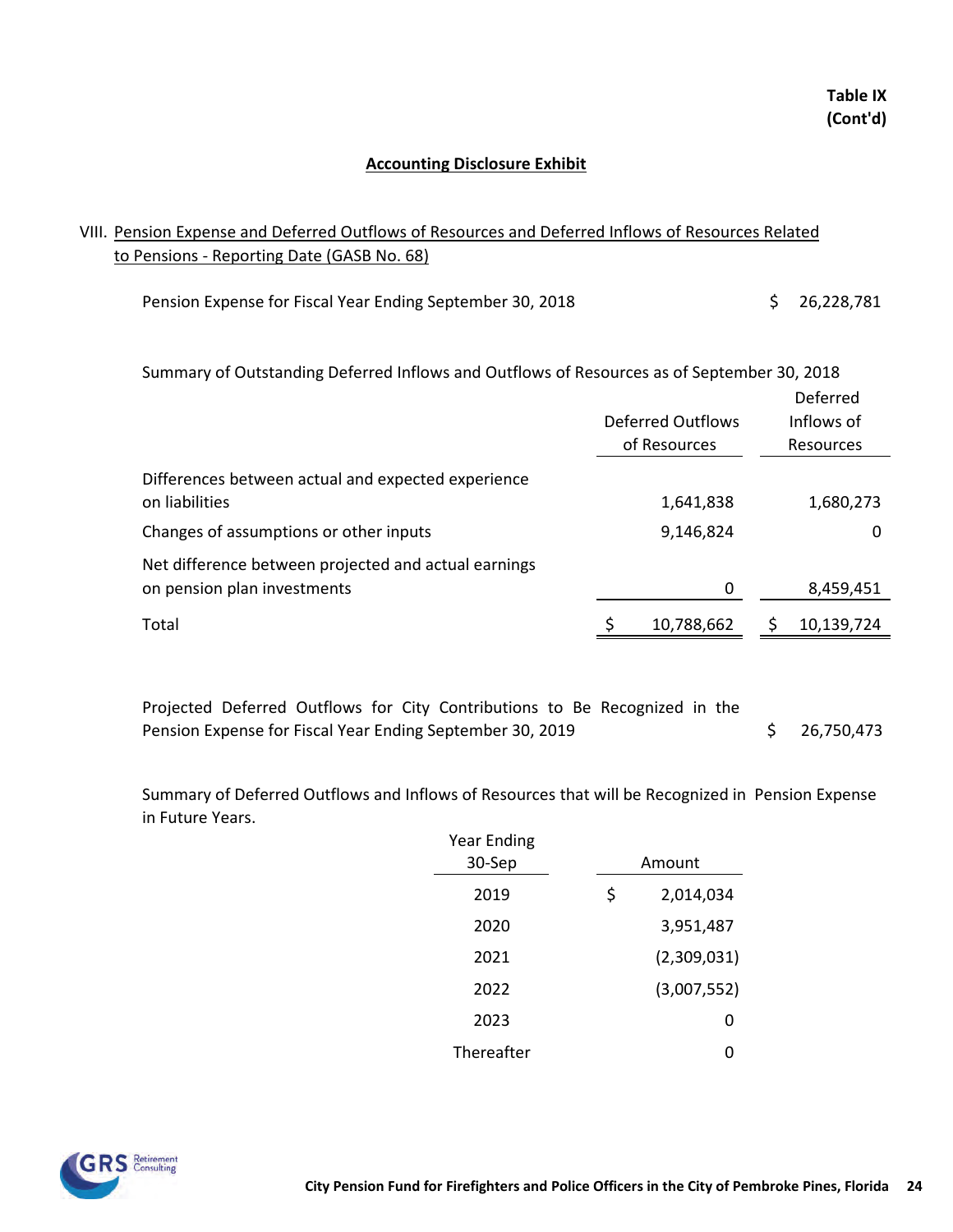The following information is not required to be disclosed but is provided for informational purposes.

#### IX. Components of Pension Expense (GASB No. 68)

| <b>Measurement Date</b>                                                      |    | 9/30/2014    |    | 9/30/2015      | 9/30/2016       |     | 9/30/2017      |    | Projected<br>9/30/2018 * |
|------------------------------------------------------------------------------|----|--------------|----|----------------|-----------------|-----|----------------|----|--------------------------|
| Service Cost                                                                 | Ś. | 10,631,405   | Ś. | 10,619,978     | \$<br>9,537,905 | \$. | 9,212,121      | S. | 9,288,146                |
| Interest on Total Pension Liability                                          |    | 50,687,264   |    | 53,286,992     | 56,386,139      |     | 59,453,153     |    | 62,850,285               |
| <b>Current-Period Benefit Changes</b>                                        |    | 0            |    | 765,470        | 22,338          |     | 0              |    | $\mathbf{0}$             |
| <b>Contributions - Member</b>                                                |    | (2,983,425)  |    | (3,065,485)    | (2,819,814)     |     | (2,663,136)    |    | (2,537,321)              |
| Projected Earnings on Plan Investments                                       |    | (35,050,752) |    | (38, 778, 057) | (39, 349, 485)  |     | (42, 517, 616) |    | (47,008,287)             |
| <b>Administrative Expenses</b>                                               |    | 544,463      |    | 597,262        | 627,306         |     | 738,354        |    | 654,307                  |
| Other Changes in Plan Fiduciary Net Position                                 |    | 17,372       |    | (72, 859)      | (26, 207)       |     | (8, 131)       |    | $\Omega$                 |
| Recognition of Beginning Deferred Outflows / (Inflows)<br>due to Liabilities |    | (133, 207)   |    | (900, 081)     | 1,125,279       |     | 2,818,936      |    | 5,281,766                |
| Recognition of Beginning Deferred Outflows / (Inflows)<br>due to Assets      |    | (1,817,560)  |    | 4,007,931      | 3,049,482       |     | (804,900)      |    | (804, 902)               |
| <b>Total Pension Expense</b>                                                 |    | 21,895,560   | S  | 26,461,151     | 28,552,943      | ς   | 26,228,781     |    | 27,723,994               |

\* Projected - actual amounts will be available after measurement date

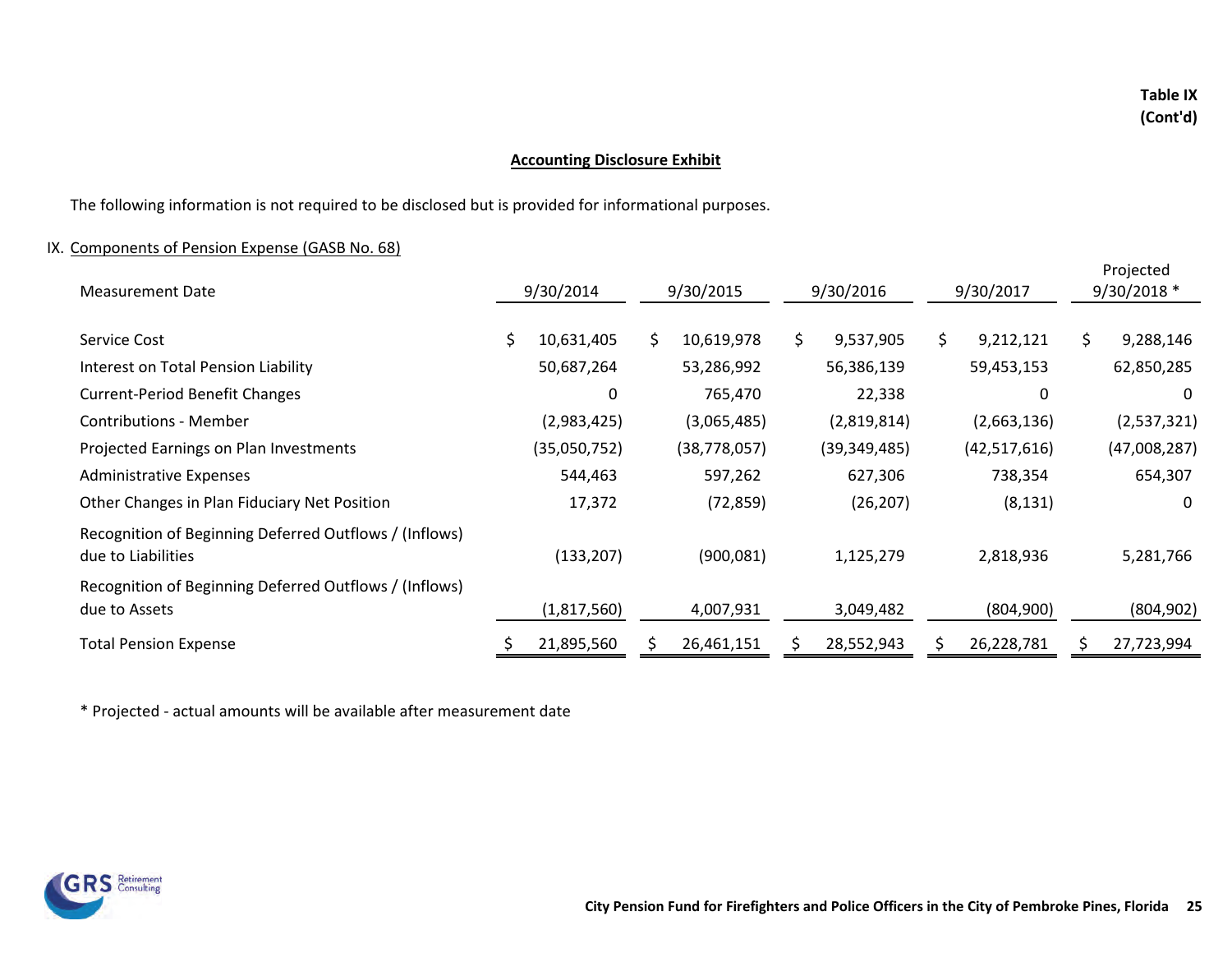The following information is not required to be disclosed but is provided for informational purposes.

#### X. Recognition of Deferred Outflows and (Inflows) due to Liabilities - Measurement Date (GASB No. 68)

Recognition of Deferred Outflows due to Differences Between Actual and Expected Experience on Liabilities

| Established                                    | <b>Initial Balance</b> | Initial Recognition<br>Period |              | Remaining<br>Recognition<br>Period as of<br>9/30/2017 | Recognition<br>Amount for 2016<br>2017 |     | Balance as of<br>9/30/2017 |
|------------------------------------------------|------------------------|-------------------------------|--------------|-------------------------------------------------------|----------------------------------------|-----|----------------------------|
| $2013 / 2014$ \$<br>2014 / 2015<br>2015 / 2016 | 0<br>0<br>399,811      | 5.1<br>5.0<br>4.4             |              | 1.1<br>2.0<br>2.4                                     | \$<br>0<br>0<br>90,866                 | \$. | 0<br>0<br>218,079          |
| 2016 / 2017                                    | 1,830,547              | 4.5                           |              | 3.5                                                   | 406,788                                |     | 1,423,759                  |
|                                                |                        |                               | <b>TOTAL</b> |                                                       | 497,654                                |     | 1,641,838                  |

Recognition of Deferred (Inflows) due to Differences Between Actual and Expected Experience on Liabilities

|             |                 |                            | Remaining    |                    |               |
|-------------|-----------------|----------------------------|--------------|--------------------|---------------|
|             |                 |                            | Recognition  | Recognition        |               |
|             |                 | <b>Initial Recognition</b> | Period as of | Amount for 2016    | Balance as of |
| Established | Initial Balance | Period                     | 9/30/2017    | 2017 /             | 9/30/2017     |
|             |                 |                            |              |                    |               |
| 2013 / 2014 | (679, 355)      | 5.1                        | 1.1          | \$<br>(133,207) \$ | (146, 527)    |
| 2014 / 2015 | (3,834,368)     | 5.0                        | 2.0          | (766, 874)         | (1,533,746)   |
| 2015 / 2016 | 0               | 4.4                        | 2.4          | 0                  | 0             |
| 2016 / 2017 | 0               | 4.5                        | 3.5          | 0                  | 0             |
|             |                 |                            | <b>TOTAL</b> | \$<br>(900,081) \$ | (1,680,273)   |

Recognition of Deferred Outflows due to Changes of Assumptions or Other Inputs

|             |                 |                     | Remaining    |                 |    |               |
|-------------|-----------------|---------------------|--------------|-----------------|----|---------------|
|             |                 |                     | Recognition  | Recognition     |    |               |
|             |                 | Initial Recognition | Period as of | Amount for 2016 |    | Balance as of |
| Established | Initial Balance | Period              | 9/30/2017    | 2017 '          |    | 9/30/2017     |
|             |                 |                     |              |                 |    |               |
| 2013 / 2014 | \$<br>0         | 5.1                 | 1.1          | \$<br>0         | Ŝ. | 0             |
| 2014 / 2015 | 0               | 5.0                 | 2.0          | 0               |    | $\Omega$      |
| 2015 / 2016 | 8,511,772       | 4.4                 | 2.4          | 1,934,494       |    | 4,642,784     |
| 2016 / 2017 | 5,790,909       | 4.5                 | 3.5          | 1,286,869       |    | 4,504,040     |
|             |                 |                     | <b>TOTAL</b> | 3,221,363       |    | 9,146,824     |

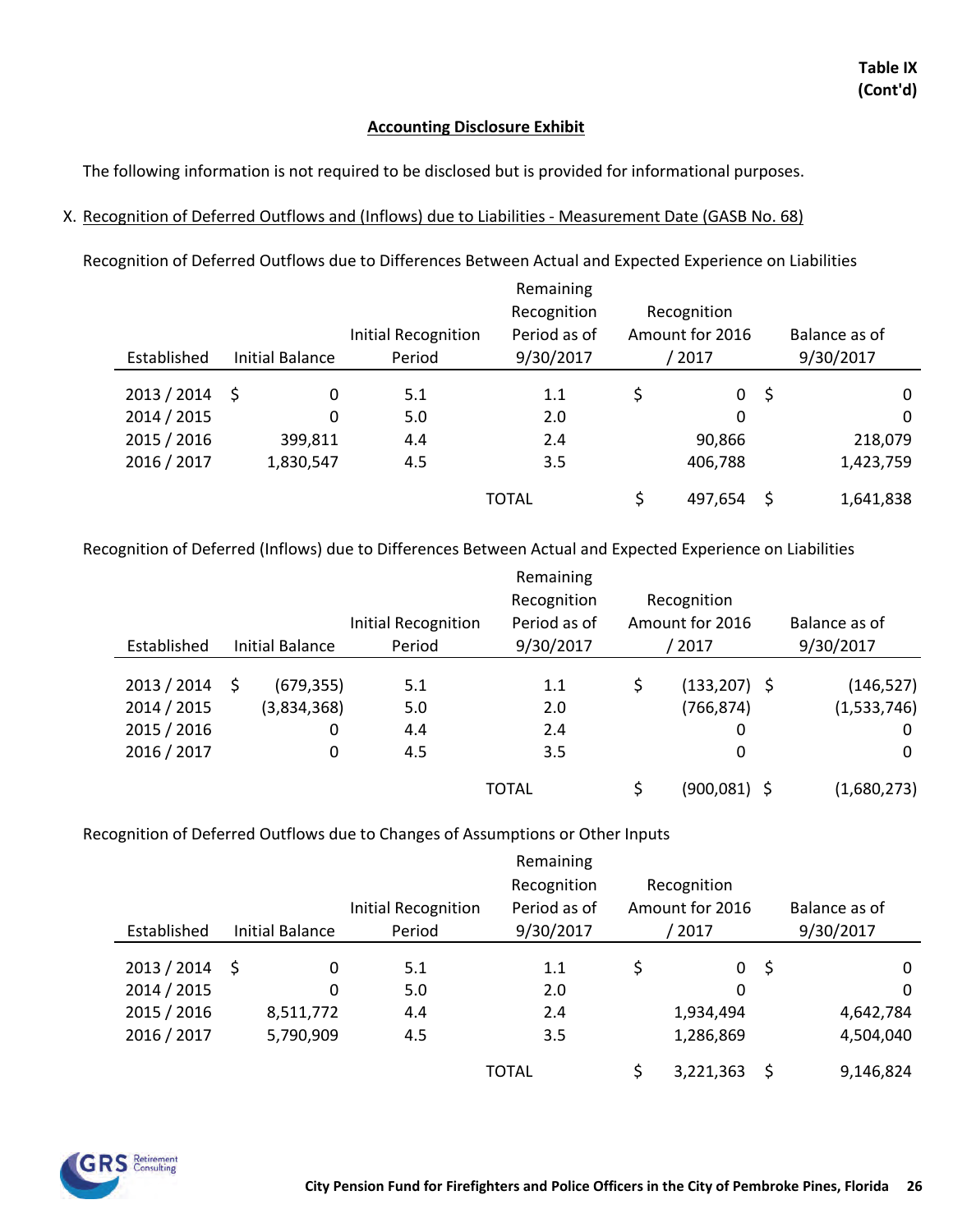The following information is not required to be disclosed but is provided for informational purposes.

#### X. Recognition of Deferred Outflows and (Inflows) due to Liabilities - Measurement Date (GASB No. 68) (cont'd)

|             |                        |             | Remaining    |                   |    |               |
|-------------|------------------------|-------------|--------------|-------------------|----|---------------|
|             |                        | Initial     | Recognition  | Recognition       |    |               |
|             |                        | Recognition | Period as of | Amount for        |    | Balance as of |
| Established | <b>Initial Balance</b> | Period      | 9/30/2017    | 2016 / 2017       |    | 9/30/2017     |
|             |                        |             |              |                   |    |               |
| 2013 / 2014 | \$<br>0                | 5.1         | 1.1          | \$<br>$\mathbf 0$ | \$ | 0             |
| 2014 / 2015 | 0                      | 5.0         | 2.0          | $\mathbf 0$       |    | 0             |
| 2015 / 2016 | 0                      | 4.4         | 2.4          | 0                 |    | 0             |
| 2016 / 2017 | 0                      | 4.5         | 3.5          | 0                 |    | $\mathbf{0}$  |
|             |                        |             |              |                   |    |               |
|             |                        |             | <b>TOTAL</b> | 0                 | S  | 0             |

Recognition of Deferred (Inflows) due to Changes of Assumptions or Other Inputs

## XI. Recognition of Deferred Outflows and (Inflows) due to Assets - Measurement Date (GASB No. 68)

Recognition of Deferred Outflows / (Inflows) due to Difference Between Projected and Actual Earnings on Pension Plan Investments

|             |                        |             | Remaining    |                  |                |
|-------------|------------------------|-------------|--------------|------------------|----------------|
|             |                        | Initial     | Recognition  | Recognition      |                |
|             |                        | Recognition | Period as of | Amount for       | Balance as of  |
| Established | <b>Initial Balance</b> | Period      | 9/30/2017    | 2016 / 2017      | 9/30/2017      |
|             |                        |             |              |                  |                |
| 2013 / 2014 | \$<br>(9,087,802)      | 5           | 1            | $(1,817,560)$ \$ | (1,817,562)    |
| 2014 / 2015 | 29,127,457             | 5           | 2            | 5,825,491        | 11,650,984     |
| 2015 / 2016 | (4, 792, 245)          | 5           | 3            | (958, 449)       | (2,875,347)    |
| 2016 / 2017 | (19, 271, 908)         | 5           | 4            | (3,854,382)      | (15, 417, 526) |
|             |                        |             | <b>TOTAL</b> | \$<br>(804, 900) | (8,459,451)    |

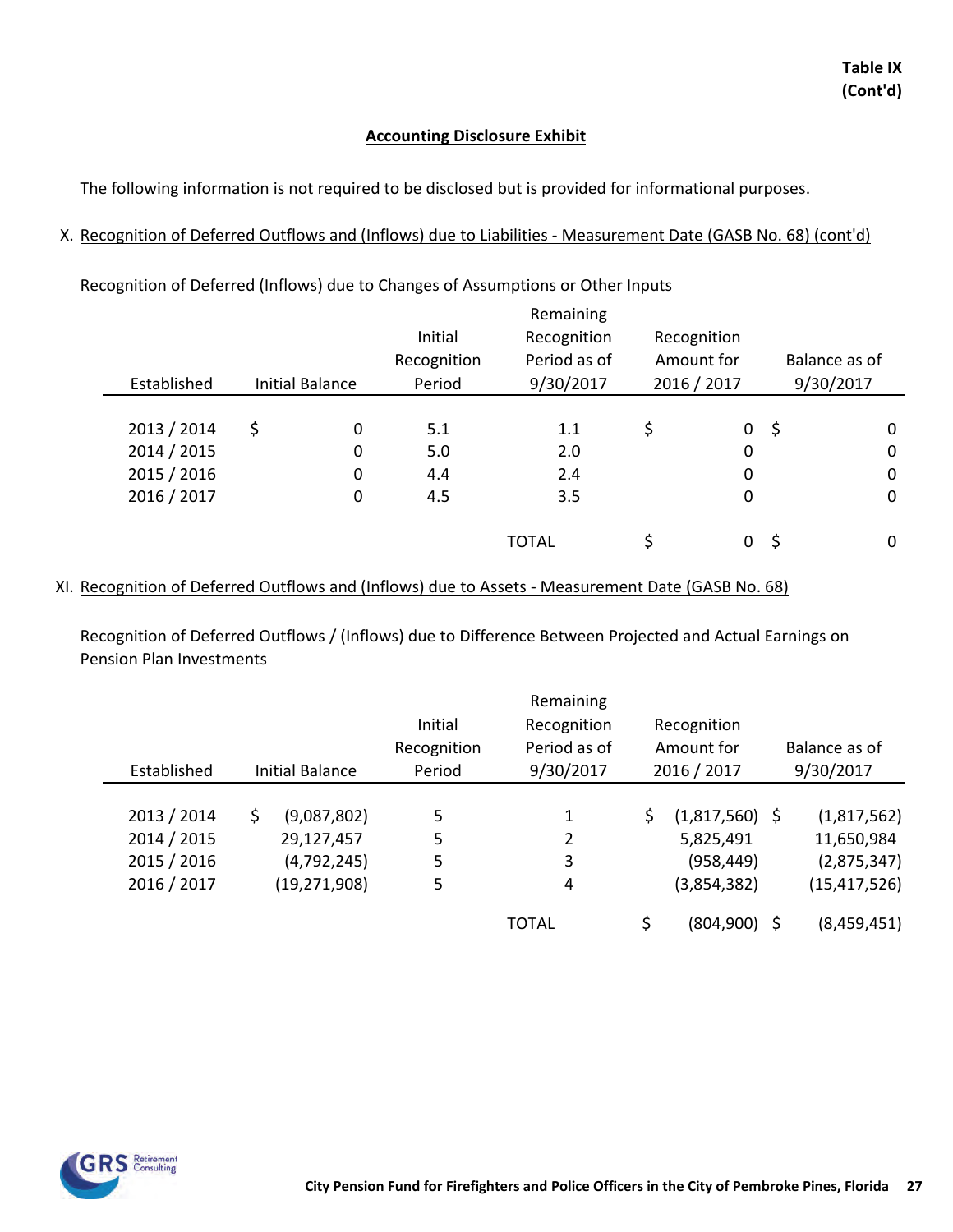## **Outline of Principal Provisions of the Retirement Plan**

#### A. Effective Date:

October 1, 1973, revised and restated as of February 19, 1981. Most recently amended Ordinance 1824.

- B. Eligibility Requirements:
	- 1. Participants in previous Retirement Plan as of February 19, 1981 are automatically and immediately included.
	- 2. Mandatory participation (with satisfactory physical) for Police Officers and Firefighters upon date of hire or attainment of age 18, if later. The Fire Chief and Police Chief may elect to participate.
- C. Continuous Service:

Years and completed months of uninterrupted service from the date of hire to date of retirement or termination.

D. Earnings:

Base wages, regular longevity, overtime, voluntary deductions and IRC 457 deferred compensation. Earnings shall include payment of up to 1,000 hours of accrued unused sick and vacation leave, but limited to amounts accrued as of May 1, 2010. Maximum annual earnings limited to \$270,000 subject to annual increase.

E. Average Monthly Earnings:

Average monthly earnings (AME) during the highest two years of continuous service for Firefighters and Police Officers preceding the date on which the participant retires or terminates.

F. Regular Wages:

Base pay including any incentive pay, regular longevity, assignment pay and any current or future additional pensionable compensation, but excluding overtime or accrued unused leave. Regular wages shall be used to calculate the maximum retirement benefit for Firefighters hired on or after April 1, 2006.

G. Average Monthly Regular Wages:

Average monthly regular wages coinciding with the highest two years of continuous service for Firefighters preceding the date on which the participant retires or terminates, used in the AME.

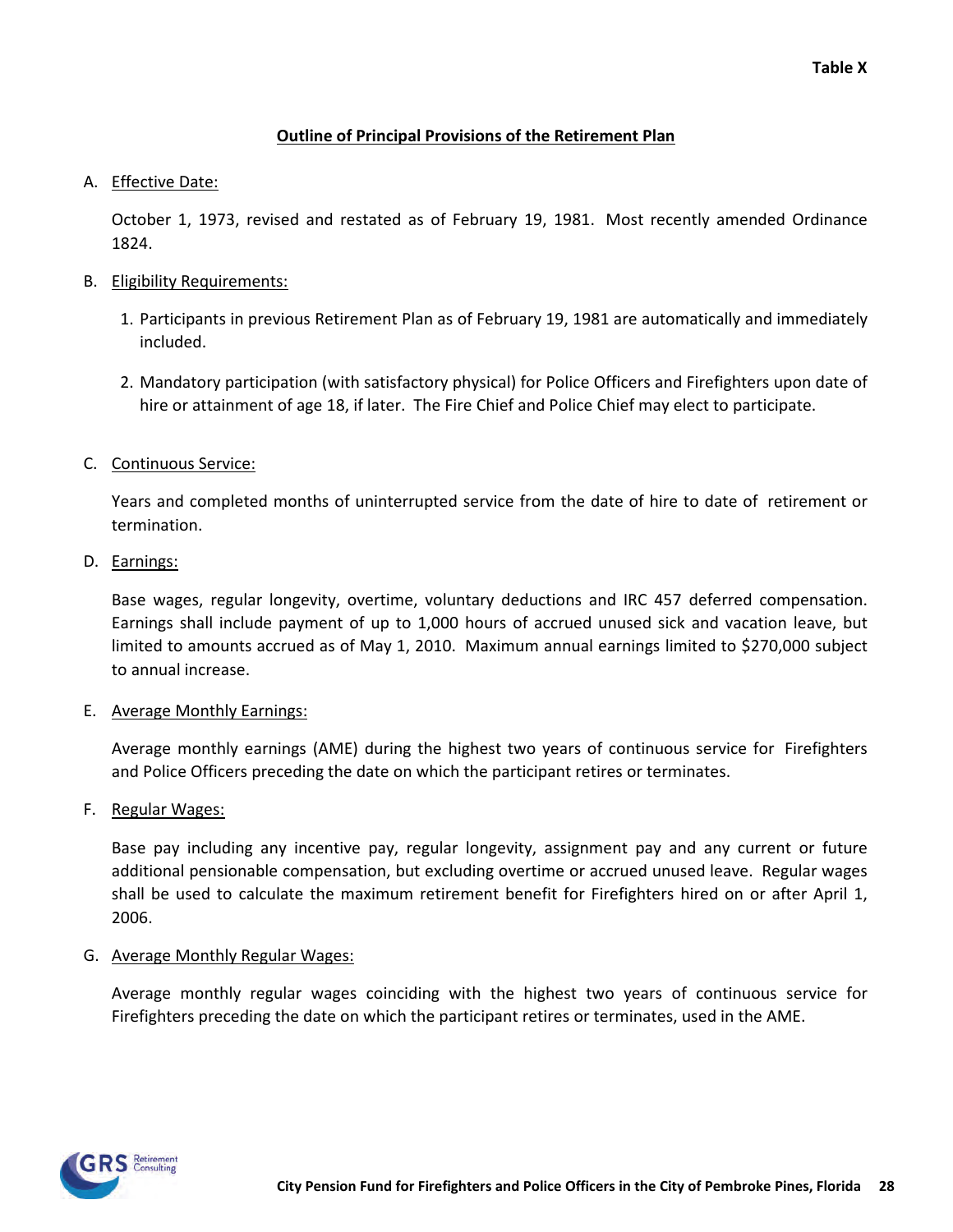#### **Outline of Principal Provisions of the Retirement Plan**

#### H. Normal Retirement:

1. Eligibility:

Earliest of:

- (a) Attainment of age 50 and completion of 10 years of continuous service.
- (b) Completion of 20 years of continuous service.

#### 2. Benefit:

(a) For Firefighters, 3.0% times AME times years of Continuous Service. Maximum 80% of average monthly earnings for the highest two years of continuous service.

Firefighters hired on or before June 18, 2003 shall receive a benefit amount equal to 4.0% per year of continuous service prior to May 1, 2010 plus 3.5% per year of continuous service after April 30, 2010 times AME - maximum 80% of AME, provided they retire or enter the DROP anytime on or after attaining age 50 with 10 years of continuous service but no later than the date they accrue the maximum 80% benefit.

Firefighters hired after June 18, 2003 but before May 1, 2010 shall receive a benefit amount equal to 4.0% per year of continuous service prior to May 1, 2010 plus 3.5% per year of continuous service after April 30, 2010 times AME - maximum 80% of AME. To obtain this benefit, such Firefighters were previously required to retire or enter the DROP upon the earlier of completion of 20 years of continuous service or attainment of age 50 with 10 years of service. To obtain this benefit, such Firefighters now are required to retire or enter the DROP no earlier than upon completion of 20 years of continuous service or attainment of age 50 with 10 years of service, and no later than the date they accrue the same accrual percentage they would have reached under the terms of the Fund in effect prior to April 30, 2010.

In no event shall the benefit for firefighters hired after March 31, 2006 exceed 98% of average monthly regular wages.

Firefighters hired after April 30, 2010 shall receive a benefit amount equal to 3.0% times AME times years of continuous service – maximum 80% of AME.

(b) For Police Officers, 3.0% times AME times years of Continuous Service up to 20 years of service plus 3.5% times AME times years of Continuous Service in excess of 20 years. Maximum 80% of average monthly earnings for the highest two years of continuous service.

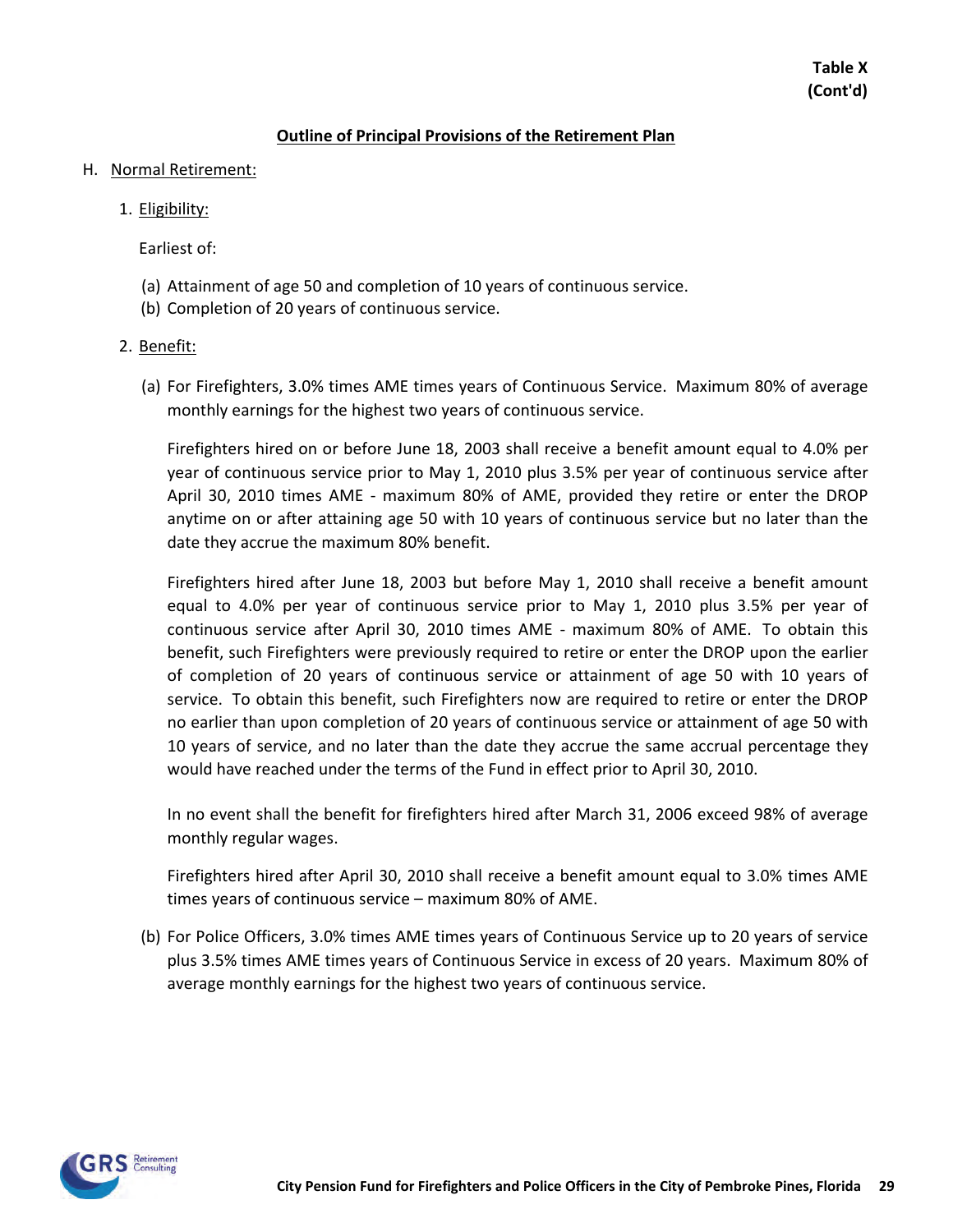## **Outline of Principal Provisions of the Retirement Plan**

H. Normal Retirement (cont'd):

Police Officers hired before May 1, 2010 shall receive a benefit amount equal to 4.0% per year of continuous service prior to May 1, 2010 plus 3.5% per year of continuous service after April 30, 2010 times AME - maximum 80% of AME, provided they retire or enter the DROP anytime on or after attaining age 50 with 10 years of continuous service but no later than the date they accrue the maximum 80% benefit.

Police Officers hired after April 30, 2010 shall receive a benefit amount equal to 3.0% times AME times years of continuous service – maximum 80% of AME.

- I. Deferred Retirement:
	- 1. Eligibility:

Any first day of a month past Normal Retirement Date.

2. Benefit:

Benefit calculated as for Normal Retirement based upon service and pay to Deferred Retirement Date.

- J. Disability Retirement:
	- 1. Eligibility:

Totally and permanently disabled meaning incapacity to perform regular duty as Firefighter or Police Officer (and completion of at least 10 years of continuous service for non-service incurred disability).

- 2. Benefit:
	- (a) Service Incurred:

Greater of:

- Accrued benefit
- 66 2/3% of monthly earnings rate on date of disability.
- (b) Non-Service Incurred:

Greater of:

- Accrued benefit
- 35% of AME on date of disability.

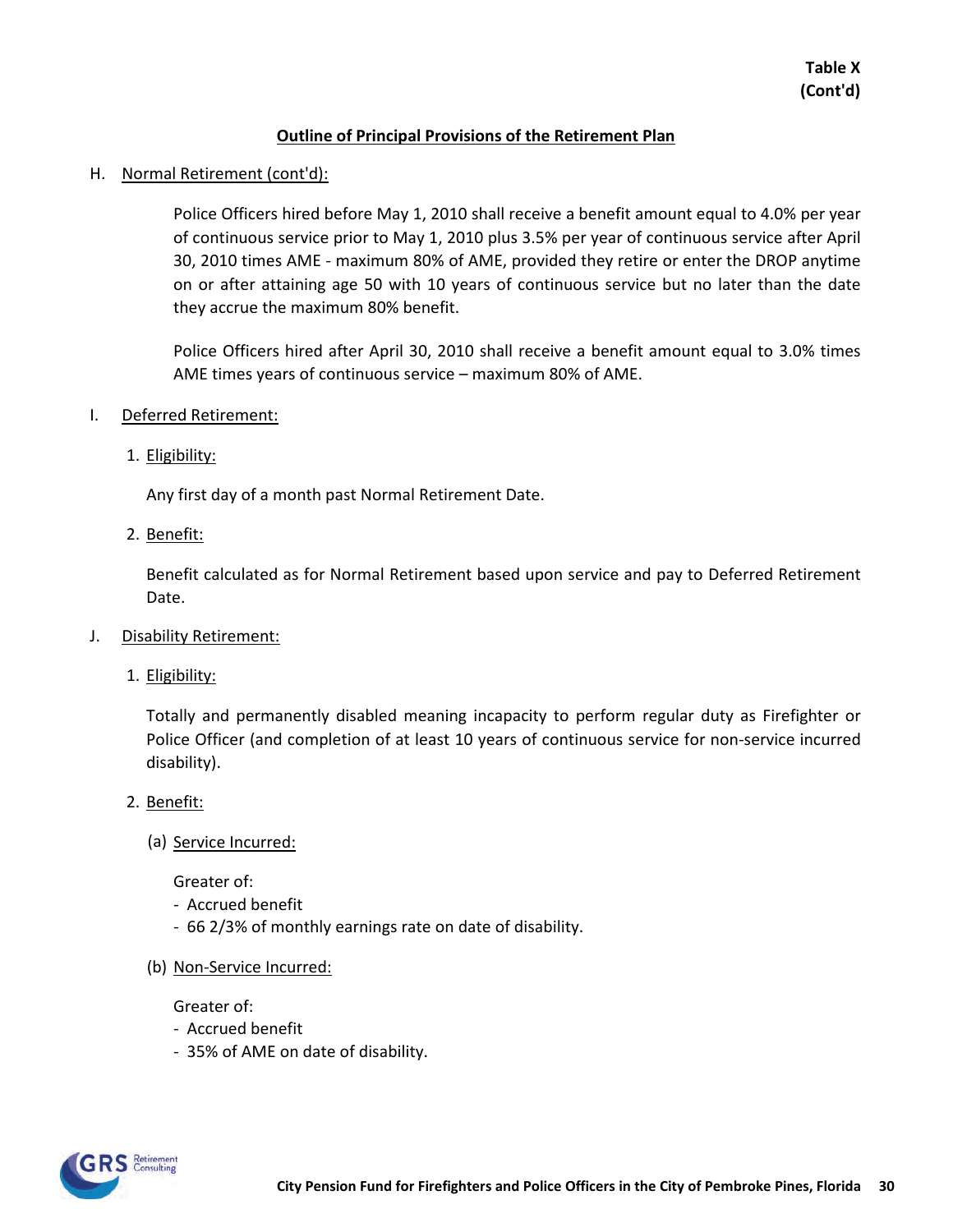#### **Outline of Principal Provisions of the Retirement Plan**

- K. Death Benefit:
	- 1. Service Incurred:

To spouse, 50% of AME payable for life. To unmarried children, 5% of AME until death or attainment of age 18 (if full time student attainment of age 22). Total monthly benefit not to exceed 60% of AME. Upon death of spouse, the 5% child allowance shall be increased to 10%, subject to a maximum combined total of 35% of AME.

Benefit above reduced by the actuarial equivalent of payment of:

- if the Member had less than ten (10) years of Continuous Service, Member contributions to the beneficiary with 3% simple interest, or
- if the Member had ten (10) or more years of Continuous Service, benefit otherwise payable to the Member at the Member's Normal Retirement Date, if applicable, for ten years certain.
- 2. Non-Service Incurred:
	- Less than five (5) years of Continuous Service, the designated beneficiary receives a lump sum of \$2,500 or return of Member contributions with 3% interest, whichever is greater.
	- Five (5) or more years of Continuous Service, the designated beneficiary receives a lump sum of the greater of Member contributions (without interest) or \$2,500, plus, if married, the spouse receives a monthly benefit equal to 50% of the Accrued Benefit as of Member's date of death but not less than 20% of the monthly Earnings rate. To unmarried children of the deceased Member, same benefits as are payable for Service Incurred death. Combined monthly benefit not to exceed 50% of AME, or 35% of AME after the death or remarriage of spouse.

Benefit above reduced by the actuarial equivalent of payment of:

- if the Member had ten (10) or more years of Continuous Service, benefit otherwise payable to the Member at the Member's Normal Retirement Date, if applicable, for ten years certain.
- L. Employee Contributions:

10.4% (6% prior to April 1, 1991) of annual earnings until completion of 26 2/3 years of Continuous Service.

For Firefighters and Police Officers hired on or after May 1, 2010, 7% of annual earnings until completion of 26 2/3 years of Continuous Service.

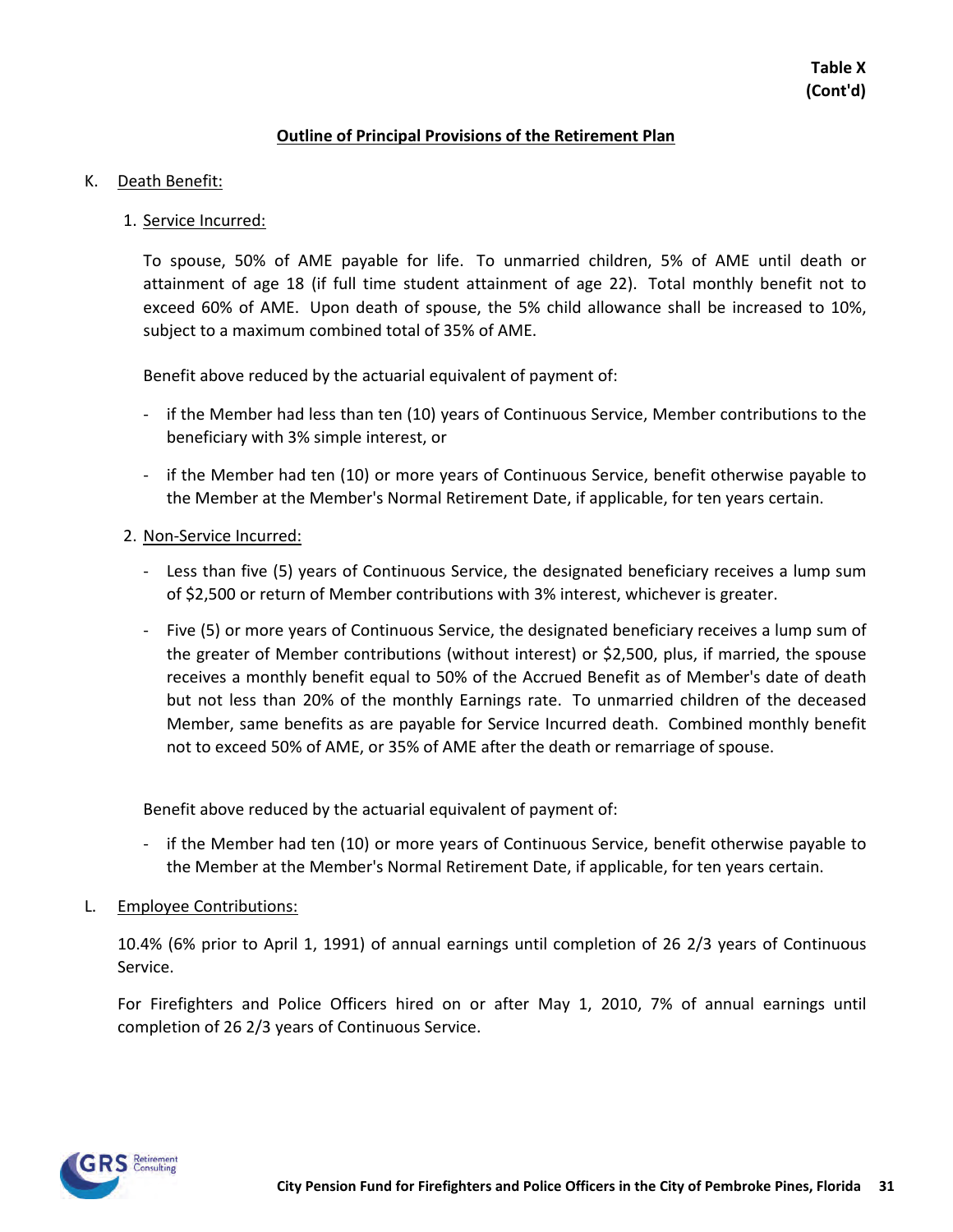#### **Outline of Principal Provisions of the Retirement Plan**

#### M. Vested Benefit Upon Termination:

1. Eligibility:

Completion of at least ten (10) years of Continuous Service at date of termination.

2. Benefit:

Accrued benefit based upon AME and years of Continuous Service as of date of termination payable at attainment of age 50.

#### 3. Alternate Benefit:

In lieu of the above, deferred benefit payable at Normal Retirement Date; otherwise, a Member can elect to withdraw his employee contributions plus 3% simple interest per annum.

#### N. Termination Benefit:

1. Eligibility:

Termination of service prior to eligibility for vested benefit upon termination.

2. Benefit:

Refund of Member contributions plus 3% simple interest per annum.

#### O. Normal Form of Payment of Retirement Income:

Monthly accrued benefit for ten (10) years certain and life thereafter with 100% of benefit continuing to spouse for one year and 50% of benefit payable to spouse thereafter until death.

#### Other Options:

Actuarially equivalent joint and survivor or joint and last survivor at 25%, 50%, 66 2/3%, 75%, 100%; life annuity; or ten years certain and life; or other option (except lump sum), subject to Board approval.

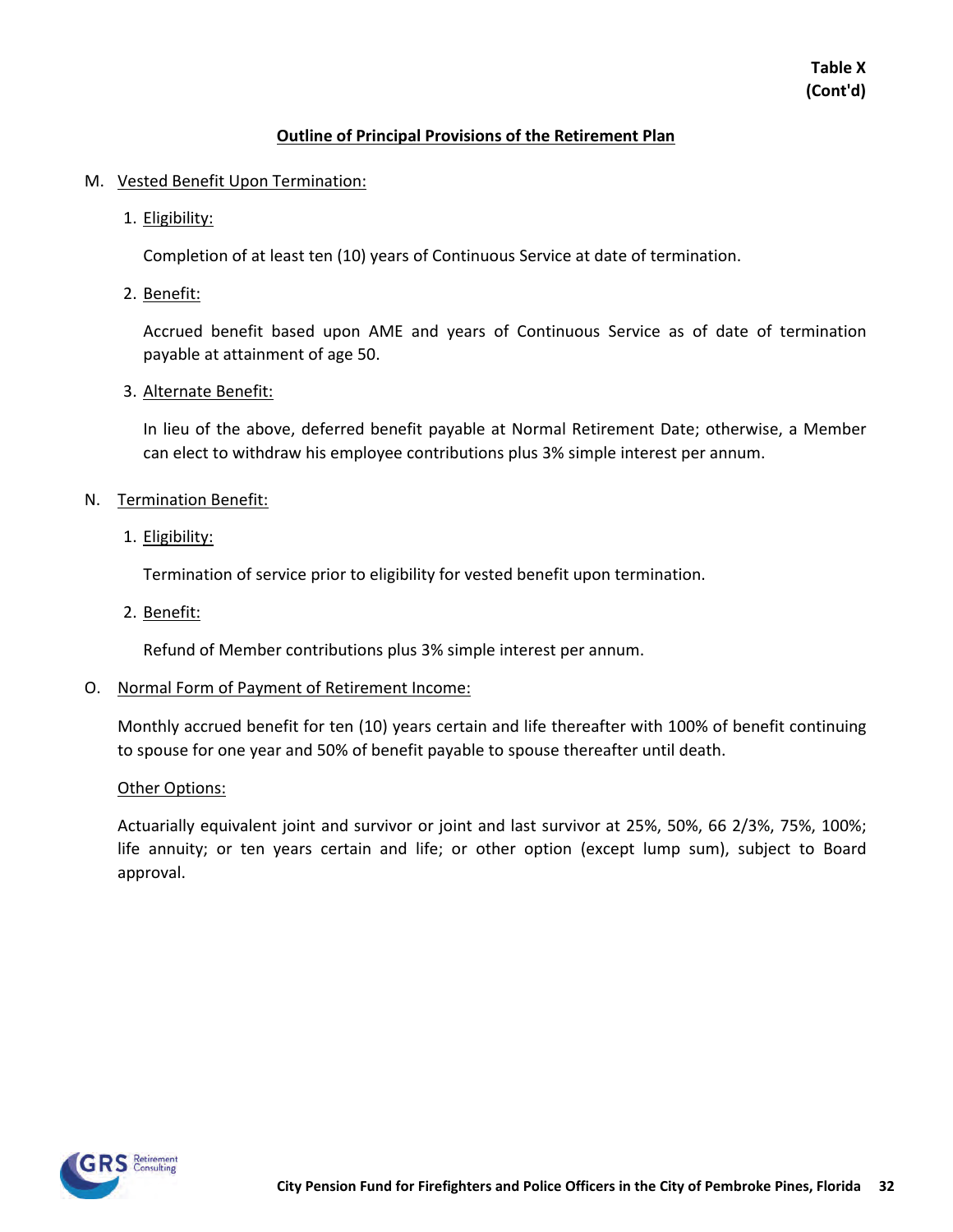#### **Outline of Principal Provisions of the Retirement Plan**

#### P. Deferred Retirement Option Plan (DROP):

1. Eligibility:

A Member who has reached Normal Retirement Date is eligible to elect to participate in DROP. A Firefighter who reaches Normal Retirement Date before age 50 may participate for the lesser of five years or until age 55, provided that Firefighters employed as of December 20, 2000 and hired after their 30th birthday, may participate in the DROP no later than completion of 20 years of Continuous Service in order to participate in the DROP for a full five years. A Police Officer hired after his 25th birthday may participate in the DROP no later than completion of 25 years of Continuous Service in order to participate in the DROP for a full five years. An election to participate in the DROP is irrevocable.

2. <u>Benefit:</u>

Accrued benefit as of entry into DROP.

3. Interest Credits:

Members entering the DROP prior to May 1, 2010 could elect annually in advance interest credits of a fixed 8% per annum or Fund return.

Members hired before May 1, 2010 entering the DROP after April 30, 2010, may elect annually in advance DROP interest credits based upon either Fund gross return or Fund gross return subject to a minimum of 5% and a maximum of 8% per annum.

For Members hired after April 30, 2010 entering the DROP, DROP interest credits will be based upon Fund gross return.

4. DROP Loan Program:

Current DROP participants or retirees may borrow against their DROP account balance up to the maximum amount permitted by the IRS.

No interest shall be earned or paid by the Plan on funds loaned from the DROP account until repaid.

The DROP loan program administered in accordance with loan policy adopted by the Board of Trustees and shall comply with all applicable IRS rules and regulations governing such loans.

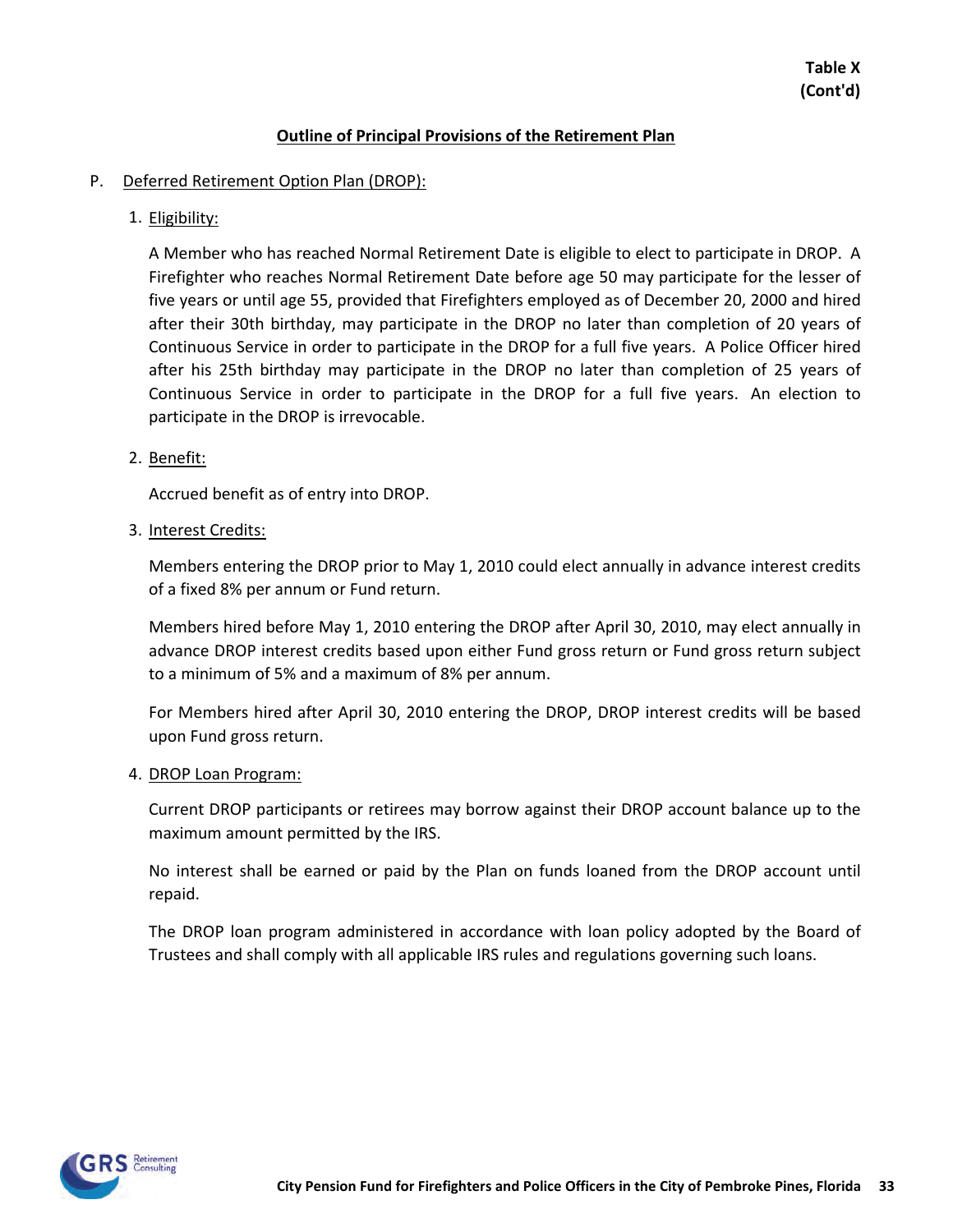#### **Outline of Principal Provisions of the Retirement Plan**

#### Q. 13th Check Program (Police Officers only)

## 1. Eligibility:

Service or disabled retired Police Officer or beneficiary receiving pension or DROP benefits.

2. <u>Benefit:</u>

For Police Officers retired prior to October 1, 2003, up to 2% of investment return in excess of 8% based upon present value of future pension payments of current Police Officer members, not to exceed outstanding balance of cumulative net actuarial gains. Any distributable amount allocated to eligible members based upon years of service with prorata share during first year of entitlement. See Item R. regarding election.

For Police Officers retired on or after October 1, 2003 but before October 1, 2006, up to 2% of investment return in excess of 9% based upon present value of future pension payments of current Police Officer members, not to exceed outstanding balance of cumulative net actuarial gains. Any distributable amount allocated to eligible members based upon years of service with prorata share during first year of entitlement. See Item R. regarding election.

For Police Officers retired on or after October 1, 2006 there is no 13th check.

#### R. Cost of Living Adjustment

For Firefighters, effective April 1, 2005 and each April 1st thereafter, retirees, beneficiaries and DROP participants who were receiving benefits on June 18, 2003 will receive either a 2% cost of living adjustment or an adjustment equal to the total percentage increase in base wages, excluding performance or merit adjustments, whichever is greater.

For Firefighters, effective April 1, 2005 and each April 1st thereafter, retirees, beneficiaries and DROP participants who were hired on or before June 18, 2003 and retire or enter the DROP prior to May 1, 2010 and anytime on or after attaining age 50 with 10 years of service but no later than attainment of 20 years of service will receive either a 2% cost of living adjustment or an adjustment equal to the total percentage increase in base wages, excluding performance or merit adjustments, whichever is greater. For those receiving for less than one year the increase shall be prorated.

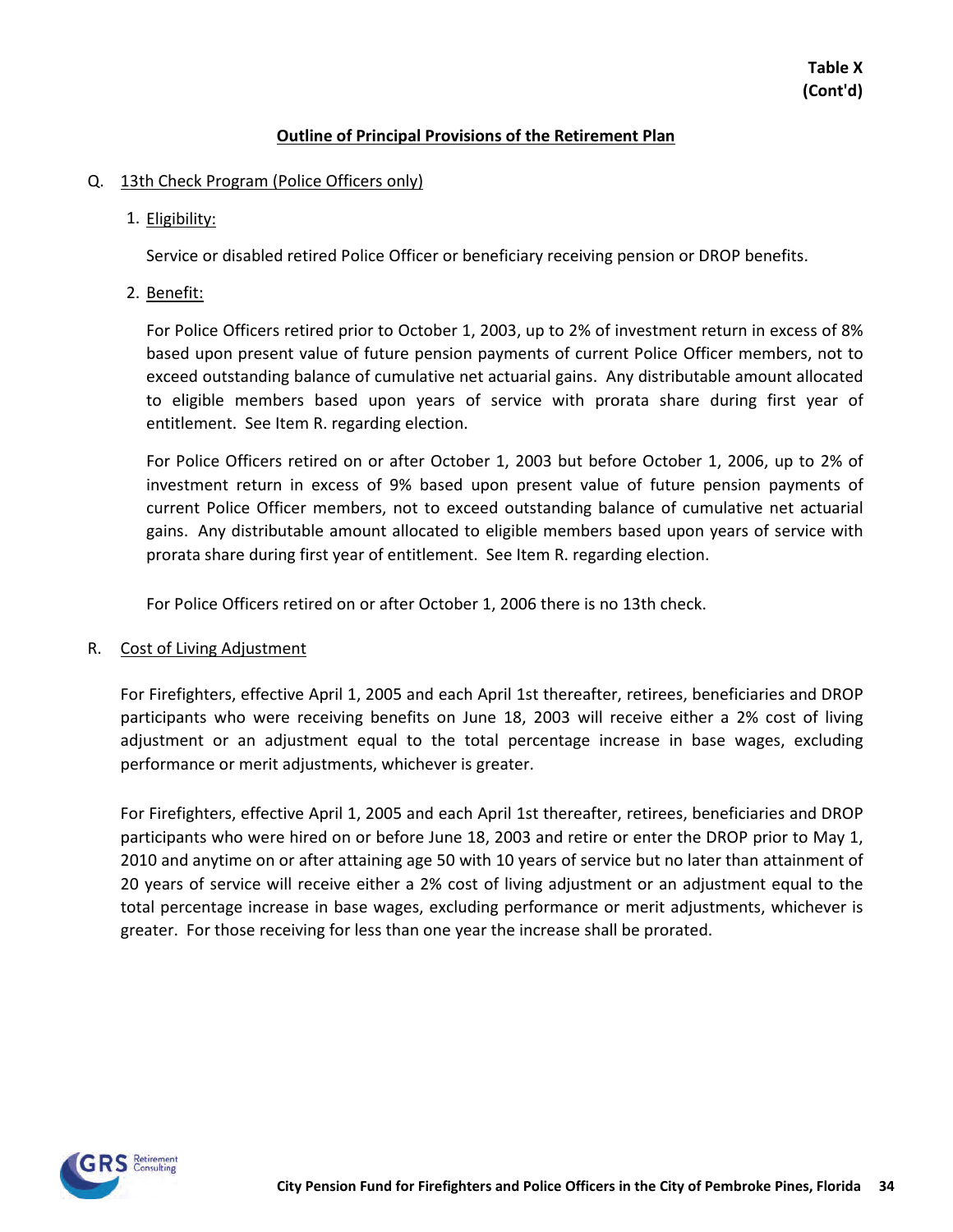#### **Outline of Principal Provisions of the Retirement Plan**

#### R. Cost of Living Adjustment (cont'd)

Firefighter members who were hired prior to April 1, 2006 who retire prior to May 1, 2010, current retirees and DROP participants shall have the option within sixty (60) days of the effective date of Ordinance 2006-10 to irrevocably elect to receive the cost of living adjustment provided above in lieu of their current cost of living adjustment.

For Firefighters, effective April 1, 2011 and each April 1st thereafter, retirees, beneficiaries and DROP participants who were hired before May 1, 2010 and retire or enter the DROP after April 30, 2010 at their normal retirement age receive a 2% cost of living adjustment – prorated for less than one year receipt of benefits.

For Firefighters hired after April 30, 2010, the cost of living adjustment is 1.5%.

Police Officer retirees, DROPs, disabilities and their beneficiaries who retired prior to October 1, 2003 eligible for any supplemental benefit based upon an 8% Fund return threshold subject to cumulative actuarial gains may elect within 60 days to replace this supplemental benefit eligibility entitlement with an annual 2.0% cost of living adjustment retroactive to October 1, 2004.

Police Officer retirees, DROPs, disabilities and their beneficiaries who retired on or after October 1, 2003 but not later than September 30, 2006 or were in the DROP on or after October 1, 2003 and entered the DROP not later than September 30, 2006 eligible for any supplemental benefit based upon a 9% Fund return threshold subject to cumulative actuarial gains along with a 1.5% cost of living adjustment effective October 1, 2009 and each October 1st thereafter may elect within 60 days to replace this supplemental benefit eligibility and 1.5% deferred cost of living adjustment entitlement with an annual 2.5% cost of living adjustment retroactive to October 1, 2004.

Police Officer retirees, DROPs, disabilities and their beneficiaries who retire or enter the DROP on or after October 1, 2006 but not later than April 30, 2010 will receive a 3.0% cost of living adjustment effective October 1, 2009 and each October 1st thereafter.

For Police Officers, effective October 1, 2010 and each October 1st thereafter, retirees, beneficiaries and DROP participants who were hired before May 1, 2010 and retire or enter the DROP after April 30, 2010 at their normal retirement age receive a 2% cost of living adjustment – prorated for less than one year receipt of benefits.

For Police Officers hired after April 30, 2010, the cost of living adjustment is 1.5%.

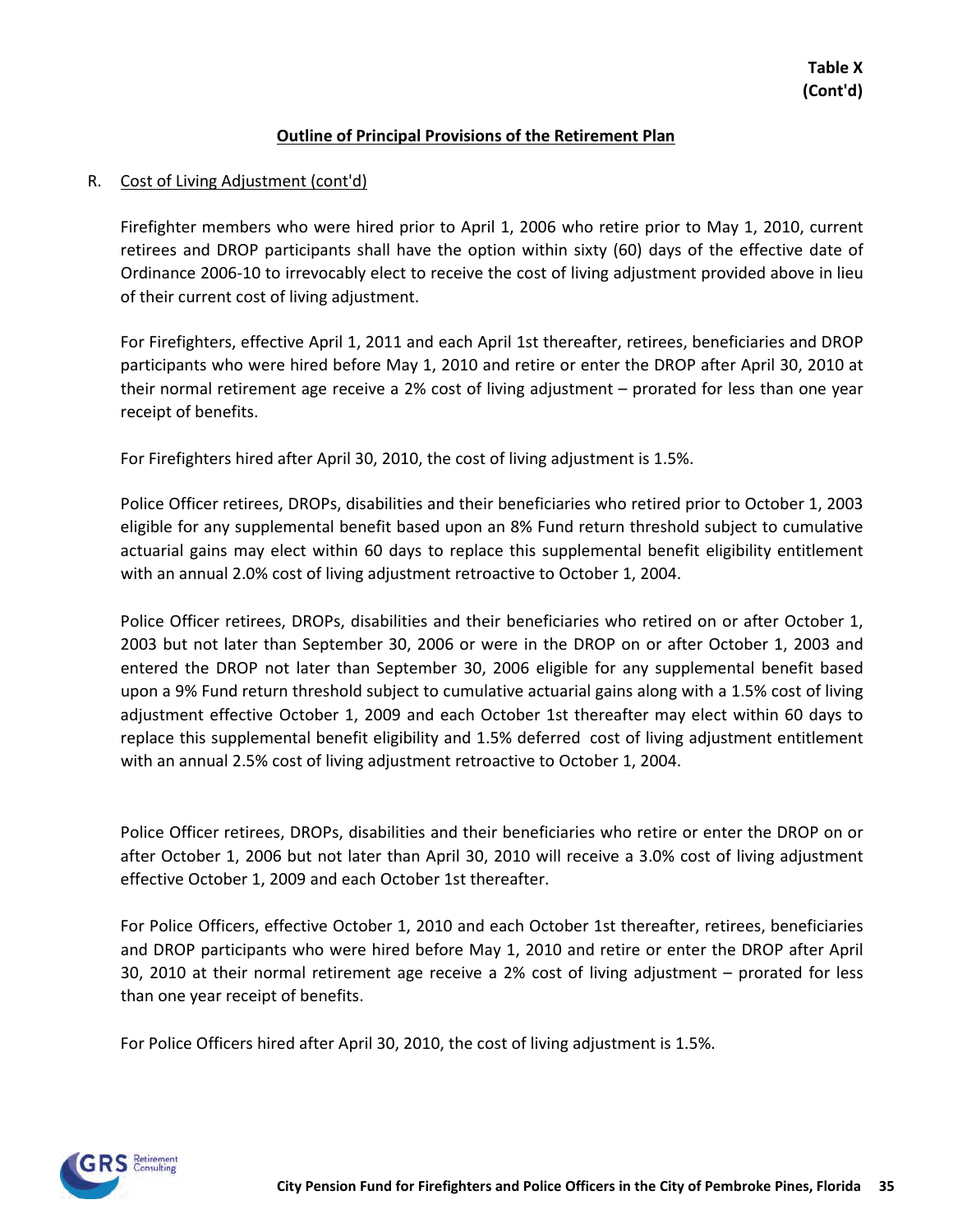#### **Outline of Principal Provisions of the Retirement Plan**

#### S. Excess Benefit Plan

An excess benefits plan is established to pay retirement benefits above the limits permitted by the Internal Revenue Code. Excess Benefit Plan benefits are not included in this actuarial valuation.

#### T. Additional Benefits Upon Rehire

Retired members receiving benefits who are rehired as certified police officers or firefighters who work 30 or more hours per week and 52 weeks per year will again become contributing members of the Fund and accrue benefits during their period of reemployment.

Rehired members shall continue to receive retirement benefit, earnings on DROP accounts and may elect to receive payments from DROP accounts.

#### U. Changes Since Previous Valuation

None.

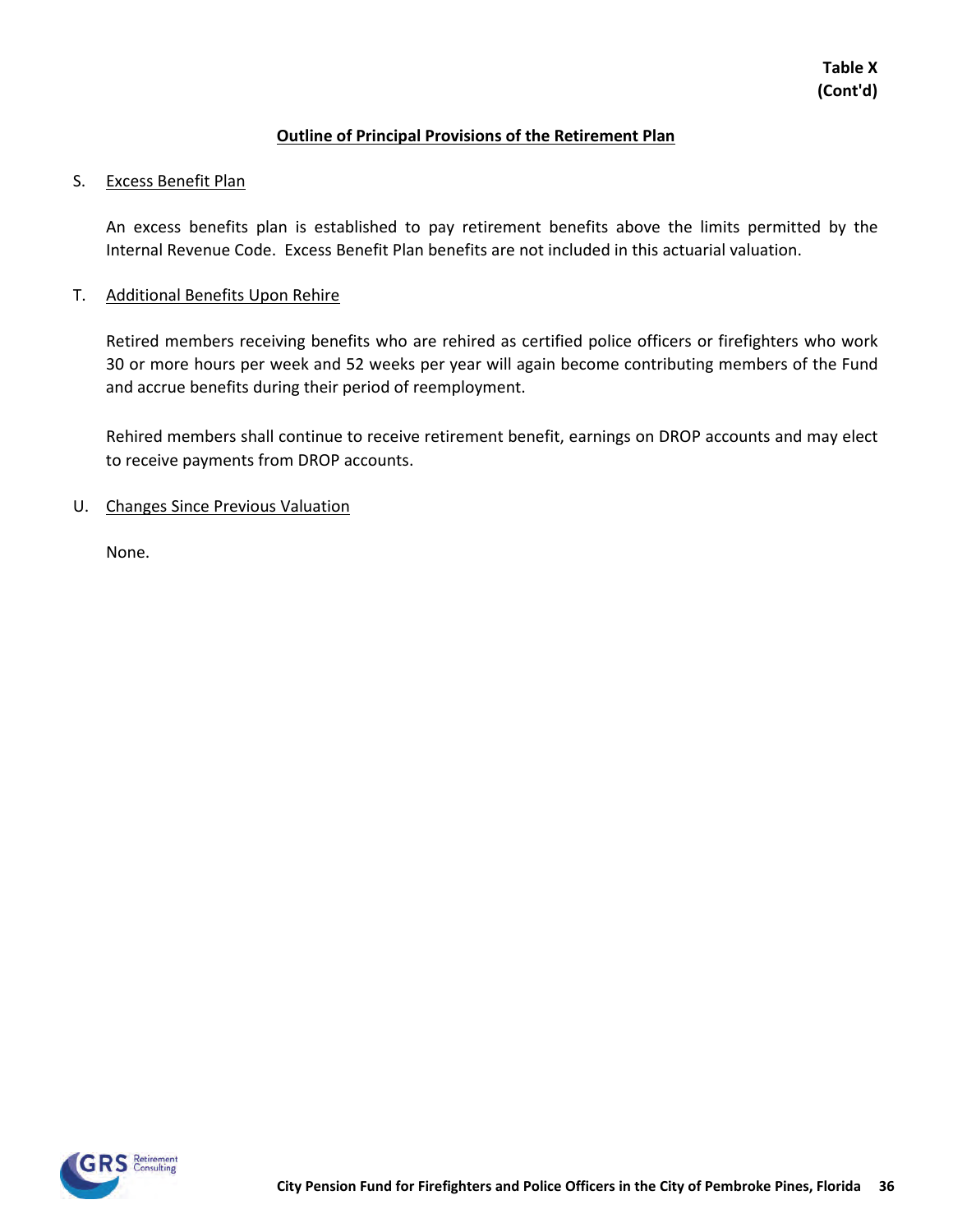## A. Mortality

For healthy participants during employment, RP 2000 Combined Healthy Participant Mortality Tables, separate rates for males and females, with 90% Blue Collar Adjustment / 10% White Collar Adjustment and fully generational mortality improvements projected to each future decrement date with Scale BB.

For healthy participants post employment, RP 2000 Annuitant Mortality Tables, separate rates for males and females, with 90% Blue Collar Adjustment / 10% White Collar Adjustment and fully generational mortality improvements projected to each future decrement date with Scale BB.

For disabled male participants, 60% RP 2000 Disabled Male Mortality Table setback four years / 40% RP 2000 Annuitant Male Mortality Table with White Collar Adjustment with no setback, without projected mortality improvements. For disabled female participants, 60% RP 2000 Disabled Female Mortality Table set forward two years / 40% RP 2000 Annuitant Female Mortality Table with White Collar Adjustment with no setback, without projected mortality improvements.

| Sample<br><b>Ages</b> |       | <b>Pre-retirement</b><br><b>Future Life</b><br><b>Expectancy (Years)</b> | <b>Post-retirement</b><br><b>Future Life</b><br><b>Expectancy (Years)</b> |       |  |  |
|-----------------------|-------|--------------------------------------------------------------------------|---------------------------------------------------------------------------|-------|--|--|
| (2017)                | Men   | Women                                                                    | Men                                                                       | Women |  |  |
| 55                    | 29.73 | 32.50                                                                    | 29.21                                                                     | 32.30 |  |  |
| 60                    | 24.84 | 27.46                                                                    | 24.64                                                                     | 27.31 |  |  |
| 62                    | 22.97 | 25.50                                                                    | 22.85                                                                     | 25.39 |  |  |

| Sample<br><b>Ages</b> |       | <b>Pre-retirement</b><br><b>Future Life</b><br><b>Expectancy (Years)</b> | <b>Post-retirement</b><br><b>Future Life</b><br><b>Expectancy (Years)</b> |       |  |  |
|-----------------------|-------|--------------------------------------------------------------------------|---------------------------------------------------------------------------|-------|--|--|
| (2037)                | Men   | Women                                                                    | Men                                                                       | Women |  |  |
| 55                    | 31.96 | 34.44                                                                    | 31.46                                                                     | 34.27 |  |  |
| 60                    | 27.11 | 29.40                                                                    | 26.92                                                                     | 29.27 |  |  |
| 62                    | 25.23 | 27.41                                                                    | 25.12                                                                     | 27.33 |  |  |

## B. Investment Return

7.85%, compounded annually, net of investment expenses - includes inflation at 2.75%.

C. Allowances for Expenses or Contingencies

Average of actual administrative expenses during prior three (3) years.

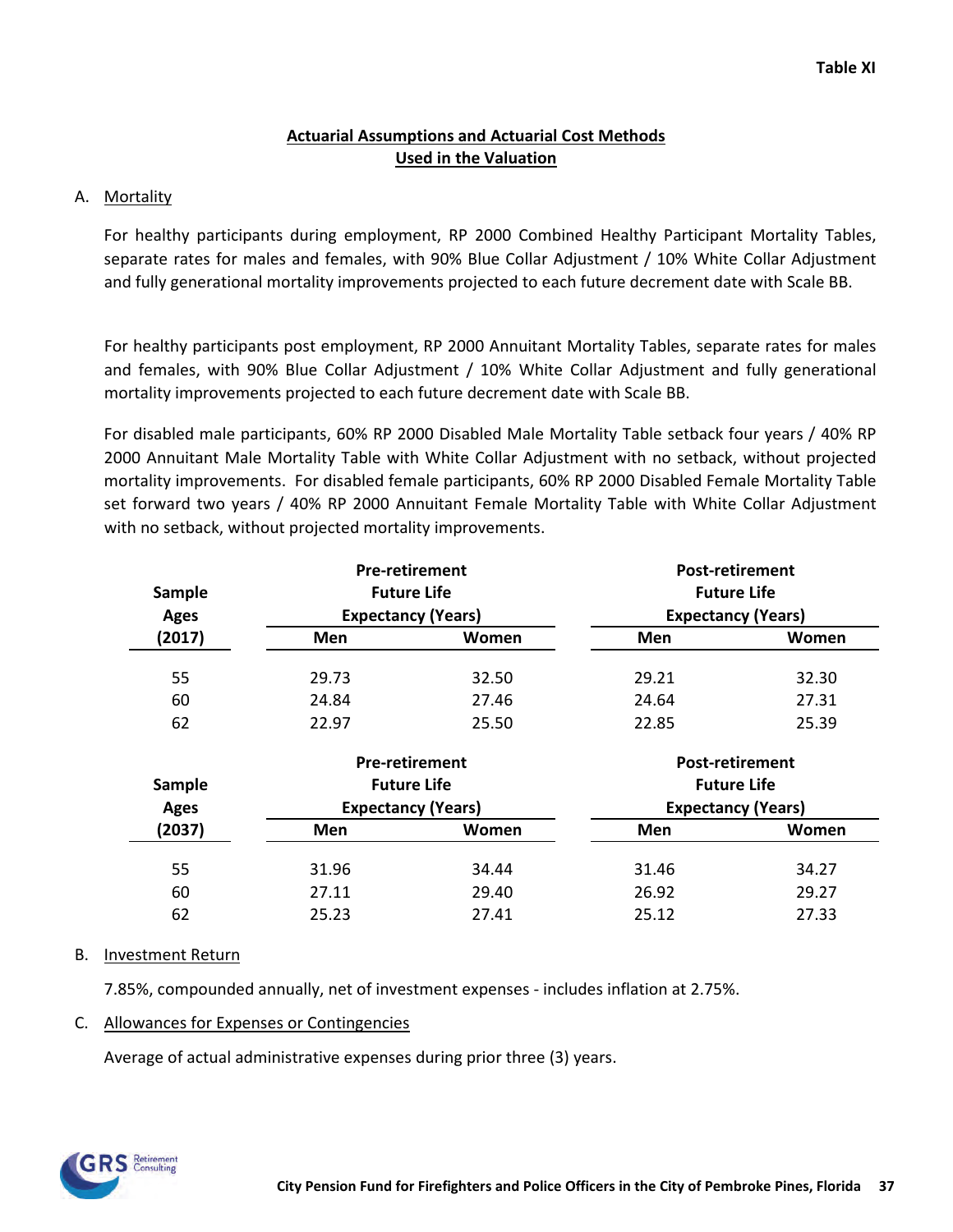## D. Employee Withdrawal Rates

Withdrawal rates for males and for females were used in accordance with the following illustrative example:

|                      |               | <b>Withdrawal Rates</b><br>Per 100 Employees |               |          |
|----------------------|---------------|----------------------------------------------|---------------|----------|
|                      | Males         |                                              | Females       |          |
| <b>Age</b>           | First 5 Years | 5+ Years                                     | First 5 Years | 5+ Years |
|                      |               |                                              |               |          |
| 20                   | 2.50          | 2.19                                         | 5.75          | 3.93     |
| 25                   | 2.50          | 1.59                                         | 5.75          | 2.58     |
| 30                   | 2.50          | 1.16                                         | 5.75          | 1.79     |
| 35                   | 2.50          | 0.68                                         | 5.75          | 1.08     |
| 40                   | 2.50          | 0.38                                         | 5.75          | 0.76     |
|                      |               |                                              |               |          |
| 45                   | 2.50          | 0.18                                         | 5.75          | 0.41     |
| 50                   | 2.50          | 0.03                                         | 5.75          | 0.23     |
| 55                   | 2.50          | 0.02                                         | 5.75          | 0.14     |
| 60                   | 2.50          | 0.00                                         | 5.75          | 0.04     |
| <b>62 &amp; Over</b> | 0.00          | 0.00                                         | 0.00          | 0.00     |

## E. Disability Rates

- 1. The 1985 Disability Study Class 2, with separate rate for males and females.
- 2. 80% of disabilities are assumed to be service incurred 20% non-service incurred.

## F. Payroll Growth Assumption

5.3%, per annum - not greater than historical 10-year average (0.0% as of October 1, 2017).

## G. Load for Future Rehires

The normal cost and accrued liabilites are loaded 0.1% for assumed future rehired members.

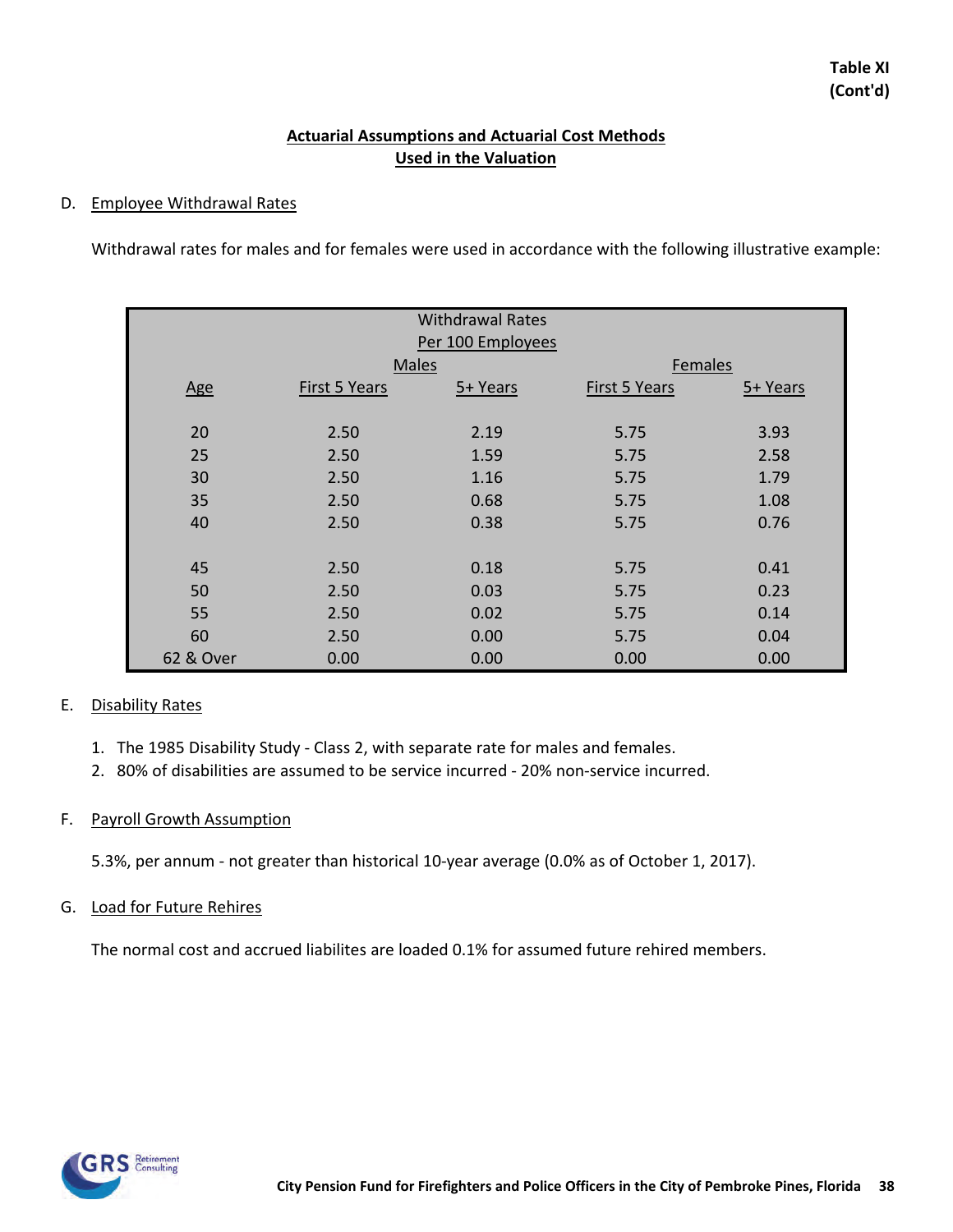#### H. Salary Increase Factors

Current salary is assumed to increase at a rate based on the table below per year until retirement includes wage inflation of 3.0%.

| Service     | <b>Salary Increase</b> |
|-------------|------------------------|
| 0 years     | 8%                     |
| 1           | 8%                     |
| 2           | 7%                     |
| 3           | 6%                     |
| 4           | 5%                     |
| 5           | 4%                     |
| 6           | 4%                     |
| $7 + years$ | 3%                     |

For members hired before May 1, 2010, average monthly earnings for retirements and DROPs are increased between 5.5% and 28.0% to reflect additional earnings during the averaging period including the inclusion in pensionable earnings of up to 1,000 hours of accrued unused leave as of April 30, 2010 payable at retirement or DROP entry.

The increase is calculated as follows:

5.5% + Total Hours of Accrued Unused Leave (1,000 maximum) 1,000 x 22.5%

For members hired on or after May 1, 2010, average monthly earnings for retirements and DROPs are increased 5.5% to reflect additional earnings during the averaging period.

The assumed salary increase rate after 7+ years of service reflects frozen longevity pay as of April 30, 2010.

#### I. Assumed Retirement Age

The retirement rates *for members hired before May 1, 2010 who are expected to reach the 80% of AME maximum benefit in the 21st year of service* are as follows:

- 1. 75% of members are assumed to retire the first year after attaining age fifty (50) and ten (10) years of credited service.
- 2. 50% of members are assumed to retire each year thereafter until reaching twenty (20) years of credited service.
- 3. 60% of members are assumed to retire after completing twenty (20) years of credited service.
- 4. 100% of members are assumed to retire upon attainment of twenty-one (21) years of credited service.

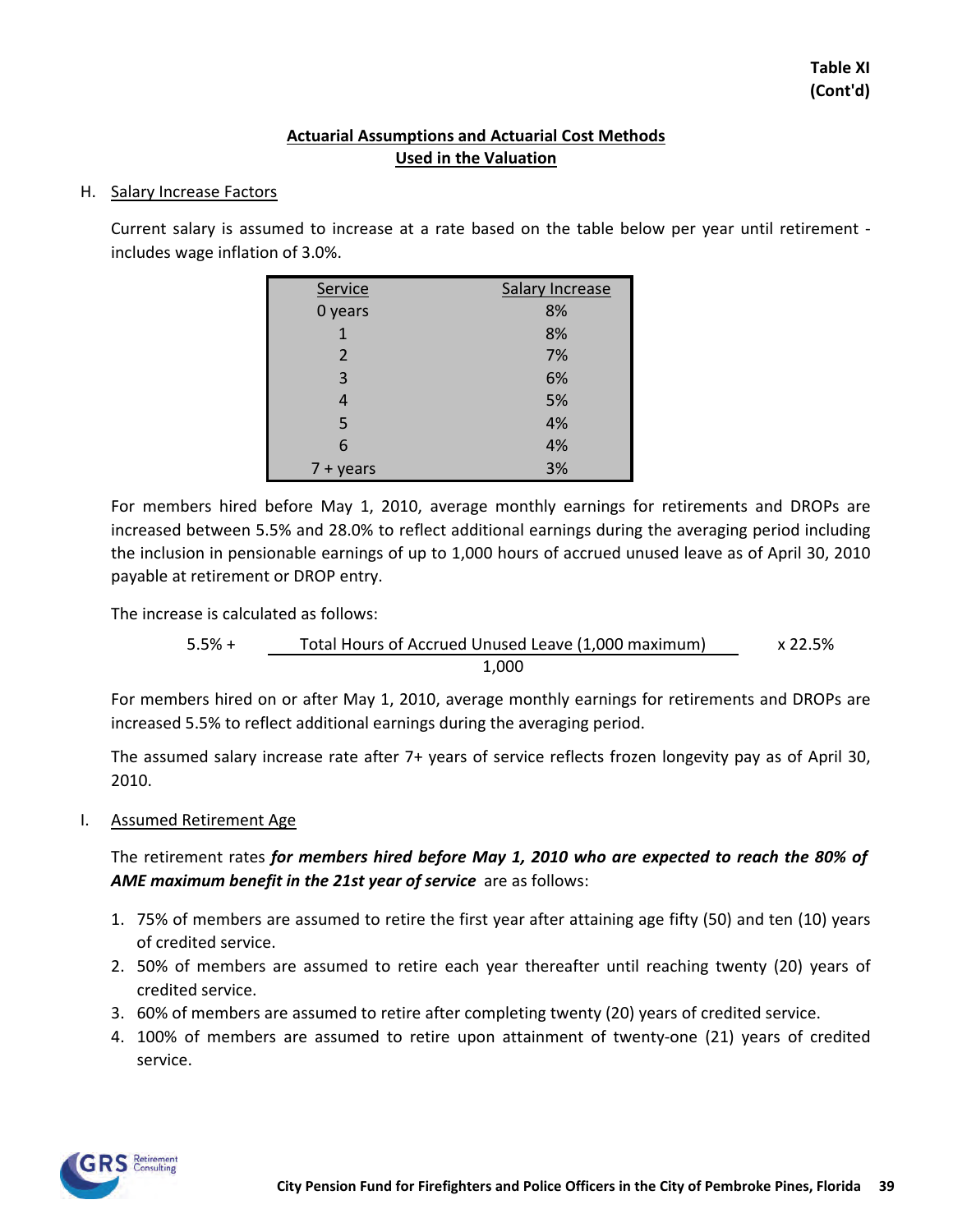## I. Assumed Retirement Age (cont'd)

## The retirement rates *for members hired before May 1, 2010 who are expected to reach the 80% of AME maximum benefit in the 22nd year of service* are as follows:

- 1. 70% of members are assumed to retire the first year after attaining age fifty (50) and ten (10) years of credited service.
- 2. 20% of members are assumed to retire each year thereafter until reaching twenty (20) years of credited service.
- 3. 60% of members are assumed to retire after completing twenty (20) years of credited service.
- 4. 15% of members are assumed to retire after completing twenty-one (21) years of credited service.
- 5. 100% of members are assumed to retire upon attainment of twenty-two (22) years of credited service.

## The retirement rates *for members hired before May 1, 2010 who are expected to reach the 80% of AME maximum benefit in the 23rd year of service* are as follows:

- 1. 60% of members are assumed to retire the first year after attaining age fifty (50) and ten (10) years of credited service.
- 2. 18% of members are assumed to retire each year thereafter until reaching twenty (20) years of credited service.
- 3. 40% of members are assumed to retire after completing twenty (20) years of credited service.
- 4. 15% of members are assumed to retire after completing twenty-one (21) years of credited service.
- 5. 15% of members are assumed to retire after completing twenty-two (22) years of credited service.
- 6. 100% of members are assumed to retire upon attainment of twenty-three (23) years of credited service.

*For Firefighters hired after June 18, 2003 but before May 1, 2010 who are expected to reach age 50 before completion of twenty (20) years of service* , 100% are assumed to retire upon reaching the same multiplier (% of AME) they would have reached under the Plan in effect prior to April 30, 2010.

## The retirement rates *for members hired on or after May 1, 2010* are as follows:

- 1. 50% of members who complete ten (10) years of service after reaching age 50 are assumed to retire upon completion of ten (10) years of credited service.
- 2. 15% of members who reach age 50 after completion of ten (10) years of credited service are assumed to retire upon reaching age 50.
- 3. 15% of members are assumed to retire each year thereafter, until reaching twenty (20) years of credited service.
- 4. 20% of members are assumed to retire upon reaching twenty (20) years of credited service.
- 5. 15% of members are assumed to retire each year thereafter, until reaching twenty-five (25) years of credited service.
- 6. 100% of members are assumed to retire upon reaching twenty-five (25) years of credited service.

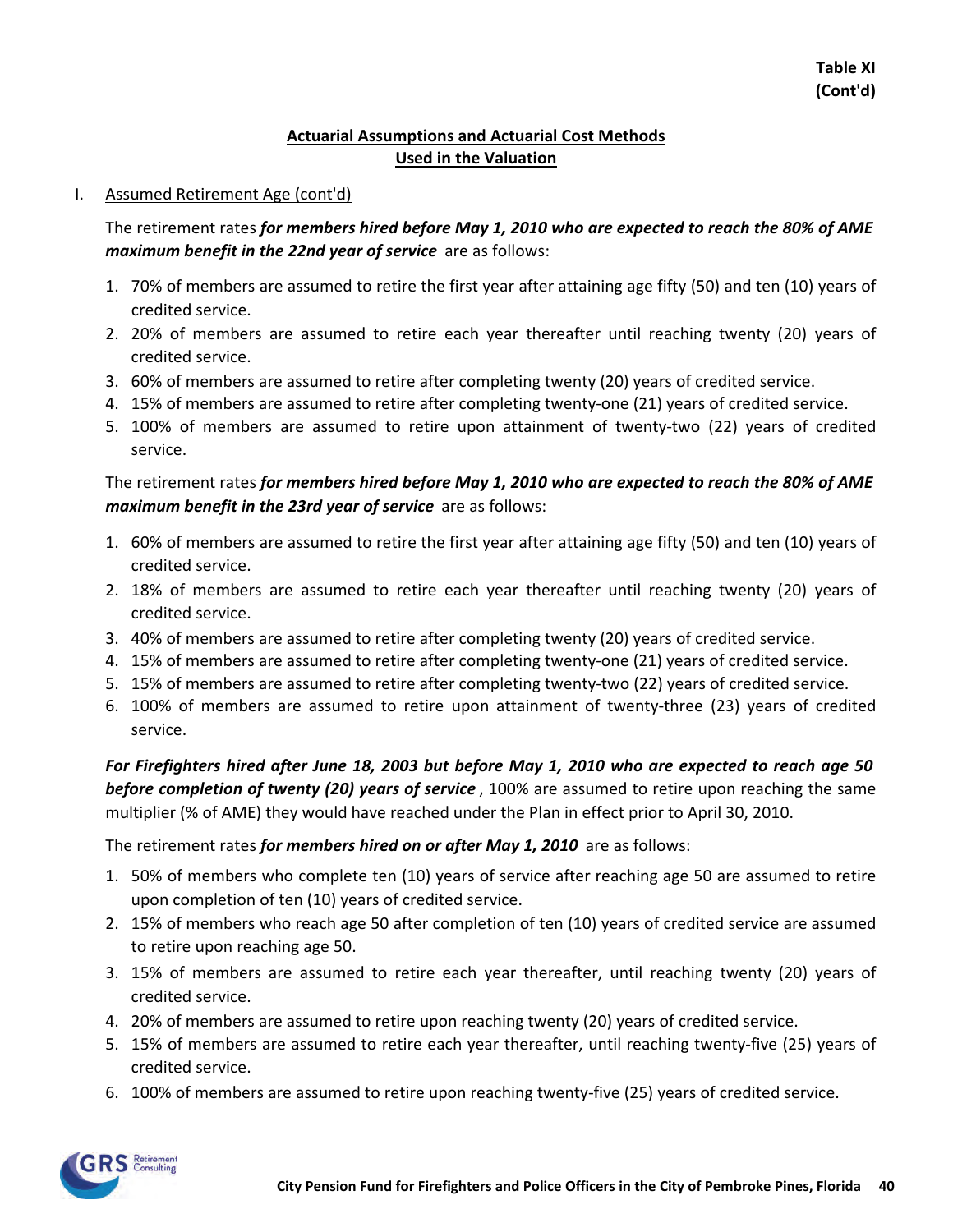## J. Marital Assumptions

- 1. 50% of deaths are assumed to be service incurred 50% non-service incurred.
- 2. There are no children eligible for benefits.
- 3. 95% of participants are married.
- 4. Spouses are assumed to be the same age as members.

## K. Cost of Living Adjustment

- Firefighters: For Firefighters who retired or entered the DROP prior to May 1, 2010, 2.0% for those who elected the fluctuating COLA and 3.0% for those who elected the fixed COLA. 2.0% for Firefighters hired before May 1, 2010 who are expected to retire or enter the DROP after April 30, 2010. 1.5% for Firefighters hired after April 30, 2010.
- Police Officers: 0.0%, 2.0% or 2.5% based upon election for Police Officers who retired or entered the DROP prior to October 1, 2006. 3.0% for Police Officers who retired or entered the DROP on or after October 1, 2006 but before May 1, 2010. 2.0% for Police Officers hired before May 1, 2010 who are expected to retire or enter the DROP after April 30, 2010. 1.5% for Police Officers hired after April 30, 2010.

#### L. Smoothed Asset Valuation Method

Smoothed actuarial value of assets is equal to the expected smoothed actuarial value of assets adjusted by 20% of the difference between the expected smoothed actuarial value and market value.

M. Cost Method

Normal Retirement, Termination, Disability, and Death Benefits: Entry Age Normal Cost Method

Under this method the normal cost for each active employee is the amount which is calculated to be a level percentage of pay that would be required annually from his entry age to his assumed retirement age to fund his estimated benefits, assuming the Fund had always been in effect. The normal cost for the Fund is the sum of such amounts for all employees. The actuarial accrued liability as of any valuation date for each active employee or inactive employee who is eligible to receive benefits under the Fund is the excess of the actuarial present value of estimated future benefits over the actuarial present value of current and future normal costs. The unfunded actuarial accrued liability as of any valuation date is the excess of the actuarial accrued liability over the assets of the Fund.

The DROP accounts balance is included in the assets and liabilities as of the valuation date.

#### N. Changes Since Previous Valuation

#### Investment Return was:

7.90%, compounded annually, net of investment expenses.

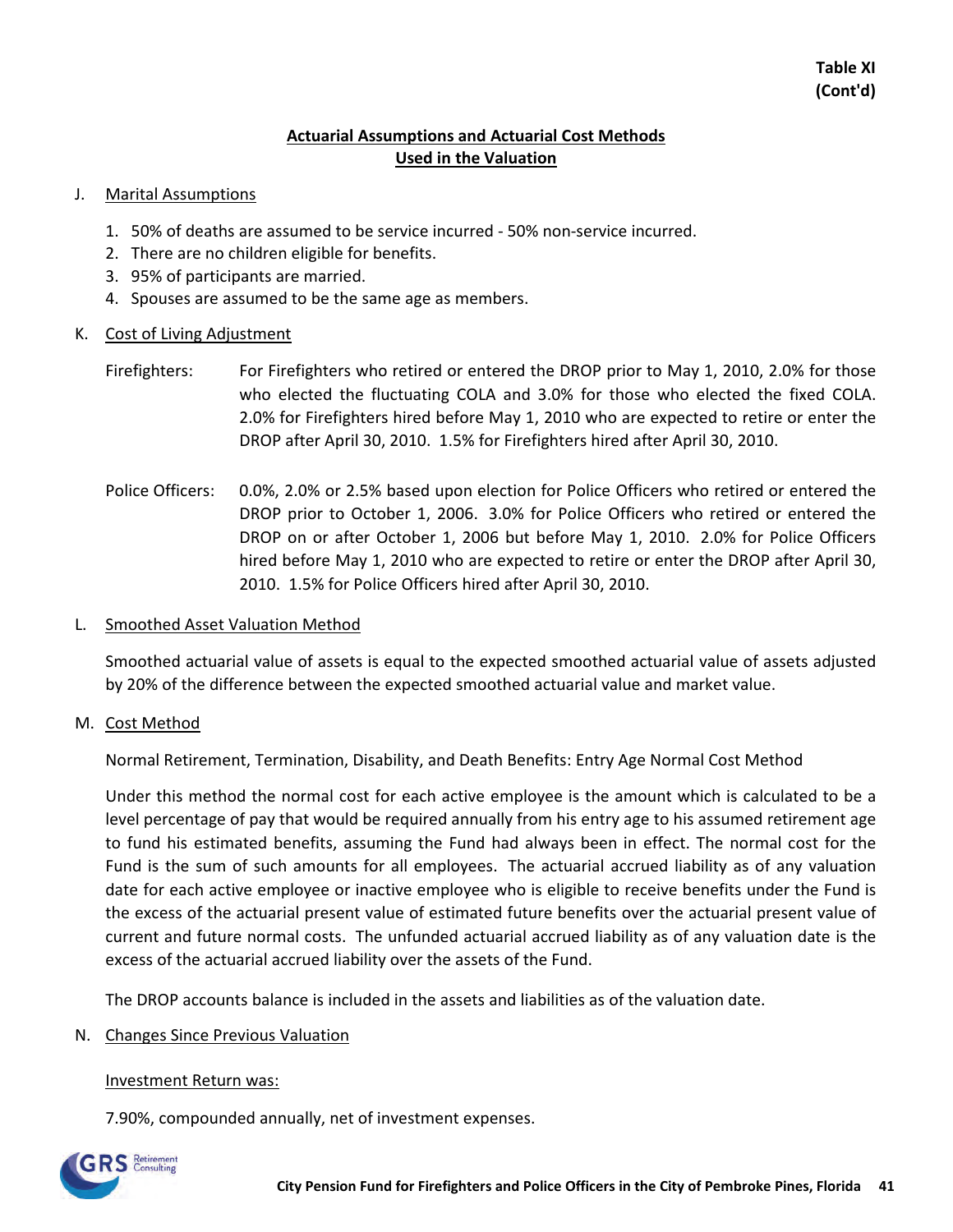## **and Service Groups as of October 1, 2017 Distribution by Attained Age Groups**

#### **Active Firefighters**

| <b>Attained</b>  |                                                                           | -COMPLETED YEARS OF SERVICE- |              |                                                                  |              |                                                              |           |                  |  |  |  |
|------------------|---------------------------------------------------------------------------|------------------------------|--------------|------------------------------------------------------------------|--------------|--------------------------------------------------------------|-----------|------------------|--|--|--|
| <b>Age Group</b> | 0-4                                                                       | $5 - 9$                      | $10 - 14$    | $15 - 19$                                                        | $20 - 24$    | $25 - 29$                                                    | 30 & Over | <b>Total</b>     |  |  |  |
| Under 25         | 8                                                                         | $\overline{\phantom{a}}$     |              |                                                                  |              |                                                              |           | 8                |  |  |  |
| $25 - 29$        | 14                                                                        | 7                            |              |                                                                  |              |                                                              |           | 21               |  |  |  |
| $30 - 34$        | 5                                                                         | $\overline{\mathbf{4}}$      | 16           |                                                                  |              |                                                              |           | 25               |  |  |  |
| $35 - 39$        | $\mathbf{1}$                                                              | $\mathbf{1}$                 | 15           | 11                                                               |              |                                                              |           | 28               |  |  |  |
| $40 - 44$        | $\overline{2}$                                                            | $\overline{2}$               | 12           | 28                                                               |              |                                                              |           | 44               |  |  |  |
| $45 - 49$        | $\overline{a}$                                                            | $\mathbf{1}$                 | 10           | 12                                                               | $\mathbf{1}$ |                                                              |           | 24               |  |  |  |
| $50 - 54$        |                                                                           |                              | $\mathbf{1}$ | $\boldsymbol{6}$                                                 |              |                                                              |           | $\overline{7}$   |  |  |  |
| $55 - 59$        |                                                                           |                              | $\mathbf{1}$ |                                                                  |              |                                                              |           | $\mathbf{1}$     |  |  |  |
| $60 - 64$        |                                                                           |                              |              |                                                                  |              |                                                              |           | $\pmb{0}$        |  |  |  |
| 65 & Over        |                                                                           |                              |              |                                                                  |              |                                                              |           | $\boldsymbol{0}$ |  |  |  |
| <b>TOTAL</b>     | 30                                                                        | 15                           | 55           | 57                                                               | $\mathbf 1$  | $\pmb{0}$                                                    | $\pmb{0}$ | 158              |  |  |  |
|                  | Average Attained Age<br>Average Hire Age<br>Average Pay<br>Percent Female |                              |              | 10/01/2016<br>37.82 years<br>26.89 years<br>75,486<br>Ś.<br>3.7% |              | 10/01/2017<br>38.29 years<br>26.78 years<br>\$76,463<br>2.5% |           |                  |  |  |  |

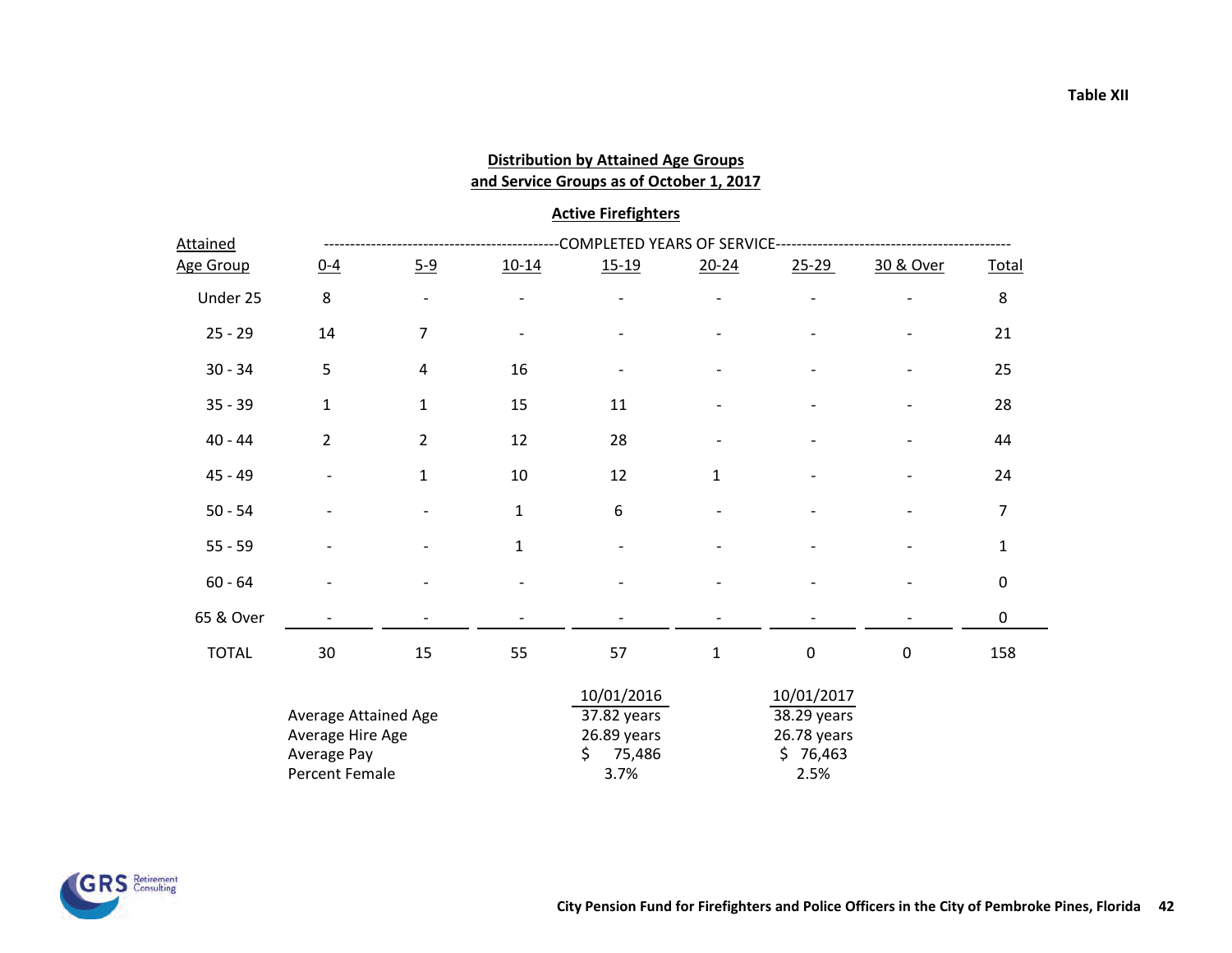## **and Service Groups as of October 1, 2017 Distribution by Attained Age Groups**

#### **Active Police Officers**

| Attained     | -COMPLETED YEARS OF SERVICE-                                              |                          |              |                                                                   |                          |                                                              |           |              |  |
|--------------|---------------------------------------------------------------------------|--------------------------|--------------|-------------------------------------------------------------------|--------------------------|--------------------------------------------------------------|-----------|--------------|--|
| Age Group    | $0 - 4$                                                                   | $5 - 9$                  | $10-14$      | $15 - 19$                                                         | $20 - 24$                | $25 - 29$                                                    | 30 & Over | <b>Total</b> |  |
| Under 25     | 8                                                                         | $\overline{\phantom{a}}$ |              |                                                                   |                          |                                                              |           | 8            |  |
| $25 - 29$    | 20                                                                        | 6                        |              |                                                                   |                          |                                                              |           | 26           |  |
| $30 - 34$    | 15                                                                        | 14                       |              |                                                                   | $\overline{\phantom{0}}$ |                                                              |           | 29           |  |
| $35 - 39$    | $\overline{\mathbf{4}}$                                                   | 4                        | 17           | $\overline{2}$                                                    |                          |                                                              |           | 27           |  |
| $40 - 44$    | 3                                                                         | 5                        | 13           | 27                                                                | $\mathbf{1}$             |                                                              |           | 49           |  |
| 45 - 49      |                                                                           | 3                        | 6            | 15                                                                | $\mathbf 1$              |                                                              |           | 25           |  |
| $50 - 54$    | $\mathbf{1}$                                                              | $\mathbf{1}$             | $\mathbf{1}$ | 5                                                                 |                          |                                                              |           | 8            |  |
| $55 - 59$    |                                                                           | $\mathbf{1}$             | $\mathbf{1}$ | $\overline{2}$                                                    |                          |                                                              |           | 4            |  |
| $60 - 64$    | $\mathbf{1}$                                                              |                          |              |                                                                   |                          |                                                              |           | $\mathbf{1}$ |  |
| 65 & Over    |                                                                           |                          |              |                                                                   |                          |                                                              |           | 0            |  |
| <b>TOTAL</b> | 52                                                                        | 34                       | 38           | 51                                                                | $\overline{2}$           | $\pmb{0}$                                                    | $\pmb{0}$ | 177          |  |
|              | Average Attained Age<br>Average Hire Age<br>Average Pay<br>Percent Female |                          |              | 10/01/2016<br>38.20 years<br>27.88 years<br>77,627<br>Ś.<br>16.8% |                          | 10/01/2017<br>38.19 years<br>28.07 years<br>\$2,289<br>16.4% |           |              |  |

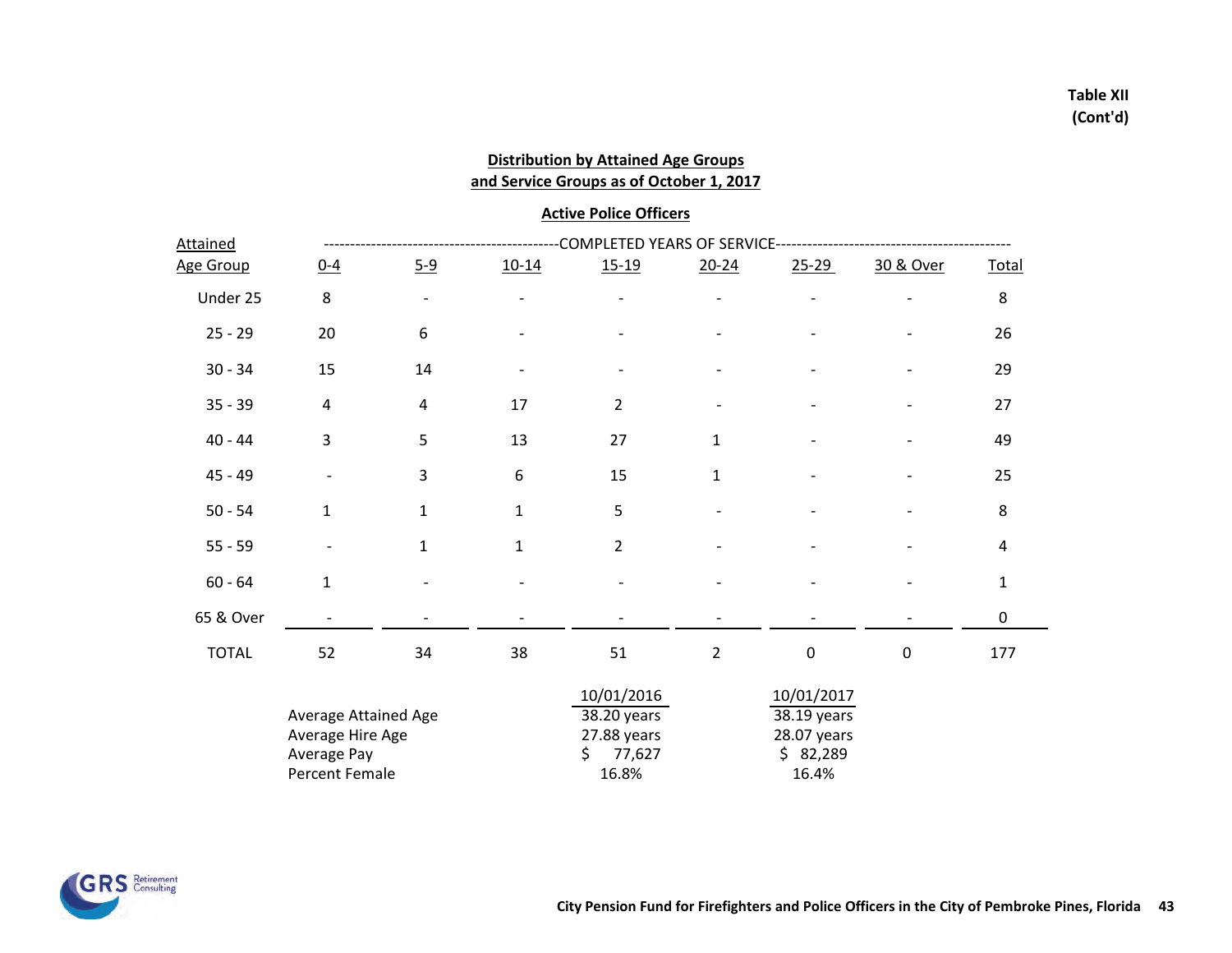## **and Service Groups as of October 1, 2017 Distribution by Attained Age Groups**

#### **All Active Members**

| $0 - 4$                  |                          | -COMPLETED YEARS OF SERVICE-                                              |                                                           |                |                                                      |           |              |  |  |  |  |
|--------------------------|--------------------------|---------------------------------------------------------------------------|-----------------------------------------------------------|----------------|------------------------------------------------------|-----------|--------------|--|--|--|--|
|                          | $5 - 9$                  | $10-14$                                                                   | $15 - 19$                                                 | $20 - 24$      | $25 - 29$                                            | 30 & Over | <b>Total</b> |  |  |  |  |
| 16                       | $\overline{\phantom{a}}$ |                                                                           |                                                           |                |                                                      |           | 16           |  |  |  |  |
| 34                       | 13                       |                                                                           |                                                           |                |                                                      |           | 47           |  |  |  |  |
| 20                       | 18                       | 16                                                                        |                                                           | $\overline{a}$ |                                                      |           | 54           |  |  |  |  |
| 5                        | 5                        | 32                                                                        | 13                                                        |                |                                                      |           | 55           |  |  |  |  |
| 5                        | 7                        | 25                                                                        | 55                                                        | $\mathbf{1}$   |                                                      |           | 93           |  |  |  |  |
| $\overline{\phantom{a}}$ | 4                        | 16                                                                        | 27                                                        | $\overline{2}$ |                                                      |           | 49           |  |  |  |  |
| $\mathbf{1}$             | $\mathbf{1}$             | $\overline{2}$                                                            | 11                                                        |                |                                                      |           | 15           |  |  |  |  |
| $\overline{\phantom{0}}$ | $\mathbf{1}$             | $\overline{2}$                                                            | $\overline{2}$                                            |                |                                                      |           | 5            |  |  |  |  |
| $\mathbf{1}$             |                          |                                                                           |                                                           |                |                                                      |           | $\mathbf 1$  |  |  |  |  |
|                          |                          |                                                                           |                                                           |                |                                                      |           | $\mathbf 0$  |  |  |  |  |
| 82                       | 49                       | 93                                                                        | 108                                                       | 3              | $\pmb{0}$<br>$\pmb{0}$                               |           | 335          |  |  |  |  |
|                          |                          |                                                                           | 10/01/2016<br>38.02 years<br>27.41 years<br>76,610<br>\$. |                | 10/01/2017<br>38.24 years<br>27.46 years<br>\$79,542 |           |              |  |  |  |  |
|                          |                          | Average Attained Age<br>Average Hire Age<br>Average Pay<br>Percent Female |                                                           | 10.6%          |                                                      | 9.9%      |              |  |  |  |  |

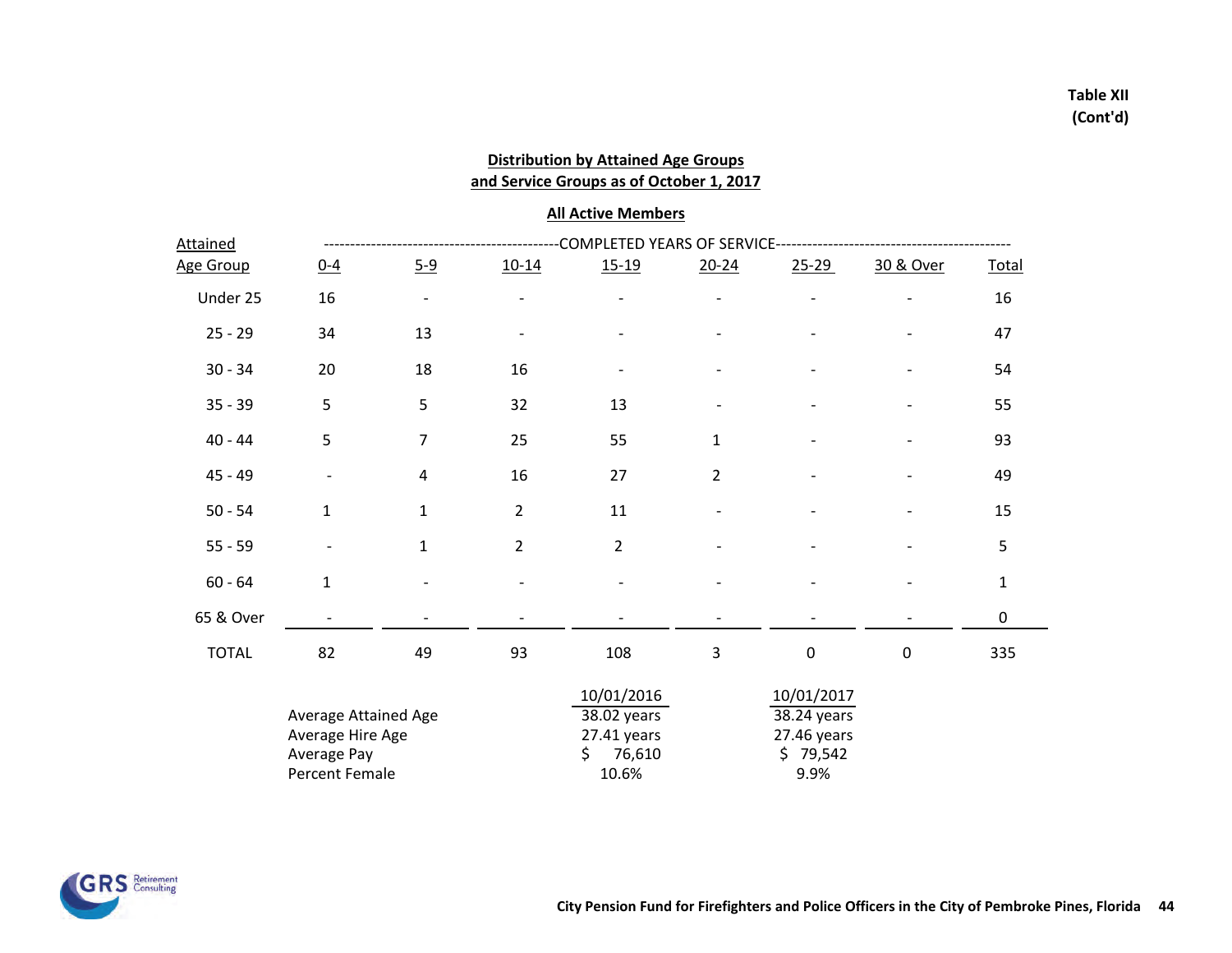## **Statistics for Participants Entitled to Deferred Benefits and Participants Receiving Benefits**

## A. Entitled to Deferred Benefits

| <b>Current Age</b><br><b>Group</b> | Count | Total<br><b>Annual Benefit</b> | Average<br><b>Annual Benefit</b> |  |  |
|------------------------------------|-------|--------------------------------|----------------------------------|--|--|
|                                    |       |                                |                                  |  |  |
| Less than 40                       | 2     | \$<br>48,870                   | \$<br>24,435                     |  |  |
| $40 - 44$                          | 3     | 91,319                         | 30,440                           |  |  |
| $45 - 49$                          |       |                                |                                  |  |  |
| $50 - 54$                          |       |                                |                                  |  |  |
| $55 - 59$                          |       |                                |                                  |  |  |
| $60 - 64$                          |       |                                |                                  |  |  |
| 65 & Over                          |       |                                |                                  |  |  |
| TOTAL                              | 5     | \$<br>140,189                  | \$<br>28,038                     |  |  |

## B. Receiving Benefits (including DROPs)

| <b>Current Age</b><br>Count<br><b>Group</b> |     | <b>Total</b><br><b>Annual Benefit</b> | Average<br><b>Annual Benefit</b> |  |  |
|---------------------------------------------|-----|---------------------------------------|----------------------------------|--|--|
|                                             |     |                                       |                                  |  |  |
| Less than 50                                | 86  | \$<br>8,074,152                       | \$<br>93,885                     |  |  |
| $50 - 54$                                   | 102 | 10,119,823                            | 99,214                           |  |  |
| $55 - 59$                                   | 85  | 7,890,176                             | 92,826                           |  |  |
| $60 - 64$                                   | 53  | 4,382,482                             | 82,688                           |  |  |
| $65 - 69$                                   | 20  | 1,498,843                             | 74,942                           |  |  |
| $70 - 74$                                   | 15  | 699,652                               | 46,643                           |  |  |
| 75 - 79                                     | 6   | 274,542                               | 45,757                           |  |  |
| $80 - 84$                                   | 4   | 134,836                               | 33,709                           |  |  |
| 85 & Over                                   | 3   | 55,405                                | 18,468                           |  |  |
| <b>TOTAL</b>                                | 374 | \$<br>33,129,911                      | \$<br>88,583                     |  |  |

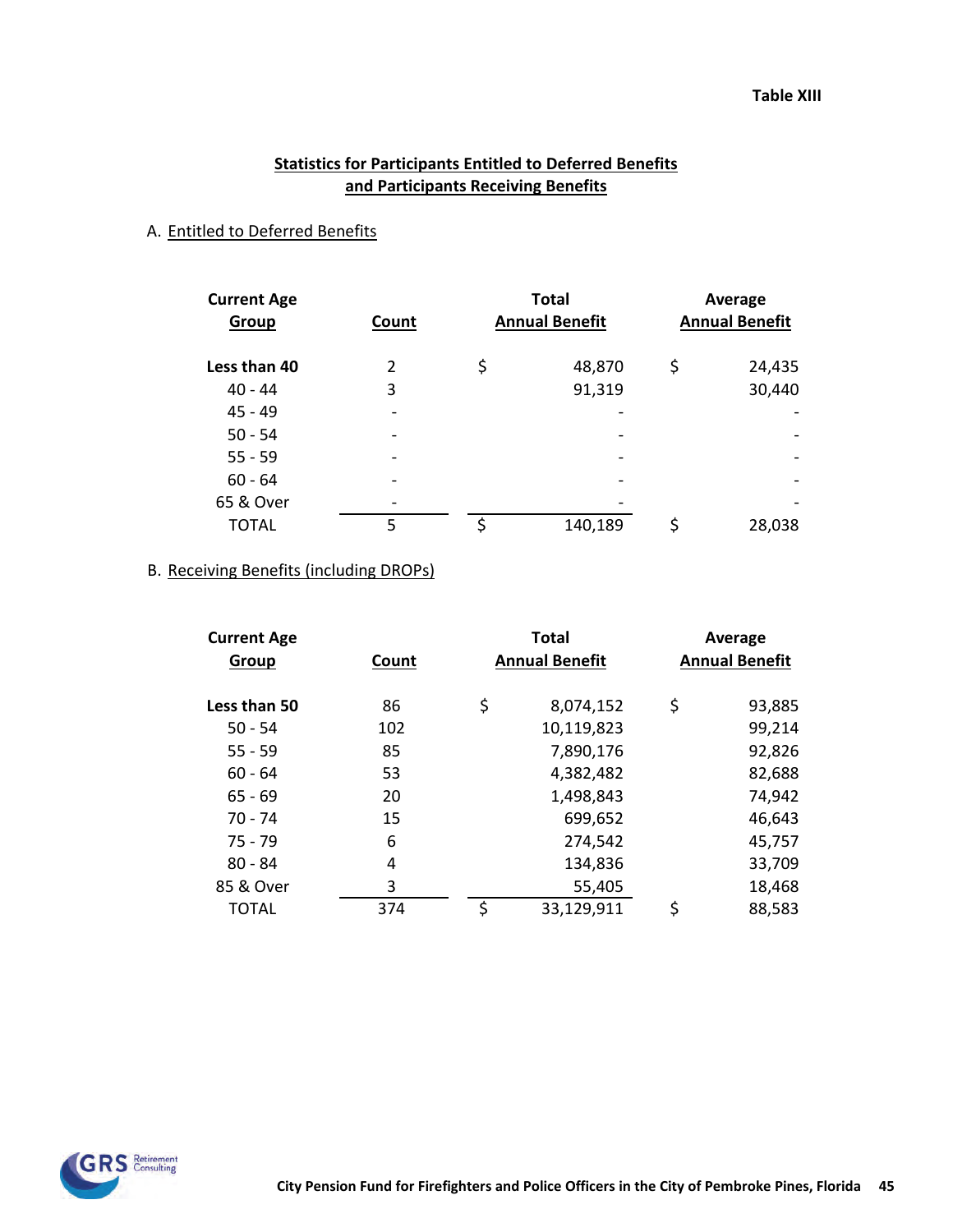## **Reconciliation of Employee Data - Firefighters**

| Α. | <b>Active Participants</b>                                        |                |
|----|-------------------------------------------------------------------|----------------|
|    | 1. Active participants previous year                              | 162            |
|    | 2. Retired during year                                            | 0              |
|    | 3. Entered DROP                                                   | (6)            |
|    | 4. Died during year                                               | 0              |
|    | 5. Disabled during year                                           | 0              |
|    | 6. Terminated during year                                         | (3)            |
|    | 7. New active participants                                        | 5              |
|    | 8. Transferred from General Plan                                  | 0              |
|    | 9. Reinstated during year                                         | 0              |
|    | 10. Active participants current year                              | 158            |
| В. | <b>Participants Receiving Benefits</b>                            |                |
|    | 1. Participants receiving benefits previous year                  | 132            |
|    | 2. New retired participants                                       | 0              |
|    | 3. New terminated vested receiving benefits                       | 2              |
|    | 4. New disabled receiving benefits                                | 0              |
|    | 5. New beneficiaries receiving benefits                           | 0              |
|    | 6. Former DROPs now receiving benefits                            | 7              |
|    | 7. Died or ceased payment during year                             | 0              |
|    | 8. Retired or terminated vested receiving benefits current year   | 141            |
| C. | <b>DROP Participants</b>                                          |                |
|    | 1. DROP participants previous year                                | 39             |
|    | 2. Died during year                                               | 0              |
|    | 3. Became disabled during year                                    | 0              |
|    | 4. Employment terminated and retired during year                  | (7)            |
|    | 5. Entered DROP during year                                       | 6              |
|    | 6. DROP participants current year                                 | 38             |
| D. | <b>Terminated Vested Participants Entitled to Future Benefits</b> |                |
|    | 1. Terminated vested entitled previous year                       | 4              |
|    | 2. Died during year                                               | 0              |
|    | 3. Commenced receiving benefits during year                       | (2)            |
|    | 4. New terminated vested                                          | 0              |
|    | 5. Terminated vested paid lump sum                                | 0              |
|    | 6. Terminated vested entitled current year                        | $\overline{2}$ |

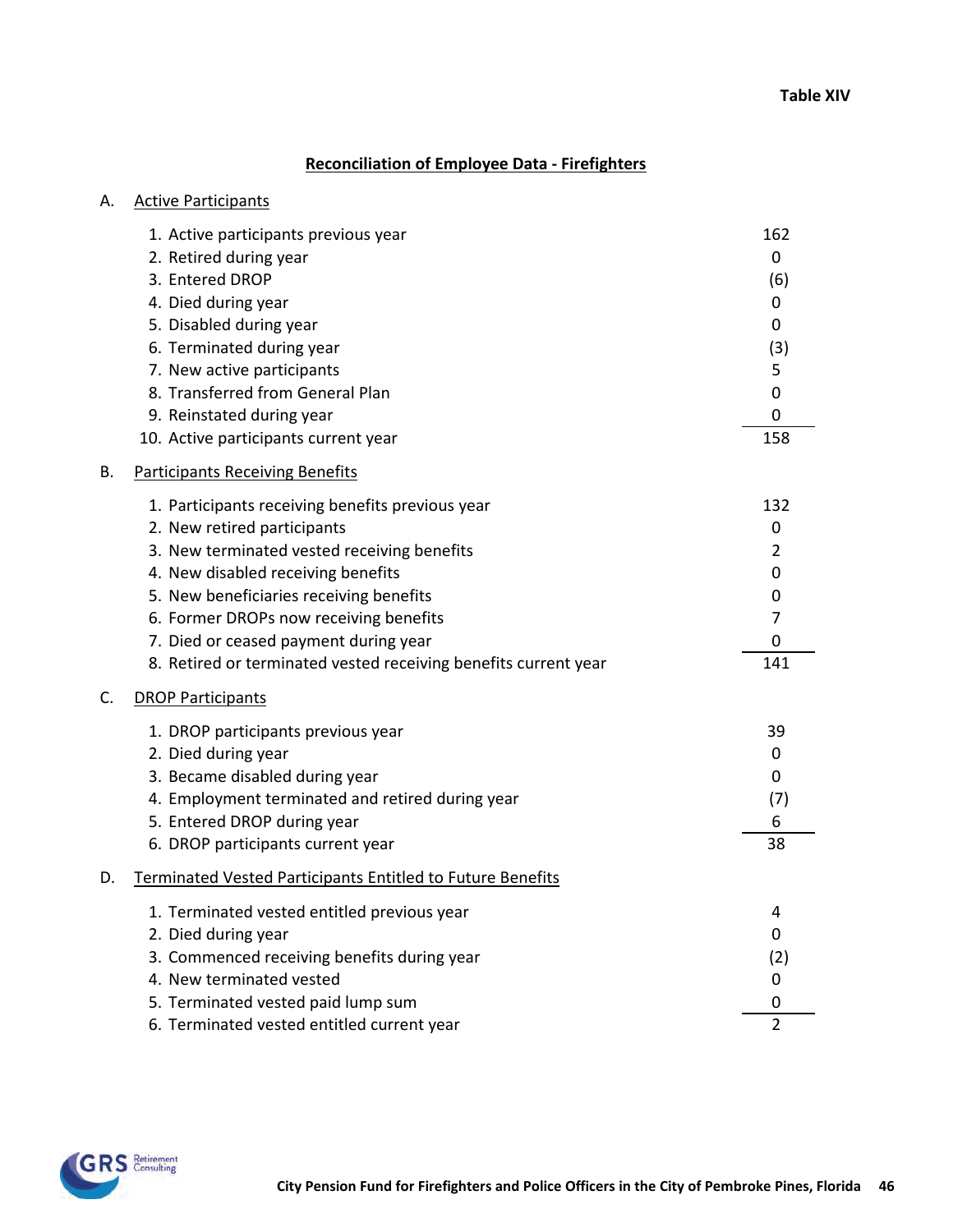## **Reconciliation of Employee Data - Police Officers**

| А. | <b>Active Participants</b>                                        |              |
|----|-------------------------------------------------------------------|--------------|
|    | 1. Active participants previous year                              | 179          |
|    | 2. Retired during year                                            | $\mathbf{0}$ |
|    | 3. Entered DROP                                                   | (10)         |
|    | 4. Died during year                                               | 0            |
|    | 5. Disabled during year                                           | 0            |
|    | 6. Terminated during year                                         | (5)          |
|    | 7. New active participants                                        | 12           |
|    | 8. Transferred from General Plan                                  | $\mathbf{1}$ |
|    | 9. Reinstated during year                                         | 0            |
|    | 10. Active participants current year                              | 177          |
| В. | <b>Participants Receiving Benefits</b>                            |              |
|    | 1. Participants receiving benefits previous year                  | 154          |
|    | 2. New retired participants                                       | 0            |
|    | 3. New terminated vested receiving benefits                       | 1            |
|    | 4. New disabled receiving benefits                                | 0            |
|    | 5. New beneficiaries receiving benefits                           | 0            |
|    | 6. Former DROPs now receiving benefits                            | 8            |
|    | 7. Died or ceased payment during year                             | 0            |
|    | 8. Retired or terminated vested receiving benefits current year   | 163          |
| C. | <b>DROP Participants</b>                                          |              |
|    | 1. DROP participants previous year                                | 30           |
|    | 2. Died during year                                               | 0            |
|    | 3. Became disabled during year                                    | 0            |
|    | 4. Employment terminated and retired during year                  | (8)          |
|    | 5. Entered DROP during year                                       | 10           |
|    | 6. DROP participants current year                                 | 32           |
| D. | <b>Terminated Vested Participants Entitled to Future Benefits</b> |              |
|    | 1. Terminated vested entitled previous year                       | 3            |
|    | 2. Died during year                                               | 0            |
|    | 3. Commenced receiving benefits during year                       | (1)          |
|    | 4. New terminated vested                                          | 1            |
|    | 5. Terminated vested paid lump sum                                | 0            |
|    | 6. Terminated vested entitled current year                        | 3            |
|    |                                                                   |              |

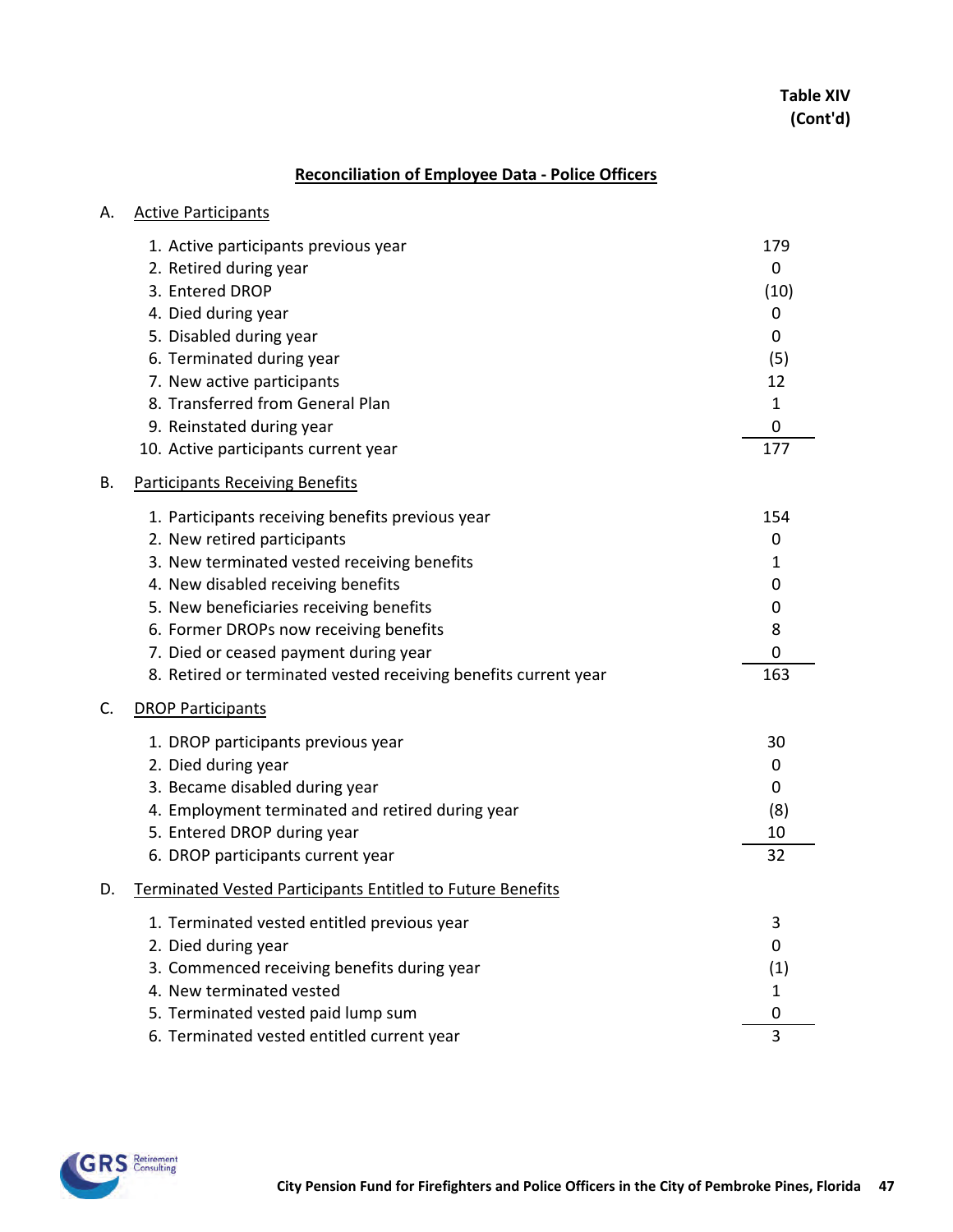## **Reconciliation of Employee Data - All Members**

| Α. | <b>Active Participants</b>                                        |      |
|----|-------------------------------------------------------------------|------|
|    | 1. Active participants previous year                              | 341  |
|    | 2. Retired during year                                            | 0    |
|    | 3. Entered DROP                                                   | (16) |
|    | 4. Died during year                                               | 0    |
|    | 5. Disabled during year                                           | 0    |
|    | 6. Terminated during year                                         | (8)  |
|    | 7. New active participants                                        | 17   |
|    | 8. Transferred from General Plan                                  | 1    |
|    | 9. Reinstated during year                                         | 0    |
|    | 10. Active participants current year                              | 335  |
| В. | <b>Participants Receiving Benefits</b>                            |      |
|    | 1. Participants receiving benefits previous year                  | 286  |
|    | 2. New retired participants                                       | 0    |
|    | 3. New terminated vested receiving benefits                       | 3    |
|    | 4. New disabled receiving benefits                                | 0    |
|    | 5. New beneficiaries receiving benefits                           | 0    |
|    | 6. Former DROPs now receiving benefits                            | 15   |
|    | 7. Died or ceased payment during year                             | 0    |
|    | 8. Retired or terminated vested receiving benefits current year   | 304  |
| C. | <b>DROP Participants</b>                                          |      |
|    | 1. DROP participants previous year                                | 69   |
|    | 2. Died during year                                               | 0    |
|    | 3. Became disabled during year                                    | 0    |
|    | 4. Employment terminated and retired during year                  | (15) |
|    | 5. Entered DROP during year                                       | 16   |
|    | 6. DROP participants current year                                 | 70   |
| D. | <b>Terminated Vested Participants Entitled to Future Benefits</b> |      |
|    | 1. Terminated vested entitled previous year                       | 7    |
|    | 2. Died during year                                               | 0    |
|    | 3. Commenced receiving benefits during year                       | (3)  |
|    | 4. New terminated vested                                          | 1    |
|    | 5. Terminated vested paid lump sum                                | 0    |
|    | 6. Terminated vested entitled current year                        | 5    |

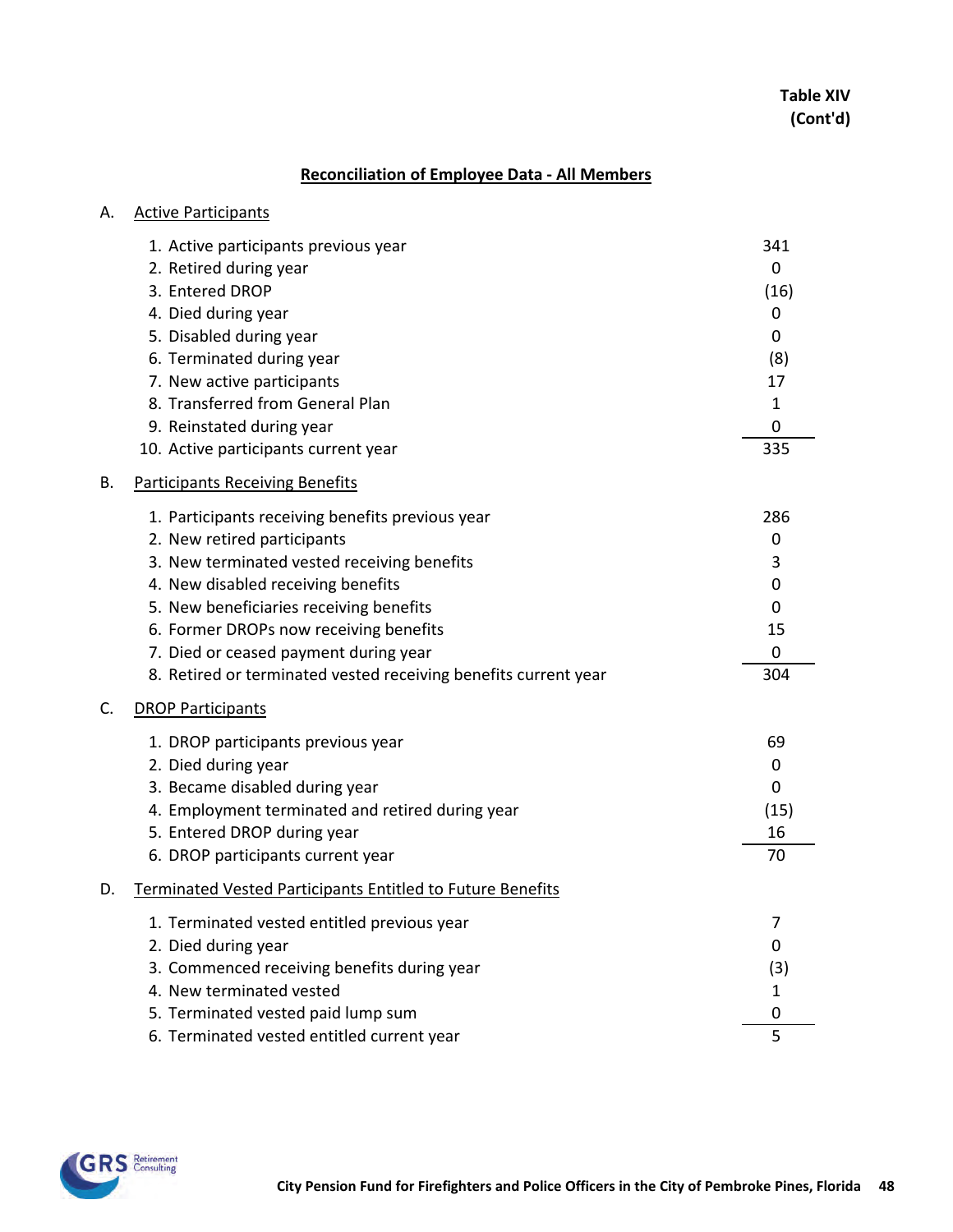## **Projected Retirement Benefits**

| <b>Fiscal Year</b> | <b>Projected Total</b><br><b>Annual Payout</b> |
|--------------------|------------------------------------------------|
| 2018               | \$<br>33,470,205                               |
| 2019               | \$<br>36,279,922                               |
| 2020               | \$<br>38,187,260                               |
| 2021               | \$<br>40,578,276                               |
| 2022               | \$<br>42,979,665                               |
| 2023               | \$<br>45,575,136                               |
| 2024               | \$<br>47,969,127                               |
| 2025               | \$<br>49,975,976                               |
| 2026               | \$<br>52,167,918                               |
| 2027               | \$<br>54,272,903                               |
|                    |                                                |

The above projected payout of Plan benefits during the next ten years is based on assumptions involving all decrements. Actual payouts may differ from the above estimates depending upon the death, salary and retirement experience of the Plan. However, since the projected payment is recomputed each valuation date, there is an automatic correction to the extent that actual experience varies from expected experience.

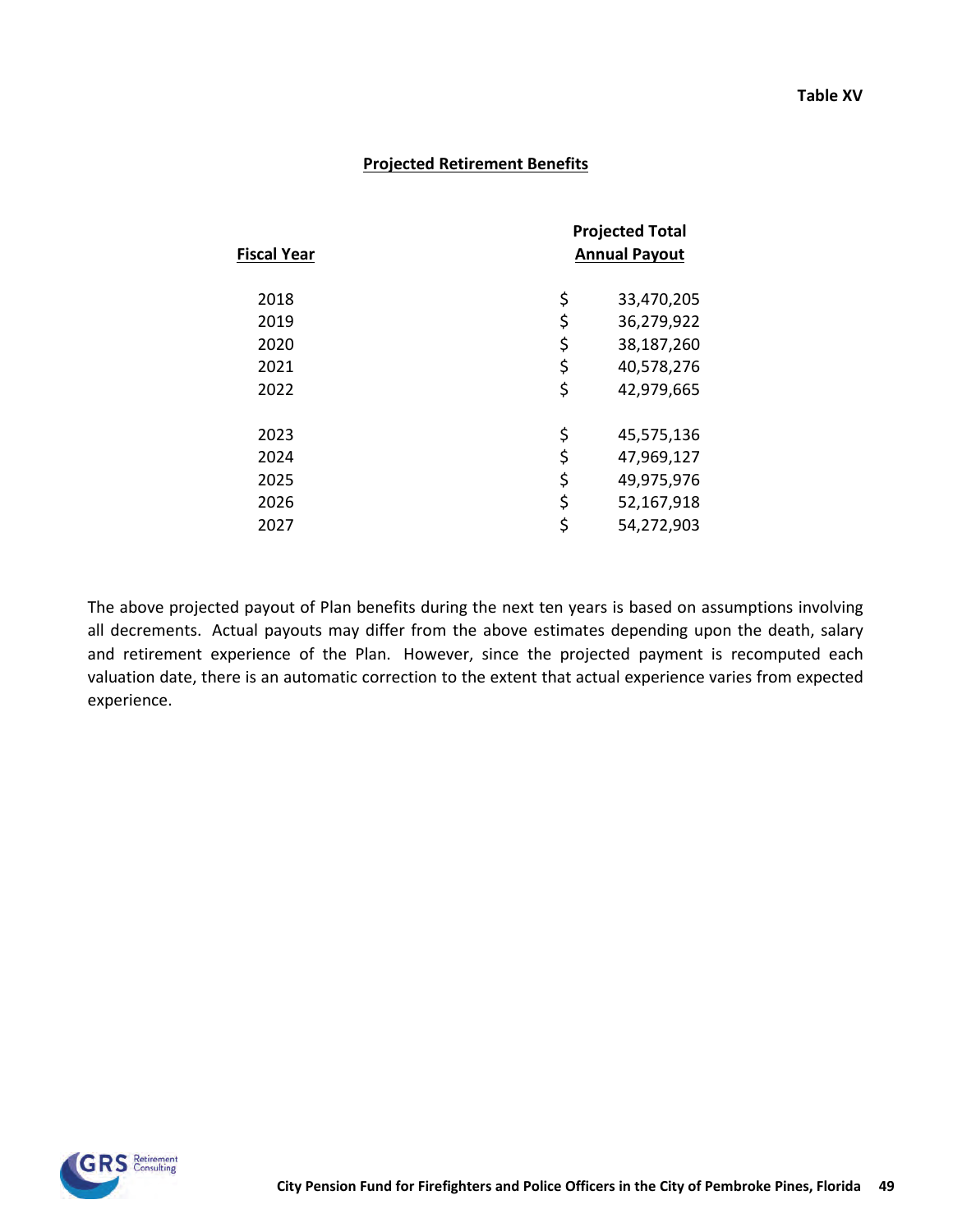## **Analysis of Investment Yield as of October 1, 2017**

This Table sets forth the results of an analysis made of investment yields on the assets held under the Pension Plan for Firefighters and Police Officers of the City of Pembroke Pines.

The basic sources for this analysis were the Statements produced by the Plan Auditors.

The basic data was initially checked for internal consistency. Since no difficulties were encountered with the data, yield rates were calculated directly from the transaction information submitted. A summary of the transaction information is set forth on the following page.

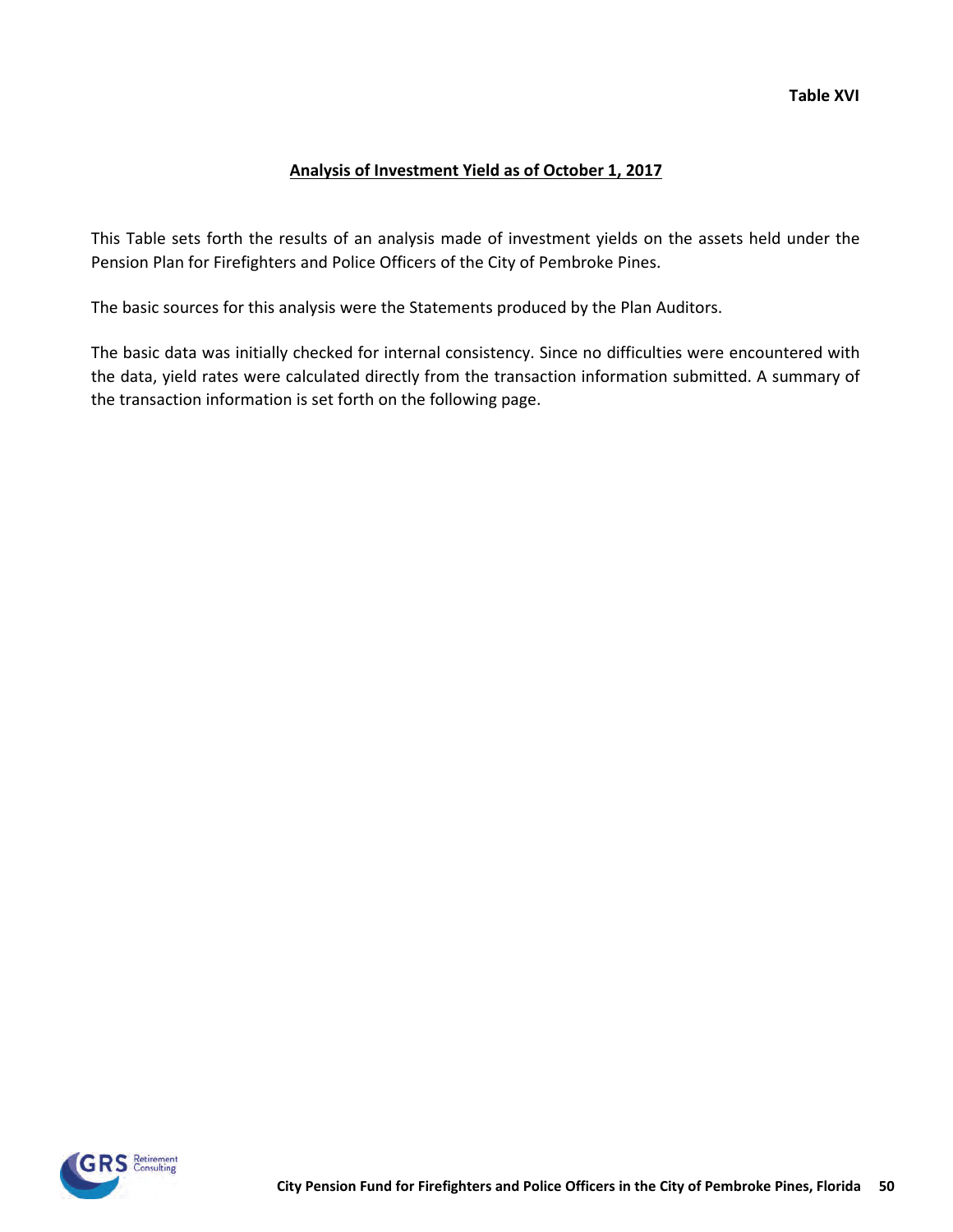## **Summary of Transaction Information**

| Year                                   | <b>Benefits</b>                              | Administrative                      | Employee                                  | City                                          | State                                     | Smoothed<br>Actuarial                           |
|----------------------------------------|----------------------------------------------|-------------------------------------|-------------------------------------------|-----------------------------------------------|-------------------------------------------|-------------------------------------------------|
| Ending                                 | Paid $1$                                     | Expenses                            | Contributions                             | Contributions                                 | Contributions                             | Value $^{2,3}$                                  |
| 09/30/2017<br>09/30/2016<br>09/30/2015 | \$<br>30,611,666<br>29,062,537<br>27,070,511 | \$<br>738,354<br>627,306<br>597,262 | \$<br>2,663,136<br>2,819,814<br>3,065,485 | 24,935,503<br>\$.<br>23,908,967<br>23,719,361 | \$<br>2,420,304<br>2,445,532<br>2,470,921 | \$<br>593,996,849<br>550,554,481<br>513,213,837 |
| 09/30/2014                             | 25,391,326                                   | 544,463                             | 2,983,425                                 | 23,585,326                                    | 2,629,081                                 | 477,837,128                                     |
| 09/30/2013                             | 21,666,150                                   | 415,911                             | 2,951,917                                 | 22,754,765                                    | 2,458,939                                 | 437,914,935                                     |
| 09/30/2012                             | 22,423,335                                   | 423,570                             | 2,945,195                                 | 21,540,037                                    | 2,342,079                                 | 316,002,633                                     |
| 09/30/2011                             | 20,419,430                                   | 447,082                             | 3,002,699                                 | 21,020,757                                    | 2,269,110                                 | 294,227,027                                     |
| 09/30/2010                             | 18,268,505                                   | 572,279                             | 3,012,468                                 | 22,200,904                                    | 2,337,509                                 | 280,775,729                                     |
| 09/30/2009                             | 16,256,428                                   | 461,151                             | 3,153,447                                 | 19,505,427                                    | 2,429,576                                 | 261,948,320                                     |
| 09/30/2008                             | 13,835,750                                   | 403,851                             | 3,333,603                                 | 15,214,031                                    | 2,581,143                                 | 246,182,224                                     |
| 09/30/2007                             | 12,327,080                                   | 394,778                             | 3,240,932                                 | 11,812,342                                    | 2,442,108                                 | 229,650,770                                     |
| 09/30/2006                             | 9,586,049                                    | 376,632                             | 3,474,437                                 | 8,205,196                                     | 2,028,350                                 | 205,102,670                                     |
| 09/30/2005                             | 7,956,368                                    | 346,802                             | 4,041,657                                 | 6,461,387                                     | 1,861,332                                 | 186, 347, 282                                   |
| 09/30/2004                             | 10,865,749                                   | 372,004                             | 3,123,907                                 | 29,374,983                                    | 1,730,676                                 | 168,315,697                                     |
| 09/30/2003                             | 11,167,454                                   | 740,669                             | 3,019,022                                 | 40,192,188                                    | 1,426,440                                 | 134,868,154                                     |
| 09/30/2002                             | 2,392,216                                    | 529,831                             | 2,683,777                                 | 3,643,183                                     | 1,233,840                                 | 96,599,615                                      |
| 09/30/2001                             | 1,801,729                                    | 450,439                             | 2,563,794                                 | 3,257,207                                     | 1,013,126                                 | 89,587,047                                      |
| 09/30/2000                             | 1,498,201                                    | 430,328                             | 2,113,222                                 | 2,580,359                                     | 970,129                                   | 81,679,522                                      |
| 09/30/1999                             | 1,198,877                                    | 379,577                             | 1,971,856                                 | 1,762,362                                     | 988,366                                   | 68,869,101                                      |
| 09/30/1998                             | 1,143,202                                    | 310,971                             | 1,790,908                                 | 1,450,517                                     | 915,599                                   | 58,718,121                                      |
| 09/30/1997                             | 842,191                                      | 286,905                             | 1,667,877                                 | 1,608,478                                     | 858,522                                   | 50,565,572                                      |
| 09/30/1996                             | 694,974                                      | 237,252                             | 1,563,652                                 | 1,588,045                                     | 671,056                                   | 39,919,818                                      |
| 09/30/1995                             | 605,296                                      | 208,915                             | 1,294,421                                 | 1,934,238                                     | 540,655                                   | 33,180,866                                      |

 $1$  Effective for year ending September 30, 2013, includes DROP distributions (previously included DROP benefit payments)

 $2$  Effective for year ending September 30, 2013, includes DROP account balances

 $3$  Market value prior to 2001

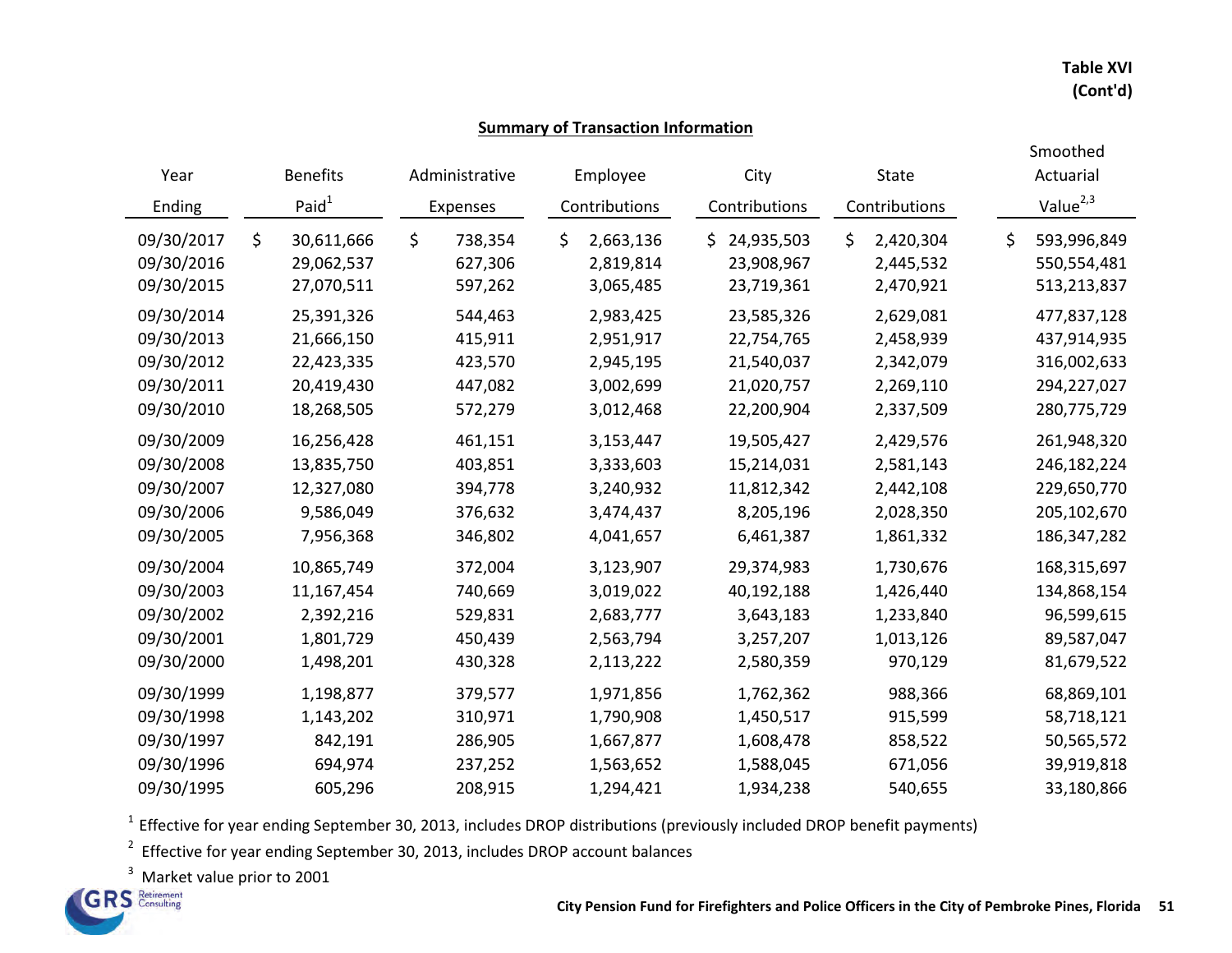|               | Compensation * |          | Termination     |             | <b>Investment Return</b> |                     |
|---------------|----------------|----------|-----------------|-------------|--------------------------|---------------------|
| Valuation     | % Increase     | Assumed  | Ratio of Actual | Net Market  | <b>Net Actuarial</b>     | <b>Assumed Rate</b> |
| Date          | (Decrease)     | Increase | to Expected     | Value Yield | Value Yield              | of Return           |
| 10/01/2017    | 6.1%           | 3.5%     | 2.2             | 11.48%      | 8.14%                    | 7.90%               |
| 10/01/2016    | 3.5%           | 3.6%     | 1.5             | 8.92%       | 7.38%                    | 7.95%               |
| 10/01/2015    | 3.1%           | 4.5%     | 2.2             | 2.0%        | 7.1%                     | 8.0%                |
| 10/01/2014    | 1.2%           | 4.5%     | 0.8             | 10.1%       | 8.3%                     | 8.0%                |
| 10/01/2013    | 4.0%           | 4.6%     | $1.0\,$         | 14.2%       | 7.9%                     | 8.0%                |
| 10/01/2012    | 3.8%           | 4.6%     | 1.1             | 19.0%       | 6.4%                     | 8.0%                |
| 10/01/2011    | 1.6%           | 5.5%     | 0.2             | (0.2%)      | 3.8%                     | 8.0%                |
|               |                |          |                 |             |                          |                     |
| 10/01/2010    | 3.6%           | 5.7%     | 0.2             | 8.1%        | 4.5%                     | 8.0%                |
| 10/01/2009    | 4.6%           | 6.2%     | $1.0\,$         | (1.0%)      | 3.6%                     | 8.0%                |
| 10/01/2008    | 8.1%           | 6.3%     | 1.2             | (13.7%)     | 4.4%                     | 8.0%                |
| Last 3 Years  | 4.2%           | 3.9%     | $1.9\,$         | 7.4%        | 7.5%                     | 7.9%                |
| Last 5 Years  | 3.6%           | 4.1%     | 1.4             | 9.3%        | 7.8%                     | 8.0%                |
| Last 10 Years | 3.9%           | 4.9%     | 0.9             | 5.5%        | 6.1%                     | 8.0%                |

#### **Recent Compensation, Termination and Investment Return Experience**

\* Excludes DROP payroll

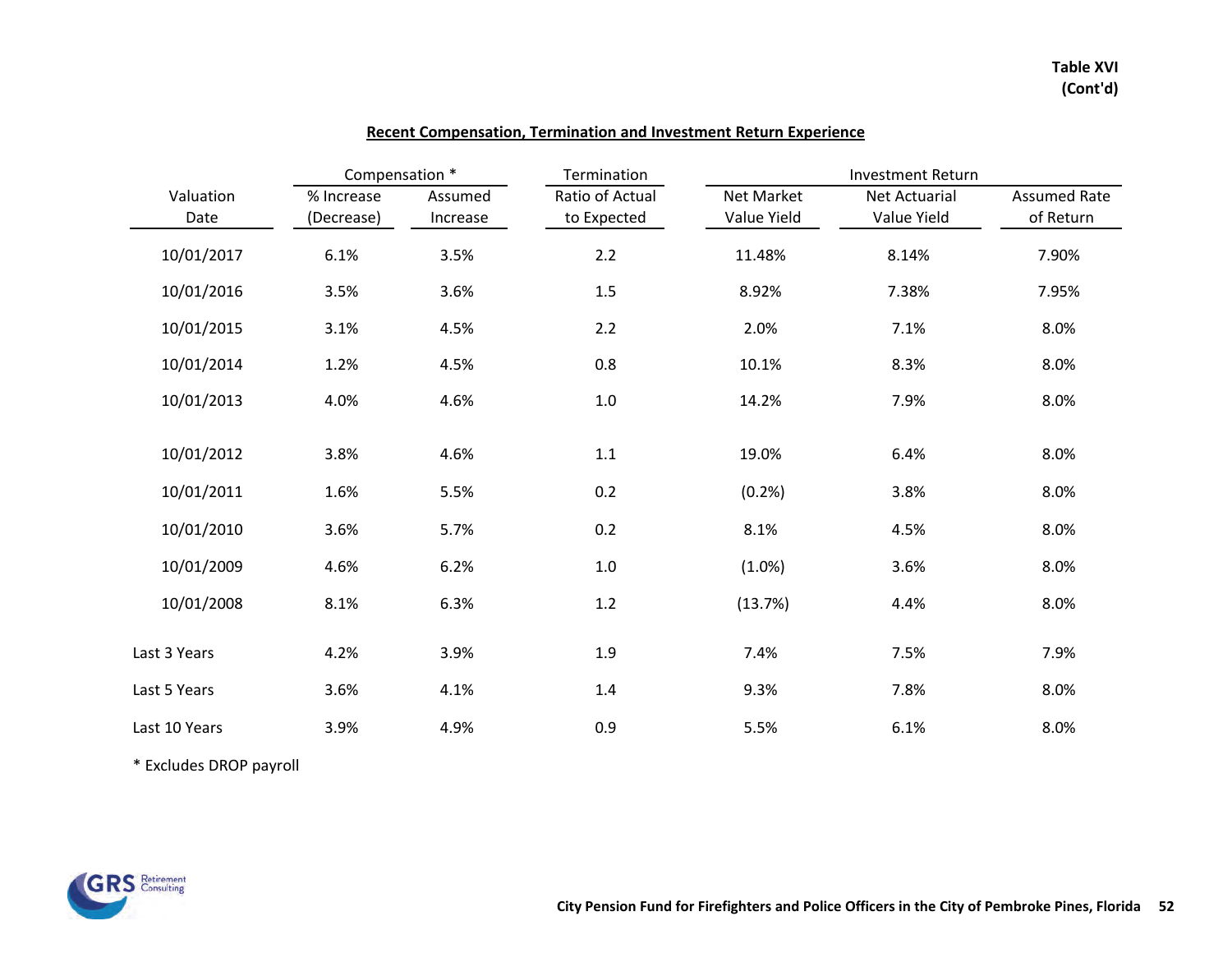## **Employer Contribution Information**

| Contribution | Required         |                          |            |                                     |           |                                      | <b>Actual Employer</b> |
|--------------|------------------|--------------------------|------------|-------------------------------------|-----------|--------------------------------------|------------------------|
| Fiscal       | Employer         |                          |            |                                     |           |                                      | Contributions          |
| Year End     |                  |                          | Made       |                                     | Made      |                                      | Made                   |
| 09/30/2019   | \$<br>30,227,258 |                          | N/A        |                                     | N/A       |                                      | N/A                    |
| 09/30/2018   | \$<br>29,196,005 |                          | N/A        |                                     | N/A       |                                      | N/A                    |
| 09/30/2017   | \$<br>27,355,807 | \$                       | 24,935,503 | \$                                  | 2,420,304 | \$                                   | 27,355,807             |
| 09/30/2016   | \$<br>26,354,499 | \$                       | 23,908,967 | \$                                  | 2,445,532 | \$                                   | 26,354,499             |
| 09/30/2015   | \$<br>26,190,282 | \$                       | 23,719,361 | \$                                  | 2,470,921 | \$                                   | 26,190,282             |
| 09/30/2014   | \$<br>26,214,407 | \$                       | 23,585,326 | \$                                  | 2,629,081 | \$                                   | 26,214,407             |
| 09/30/2013   | \$<br>25,213,704 | \$                       | 22,754,765 | \$                                  | 2,458,939 | \$                                   | 25,213,704             |
| 09/30/2012   | \$<br>23,882,116 | \$                       | 21,540,037 | \$                                  | 2,342,079 | \$                                   | 23,882,116             |
| 09/30/2011   | \$<br>23,289,867 | \$                       | 21,020,757 | \$                                  | 2,269,110 | \$                                   | 23,289,867             |
| 09/30/2010   | \$<br>24,538,413 | \$                       | 22,200,904 | \$                                  | 2,337,509 | \$                                   | 24,538,413             |
| 09/30/2009   | \$<br>21,935,003 | \$                       | 19,505,427 | \$                                  | 2,429,576 | \$                                   | 21,935,003             |
| 09/30/2008   | \$<br>17,795,174 | \$                       | 15,214,031 | \$                                  | 2,581,143 | \$                                   | 17,795,174             |
| 09/30/2007   | \$<br>14,254,450 | \$                       | 11,812,342 | \$                                  | 2,442,108 | \$                                   | 14,254,450             |
| 09/30/2006   | \$<br>10,233,546 | \$                       | 8,205,196  | \$                                  | 2,028,350 | \$                                   | 10,233,546             |
| 09/30/2005   | \$<br>8,322,719  | \$                       | 6,461,387  | \$                                  | 1,861,332 | \$                                   | 8,322,719              |
|              |                  | Minimum<br>Contributions |            | <b>Actual City</b><br>Contributions |           | <b>Actual State</b><br>Contributions |                        |

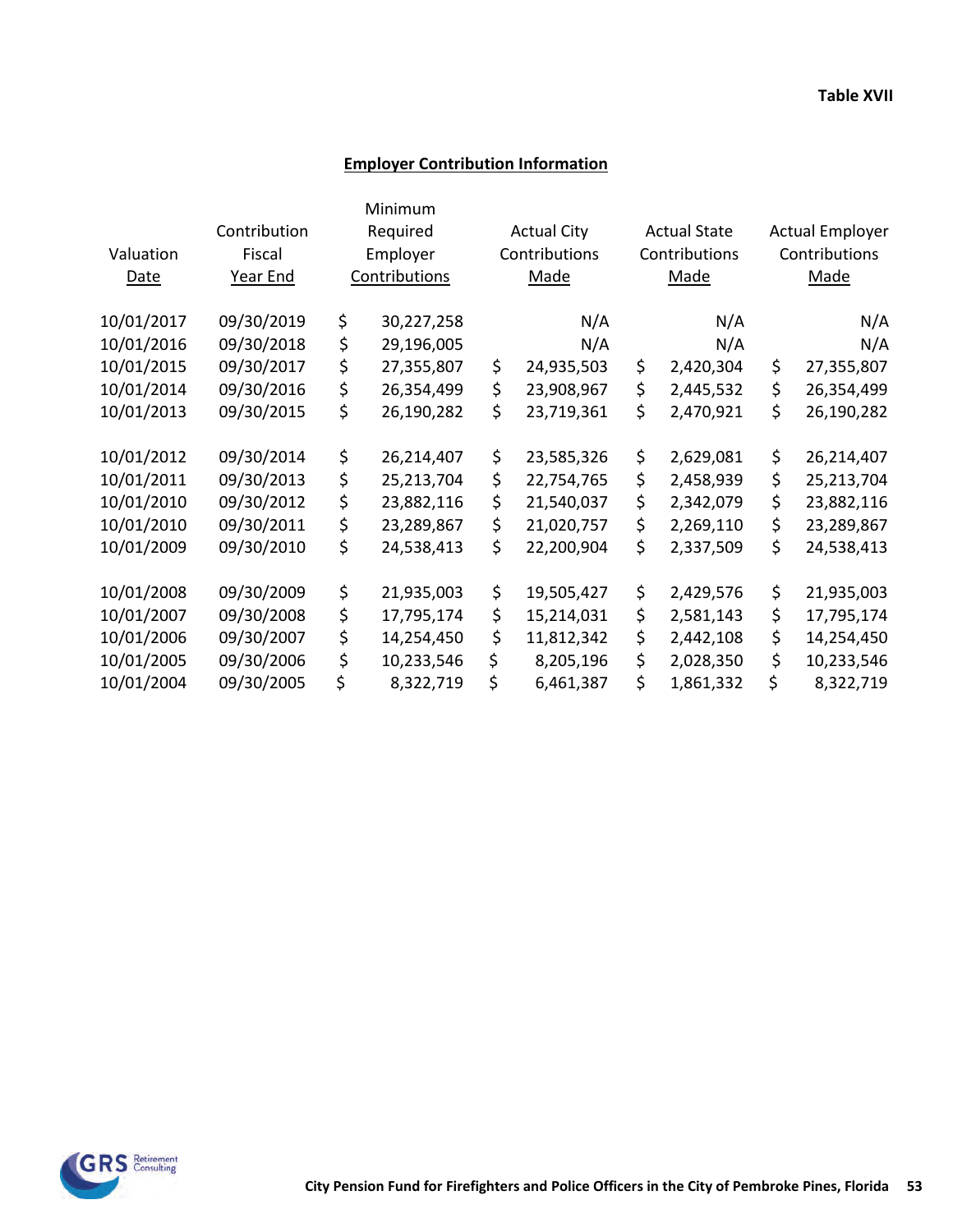## **State Required Exhibit - Firefighters**

|                                                       | 10/01/2016               |             |         | <b>Prior</b><br><b>Assumptions</b><br>10/01/2017 | <b>Current</b><br><b>Assumptions</b><br>10/01/2017 |                |
|-------------------------------------------------------|--------------------------|-------------|---------|--------------------------------------------------|----------------------------------------------------|----------------|
| A. Participant Data                                   |                          |             |         |                                                  |                                                    |                |
| 1. Active participants                                |                          | 162         |         | 158                                              |                                                    | 158            |
| 2. Retired participants and beneficiaries             |                          |             |         |                                                  |                                                    |                |
| receiving benefits (including DROPs)                  |                          | 163         |         | 169                                              |                                                    | 169            |
| 3. Disabled participants receiving benefits           |                          | 8           |         | 10                                               |                                                    | 10             |
| 4. Terminated vested participants                     |                          | 4           |         | $\overline{2}$                                   |                                                    | $\overline{2}$ |
| 5. Annual payroll of active participants              |                          |             |         |                                                  |                                                    |                |
| excluding DROPs                                       | \$                       | 12,228,752  | \$      | 12,081,217                                       | \$                                                 | 12,081,217     |
| 6. Annual payroll of active participants              |                          |             |         |                                                  |                                                    |                |
| including DROPs                                       | \$                       | 16,828,269  | \$      | 15,986,197                                       | \$                                                 | 15,986,197     |
| 7. Annual benefits payable to those currently         |                          |             |         |                                                  |                                                    |                |
| receiving benefits (including DROPs)                  | \$                       | 15,253,076  | \$      | 16,103,371                                       | \$                                                 | 16,103,371     |
| <b>B.</b> Liabilities                                 |                          |             |         |                                                  |                                                    |                |
| 1. Actuarial present value of future expected         |                          |             |         |                                                  |                                                    |                |
| benefit payments for active members                   |                          |             |         |                                                  |                                                    |                |
| a. Retirement benefits                                | \$                       | 103,651,028 | \$      | 104,461,093                                      | \$                                                 | 105,410,070    |
| b. Vesting benefits                                   |                          | 594,968     |         | 549,813                                          |                                                    | 555,446        |
| c. Death benefits                                     |                          | 556,778     |         | 537,473                                          |                                                    | 541,215        |
| d. Disability benefits                                |                          | 3,047,749   |         | 2,926,875                                        |                                                    | 2,950,058      |
| e. Total                                              | $\overline{\mathcal{S}}$ | 107,850,523 | $\zeta$ | 108,475,254                                      | $\zeta$                                            | 109,456,789    |
| 2. Actuarial present value of future expected benefit |                          |             |         |                                                  |                                                    |                |
| payments for terminated vested members                | \$                       | 1,039,287   | \$      | 230,436                                          | \$                                                 | 232,904        |
| 3. Actuarial present value of future expected benefit |                          |             |         |                                                  |                                                    |                |
| payments for members currently receiving benefits     |                          |             |         |                                                  |                                                    |                |
| a. Service retired (includes DROPs)                   | \$                       | 285,204,811 | \$      | 300,896,189                                      | \$                                                 | 303,099,573    |
| b. Disability retired                                 |                          | 6,020,801   |         | 7,527,784                                        |                                                    | 7,570,313      |
| c. Beneficiaries                                      |                          | 5,674,446   |         | 5,718,277                                        |                                                    | 5,747,339      |
| d. Miscellaneous (Refunds in Process)                 |                          | 6,680       |         | 104,281                                          |                                                    | 104,281        |
| e. Total                                              | \$                       | 296,906,738 | \$      | 314,246,531                                      | \$                                                 | 316,521,506    |

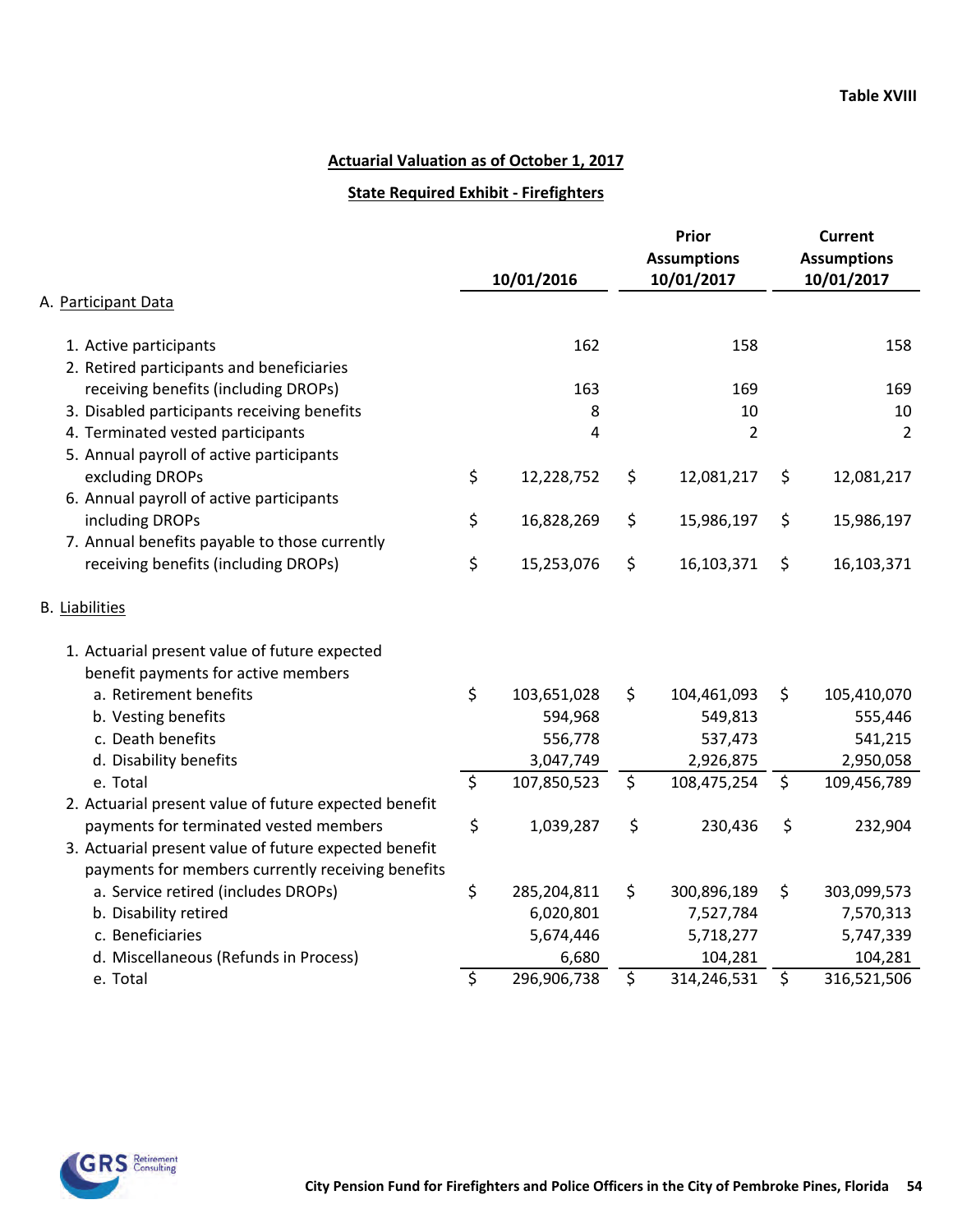#### **State Required Exhibit - Firefighters**

|                                                                                   |                          | 10/01/2016  |    | Prior<br><b>Assumptions</b><br>10/01/2017 |          | <b>Current</b><br><b>Assumptions</b><br>10/01/2017 |  |
|-----------------------------------------------------------------------------------|--------------------------|-------------|----|-------------------------------------------|----------|----------------------------------------------------|--|
| 4. Total actuarial present value of future<br>expected benefit payments           |                          | 405,796,548 | \$ | 422,952,221                               |          | 426,211,199                                        |  |
| 5. Actuarial accrued liabilities (EAN)                                            | \$<br>\$                 | 377,403,794 | \$ | 396,588,247                               | \$<br>\$ | 399,487,819                                        |  |
| C. Statement of Accumulated Plan Benefits                                         |                          |             |    |                                           |          |                                                    |  |
| 1. Actuarial present value of accumulated vested<br>benefits                      |                          |             |    |                                           |          |                                                    |  |
| a. Participants currently receiving benefits                                      | \$                       | 296,900,058 | \$ | 314,142,250                               | \$       | 316,417,225                                        |  |
| b. Other participants                                                             |                          | 65,969,634  |    | 69,577,256                                |          | 70,135,394                                         |  |
| c. Total                                                                          | $\overline{\mathcal{S}}$ | 362,869,692 | \$ | 383,719,506                               | \$       | 386,552,619                                        |  |
| 2. Actuarial present value of accumulated non-<br>vested plan benefits            |                          | 2,565,599   |    | 1,827,351                                 |          | 1,856,438                                          |  |
| 3. Total actuarial present value of accumulated<br>plan benefits                  | \$                       | 365,435,291 | \$ | 385,546,857                               | \$       | 388,409,057                                        |  |
| D. Disclosure of Following Items:                                                 |                          |             |    |                                           |          |                                                    |  |
| 1. Actuarial present value of future salaries<br>- attained age                   | \$                       | 85,477,871  | \$ | 81,384,756                                | \$       | 81,562,433                                         |  |
| 2. Actuarial present value of future employee<br>contributions - attained age     | \$                       | 8,314,105   | \$ | 7,769,363                                 | \$       | 7,785,314                                          |  |
| 3. Actuarial present value of future contributions<br>from other sources          |                          | N/A         |    | N/A                                       |          | N/A                                                |  |
| 4. Amount of active members' accumulated<br>contributions                         | \$                       | 14,732,708  | \$ | 15,336,732                                | \$       | 15,336,732                                         |  |
| 5. Actuarial present value of future salaries and<br>future benefits at entry age |                          | N/A         |    | N/A                                       |          | N/A                                                |  |
| 6. Actuarial present value of future employee<br>contributions at entry age       |                          | N/A         |    | N/A                                       |          | N/A                                                |  |

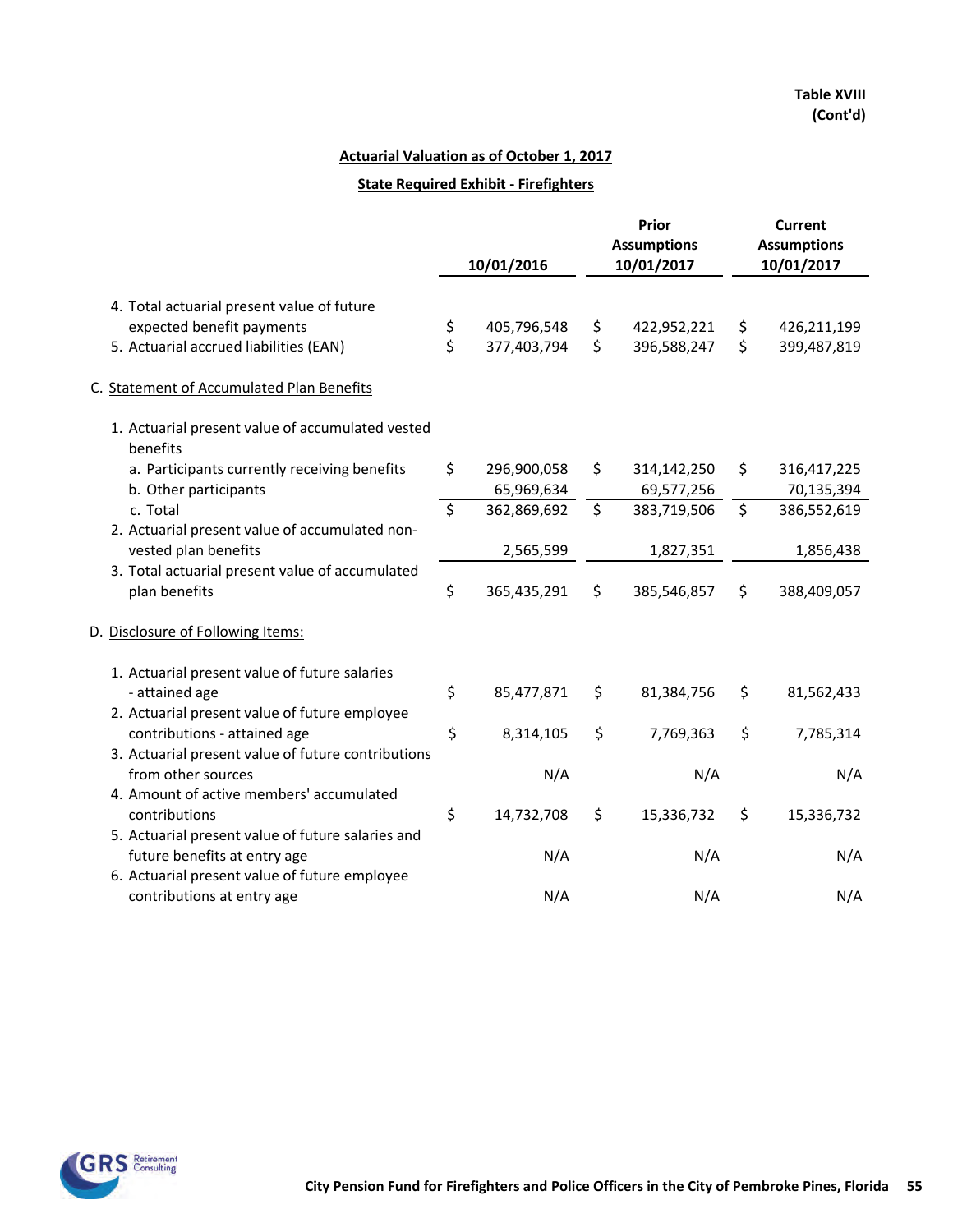## **State Required Exhibit - Police Officers**

|                                                       |         | 10/01/2016  |                        | Prior<br><b>Assumptions</b><br>10/01/2017 | <b>Current</b><br><b>Assumptions</b><br>10/01/2017 |             |
|-------------------------------------------------------|---------|-------------|------------------------|-------------------------------------------|----------------------------------------------------|-------------|
| A. Participant Data                                   |         |             |                        |                                           |                                                    |             |
| 1. Active participants                                |         | 179         |                        | 177                                       |                                                    | 177         |
| 2. Retired participants and beneficiaries             |         |             |                        |                                           |                                                    |             |
| receiving benefits (including DROPs)                  |         | 173         |                        | 184                                       |                                                    | 184         |
| 3. Disabled participants receiving benefits           |         | 11          |                        | 11                                        |                                                    | 11          |
| 4. Terminated vested participants                     |         | 3           |                        | 3                                         |                                                    | 3           |
| 5. Annual payroll of active participants              |         |             |                        |                                           |                                                    |             |
| excluding DROPs                                       | \$      | 13,895,211  | \$                     | 14,565,239                                | \$                                                 | 14,565,239  |
| 6. Annual payroll of active participants              |         |             |                        |                                           |                                                    |             |
| including DROPs                                       | \$      | 17,091,322  | \$                     | 17,332,628                                | \$                                                 | 17,332,628  |
| 7. Annual benefits payable to those currently         |         |             |                        |                                           |                                                    |             |
| receiving benefits (including DROPs)                  | \$      | 15,720,679  | \$                     | 17,026,540                                | \$                                                 | 17,026,540  |
| B. Liabilities                                        |         |             |                        |                                           |                                                    |             |
| 1. Actuarial present value of future expected         |         |             |                        |                                           |                                                    |             |
| benefit payments for active members                   |         |             |                        |                                           |                                                    |             |
| a. Retirement benefits                                | \$      | 113,843,475 | \$                     | 115,580,470                               | \$                                                 | 116,625,040 |
| b. Vesting benefits                                   |         | 697,124     |                        | 713,215                                   |                                                    | 720,151     |
| c. Death benefits                                     |         | 635,187     |                        | 676,079                                   |                                                    | 681,030     |
| d. Disability benefits                                |         | 3,702,187   |                        | 3,991,237                                 |                                                    | 4,023,930   |
| e. Total                                              | $\zeta$ | 118,877,973 | \$                     | 120,961,001                               | \$                                                 | 122,050,151 |
| 2. Actuarial present value of future expected benefit |         |             |                        |                                           |                                                    |             |
| payments for terminated vested members                | \$      | 673,298     | \$                     | 606,047                                   | \$                                                 | 611,293     |
| 3. Actuarial present value of future expected benefit |         |             |                        |                                           |                                                    |             |
| payments for members currently receiving benefits     |         |             |                        |                                           |                                                    |             |
| a. Service retired (includes DROPs)                   | \$      | 283,183,052 | \$                     | 304,778,642                               | \$                                                 | 306,941,173 |
| b. Disability retired                                 |         | 7,838,559   |                        | 7,928,045                                 |                                                    | 7,971,044   |
| c. Beneficiaries                                      |         | 1,378,892   |                        | 2,306,895                                 |                                                    | 2,317,596   |
| d. Miscellaneous (Refunds in Process)                 |         | 6,594       |                        | 32,873                                    |                                                    | 32,873      |
| e. Total                                              | $\zeta$ | 292,407,097 | $\overline{\varsigma}$ | 315,046,455                               | \$                                                 | 317,262,686 |

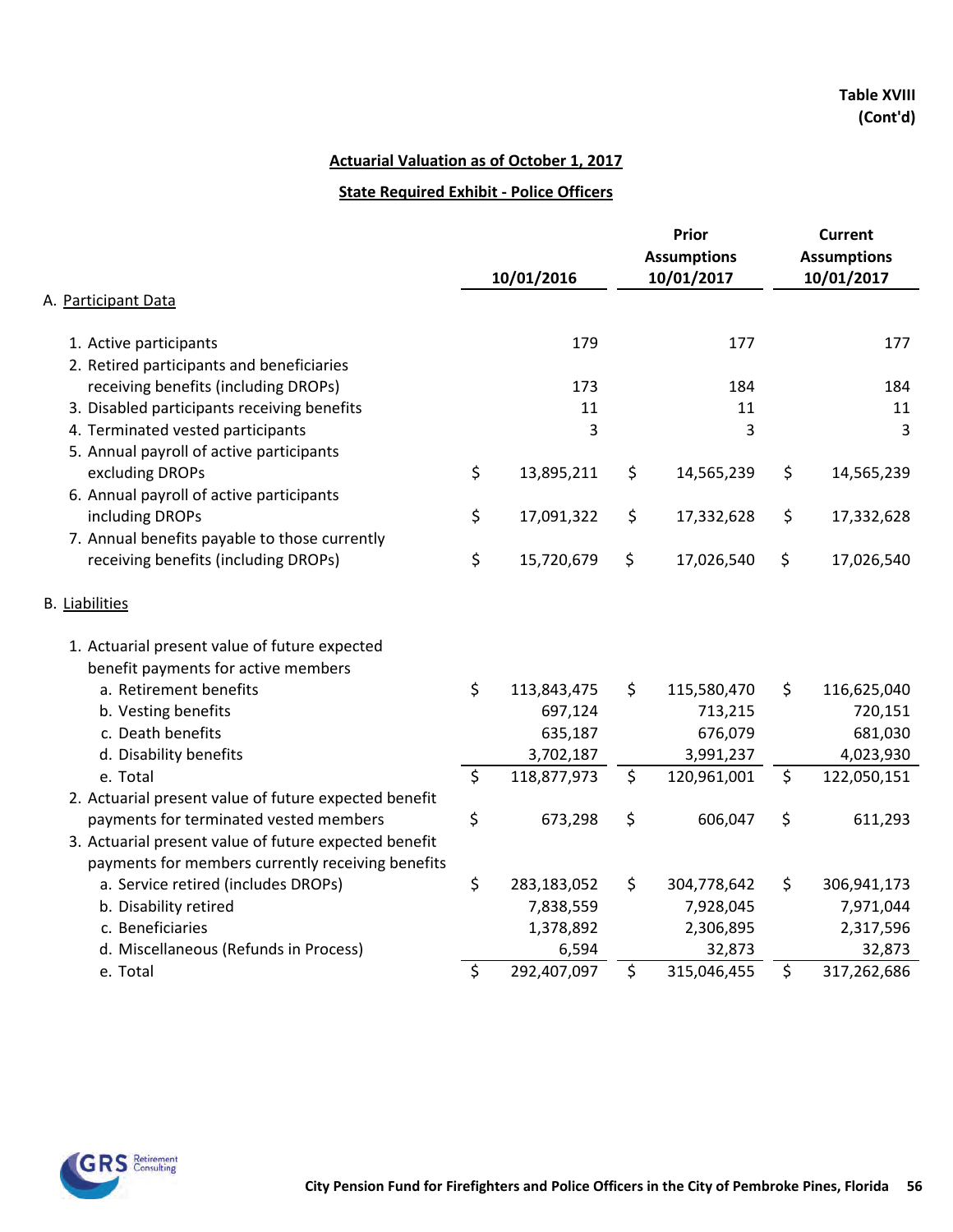## **State Required Exhibit - Police Officers**

|                                                                         |         | 10/01/2016  |         | <b>Assumptions</b><br>10/01/2017 |         | Prior       |  | <b>Current</b><br><b>Assumptions</b><br>10/01/2017 |  |
|-------------------------------------------------------------------------|---------|-------------|---------|----------------------------------|---------|-------------|--|----------------------------------------------------|--|
| 4. Total actuarial present value of future<br>expected benefit payments | \$      | 411,958,368 | \$      | 436,613,503                      | \$      | 439,924,130 |  |                                                    |  |
| 5. Actuarial accrued liabilities (EAN)                                  | \$      | 381,261,472 | \$      | 405,018,144                      | $\zeta$ | 407,898,152 |  |                                                    |  |
| C. Statement of Accumulated Plan Benefits                               |         |             |         |                                  |         |             |  |                                                    |  |
| 1. Actuarial present value of accumulated vested<br>benefits            |         |             |         |                                  |         |             |  |                                                    |  |
| a. Participants currently receiving benefits                            | \$      | 292,400,503 | \$      | 315,013,582                      | \$      | 317,229,813 |  |                                                    |  |
| b. Other participants                                                   |         | 73,482,649  |         | 72,639,369                       |         | 73,175,507  |  |                                                    |  |
| c. Total                                                                | $\zeta$ | 365,883,152 | $\zeta$ | 387,652,951                      | $\zeta$ | 390,405,320 |  |                                                    |  |
| 2. Actuarial present value of accumulated non-                          |         |             |         |                                  |         |             |  |                                                    |  |
| vested plan benefits                                                    |         | 5,102,161   |         | 4,962,167                        |         | 5,034,637   |  |                                                    |  |
| 3. Total actuarial present value of accumulated<br>plan benefits        | \$      | 370,985,313 | \$      | 392,615,118                      | \$      | 395,439,957 |  |                                                    |  |
| D. Disclosure of Following Items:                                       |         |             |         |                                  |         |             |  |                                                    |  |
| 1. Actuarial present value of future salaries                           |         |             |         |                                  |         |             |  |                                                    |  |
| - attained age                                                          | \$      | 97,607,600  | \$      | 103,605,924                      | \$      | 103,864,756 |  |                                                    |  |
| 2. Actuarial present value of future employee                           |         |             |         |                                  |         |             |  |                                                    |  |
| contributions - attained age                                            | \$      | 8,960,622   | \$      | 9,289,760                        | \$      | 9,311,334   |  |                                                    |  |
| 3. Actuarial present value of future contributions                      |         |             |         |                                  |         |             |  |                                                    |  |
| from other sources                                                      |         | N/A         |         | N/A                              |         | N/A         |  |                                                    |  |
| 4. Amount of active members' accumulated                                |         |             |         |                                  |         |             |  |                                                    |  |
| contributions                                                           | \$      | 15,844,348  | \$      | 15,513,291                       | \$      | 15,513,291  |  |                                                    |  |
| 5. Actuarial present value of future salaries and                       |         |             |         |                                  |         |             |  |                                                    |  |
| future benefits at entry age                                            |         | N/A         |         | N/A                              |         | N/A         |  |                                                    |  |
| 6. Actuarial present value of future employee                           |         |             |         |                                  |         |             |  |                                                    |  |
| contributions at entry age                                              |         | N/A         |         | N/A                              |         | N/A         |  |                                                    |  |

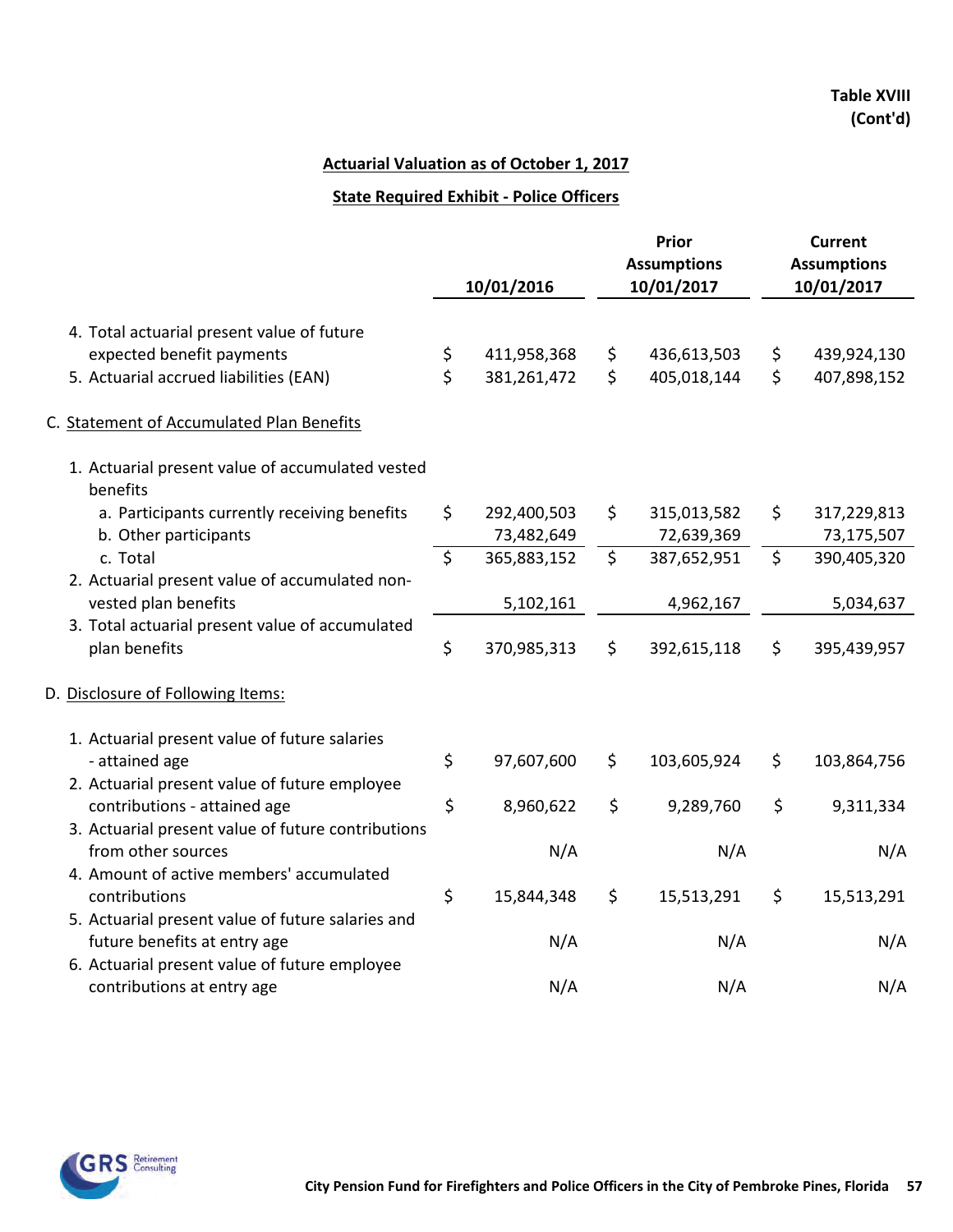## **State Required Exhibit - All Members**

|                                                       | 10/01/2016 |             |    | <b>Prior</b><br><b>Assumptions</b><br>10/01/2017 | <b>Current</b><br><b>Assumptions</b><br>10/01/2017 |             |
|-------------------------------------------------------|------------|-------------|----|--------------------------------------------------|----------------------------------------------------|-------------|
| A. Participant Data                                   |            |             |    |                                                  |                                                    |             |
| 1. Active participants                                |            | 341         |    | 335                                              |                                                    | 335         |
| 2. Retired participants and beneficiaries             |            |             |    |                                                  |                                                    |             |
| receiving benefits (including DROPs)                  |            | 336         |    | 353                                              |                                                    | 353         |
| 3. Disabled participants receiving benefits           |            | 19          |    | 21                                               |                                                    | 21          |
| 4. Terminated vested participants                     |            | 7           |    | 5                                                |                                                    | 5           |
| 5. Annual payroll of active participants              |            |             |    |                                                  |                                                    |             |
| excluding DROPs                                       | \$         | 26,123,963  | \$ | 26,646,456                                       | \$                                                 | 26,646,456  |
| 6. Annual payroll of active participants              |            |             |    |                                                  |                                                    |             |
| including DROPs                                       | \$         | 33,919,591  | \$ | 33,318,825                                       | \$                                                 | 33,318,825  |
| 7. Annual benefits payable to those currently         | \$         |             |    |                                                  |                                                    |             |
| receiving benefits (including DROPs)                  |            | 30,973,755  | \$ | 33,129,911                                       | \$                                                 | 33,129,911  |
| B. Value of Assets (Net)                              |            |             |    |                                                  |                                                    |             |
| 1. Smoothed Actuarial Value                           | \$         | 550,554,481 | \$ | 593,996,849                                      | \$                                                 | 593,996,849 |
| 2. Market Value                                       | \$         | 538,859,146 | \$ | 599,325,724                                      | \$                                                 | 599,325,724 |
| C. Liabilities                                        |            |             |    |                                                  |                                                    |             |
| 1. Actuarial present value of future expected         |            |             |    |                                                  |                                                    |             |
| benefit payments for active members                   |            |             |    |                                                  |                                                    |             |
| a. Retirement benefits                                | \$         | 217,494,503 | \$ | 220,041,563                                      | \$                                                 | 222,035,110 |
| b. Vesting benefits                                   |            | 1,292,092   |    | 1,263,028                                        |                                                    | 1,275,597   |
| c. Death benefits                                     |            | 1,191,965   |    | 1,213,552                                        |                                                    | 1,222,245   |
| d. Disability benefits                                |            | 6,749,936   |    | 6,918,112                                        |                                                    | 6,973,988   |
| e. Total                                              | $\zeta$    | 226,728,496 | \$ | 229,436,255                                      | $\overline{\varsigma}$                             | 231,506,940 |
| 2. Actuarial present value of future expected benefit |            |             |    |                                                  |                                                    |             |
| payments for terminated vested members                | \$         | 1,712,585   | \$ | 836,483                                          | \$                                                 | 844,197     |
| 3. Actuarial present value of future expected benefit |            |             |    |                                                  |                                                    |             |
| payments for members currently receiving benefits     |            |             |    |                                                  |                                                    |             |
| a. Service retired (includes DROPs)                   | \$         | 568,387,863 | \$ | 605,674,831                                      | \$                                                 | 610,040,746 |
| b. Disability retired                                 |            | 13,859,360  |    | 15,455,829                                       |                                                    | 15,541,357  |
| c. Beneficiaries                                      |            | 7,053,338   |    | 8,025,172                                        |                                                    | 8,064,935   |
| d. Miscellaneous (Refunds in Process)                 |            | 13,274      |    | 137,154                                          |                                                    | 137,154     |
| e. Total                                              | \$         | 589,313,835 | \$ | 629,292,986                                      | $\varsigma$                                        | 633,784,192 |

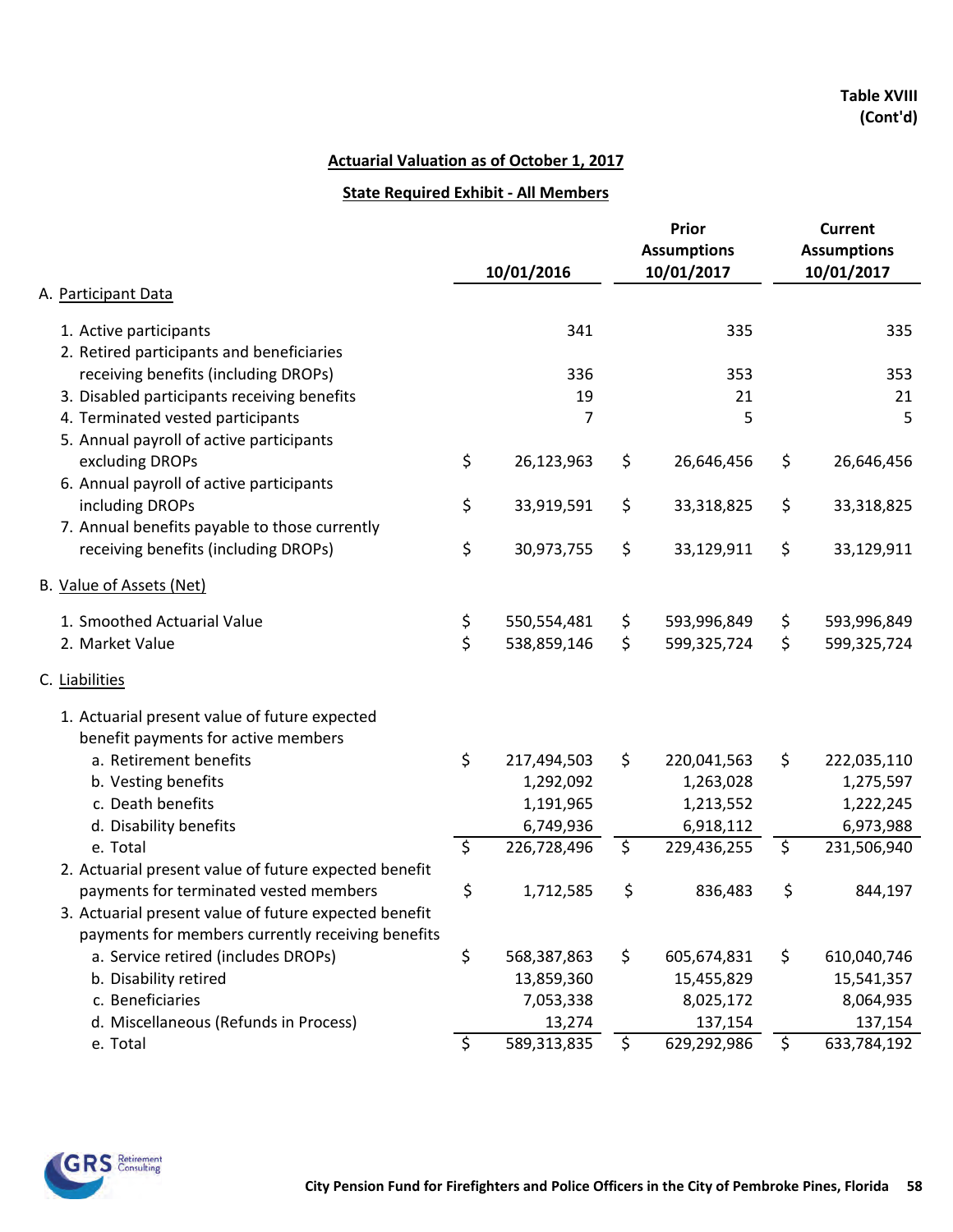#### **State Required Exhibit - All Members**

|                                                                  |         |                                    |         | Prior<br><b>Assumptions</b> | <b>Current</b><br><b>Assumptions</b> |                             |  |
|------------------------------------------------------------------|---------|------------------------------------|---------|-----------------------------|--------------------------------------|-----------------------------|--|
| C. Liabilities (cont'd)                                          |         | 10/01/2016                         |         | 10/01/2017                  |                                      | 10/01/2017                  |  |
| 4. Total actuarial present value of future                       |         |                                    |         |                             |                                      |                             |  |
| expected benefit payments                                        | \$      | 817,754,916                        | \$      | 859,565,724                 | \$                                   | 866,135,329                 |  |
| 5. Actuarial accrued liabilities (EAN)                           | \$      | 758,665,266                        | \$      | 801,606,391                 | \$                                   | 807,385,971                 |  |
| 6. Unfunded actuarial liabilities (EAN)                          | \$      | 208,110,785                        | \$      | 207,609,542                 | \$                                   | 213,389,122                 |  |
| D. Statement of Accumulated Plan Benefits                        |         |                                    |         |                             |                                      |                             |  |
| 1. Actuarial present value of accumulated vested<br>benefits     |         |                                    |         |                             |                                      |                             |  |
| a. Participants currently receiving benefits                     | \$      | 589,300,561                        | \$      | 629,155,832                 | \$                                   | 633,647,038                 |  |
| b. Other participants                                            |         | 139,452,283                        |         | 142,216,625                 |                                      | 143,310,901                 |  |
| c. Total                                                         | \$      | 728,752,844                        | \$      | 771,372,457                 | \$                                   | 776,957,939                 |  |
| 2. Actuarial present value of accumulated non-                   |         |                                    |         |                             |                                      |                             |  |
| vested plan benefits                                             |         | 7,667,760                          |         | 6,789,518                   |                                      | 6,891,075                   |  |
| 3. Total actuarial present value of accumulated<br>plan benefits | \$      | 736,420,604                        | \$      | 778,161,975                 | \$                                   | 783,849,014                 |  |
| E. Pension Cost                                                  |         |                                    |         |                             |                                      |                             |  |
| 1. Total normal cost                                             | \$      | 9,801,798                          | \$      | 9,837,792                   | \$                                   | 9,942,453                   |  |
| 2. Payment required to amortize unfunded liability               |         | 20,465,889                         |         | 20,925,194                  |                                      | 21,332,683                  |  |
| 3. Interest adjustment                                           |         | 1,450,730                          |         | 1,474,097                   |                                      | 1,489,443                   |  |
| 4. Total required contribution                                   | $\zeta$ | 31,718,417                         | \$      | 32,237,083                  | \$                                   | 32,764,579                  |  |
| a. Item 4 as a percentage of base payroll <sup>1</sup><br>5.     |         | 121.4%                             |         | 121.0%                      |                                      | 123.0%                      |  |
| b. Item 4 as a percentage of total payroll <sup>2</sup>          |         | 93.5%                              |         | 96.8%                       |                                      | 98.3%                       |  |
| 6. Estimated employee contributions                              | \$      | $2,522,412$ <sup>3</sup>           | $\zeta$ | $2,537,321$ <sup>5</sup>    | $\zeta$                              | $\overline{z}$<br>2,537,321 |  |
| a. Item 6 as a percentage of base payroll $1$<br>7.              |         | 9.7%                               |         | 9.5%                        |                                      | 9.5%                        |  |
| b. Item 6 as a percentage of total payroll $2$                   |         | $7.4\%$ <sup>4</sup>               |         | $7.6\%$ <sup>6</sup>        |                                      | $7.6\%$ <sup>6</sup>        |  |
| 8. Estimated State contributions                                 | \$      | 2,445,532                          | \$      | 2,420,304                   | \$                                   | 2,420,304                   |  |
| 9. a. Item 8 as a percentage of base payroll $1$                 |         | 9.4% $4$                           |         | $9.1\%$ <sup>6</sup>        |                                      | $9.1\%$ <sup>6</sup>        |  |
| b. Item 8 as a percentage of total payroll <sup>2</sup>          |         | $7.2\%$ <sup>4</sup>               |         | $7.3\%$ <sup>6</sup>        |                                      | $7.3\%$ $^6$                |  |
| 10. Net amount payable by City                                   | \$      | 26,750,473                         | \$      | 27,279,458                  | \$                                   | 27,806,954                  |  |
| a. Item 10 as a percentage of base payroll $1$<br>11.            |         | $102.4\%$ <sup>4</sup>             |         | 102.4% 6                    |                                      | 104.4% 6                    |  |
| b. Item 10 as a percentage of total payroll <sup>2</sup>         |         | 78.9% <sup>4</sup>                 |         | 81.9% 6                     |                                      | 83.5% 6                     |  |
| <sup>1</sup> Excludes DROP payroll                               |         | <sup>2</sup> Includes DROP payroll |         |                             |                                      |                             |  |

<sup>3</sup> Percent of pay applied to expected 2017-2018 base payroll excluding DROP payroll (\$26,123,963)

4 Percent of expected 2017-2018 covered payroll (\$26,123,963 / \$33,919,591)

<sup>5</sup> Percent of pay applied to expected 2018-2019 base payroll excluding DROP payroll (\$26,646,456)

<sup>6</sup> Percent of expected 2018-2019 covered payroll (\$26,646,456 / \$33,318,825)<br>**GRS**  $\frac{R_{\text{classelling}}}{S}$  city Pension Fund for Firefighters and Police Officers



**City Pension Fund for Firefighters and Police Officers in the City of Pembroke Pines, Florida 59**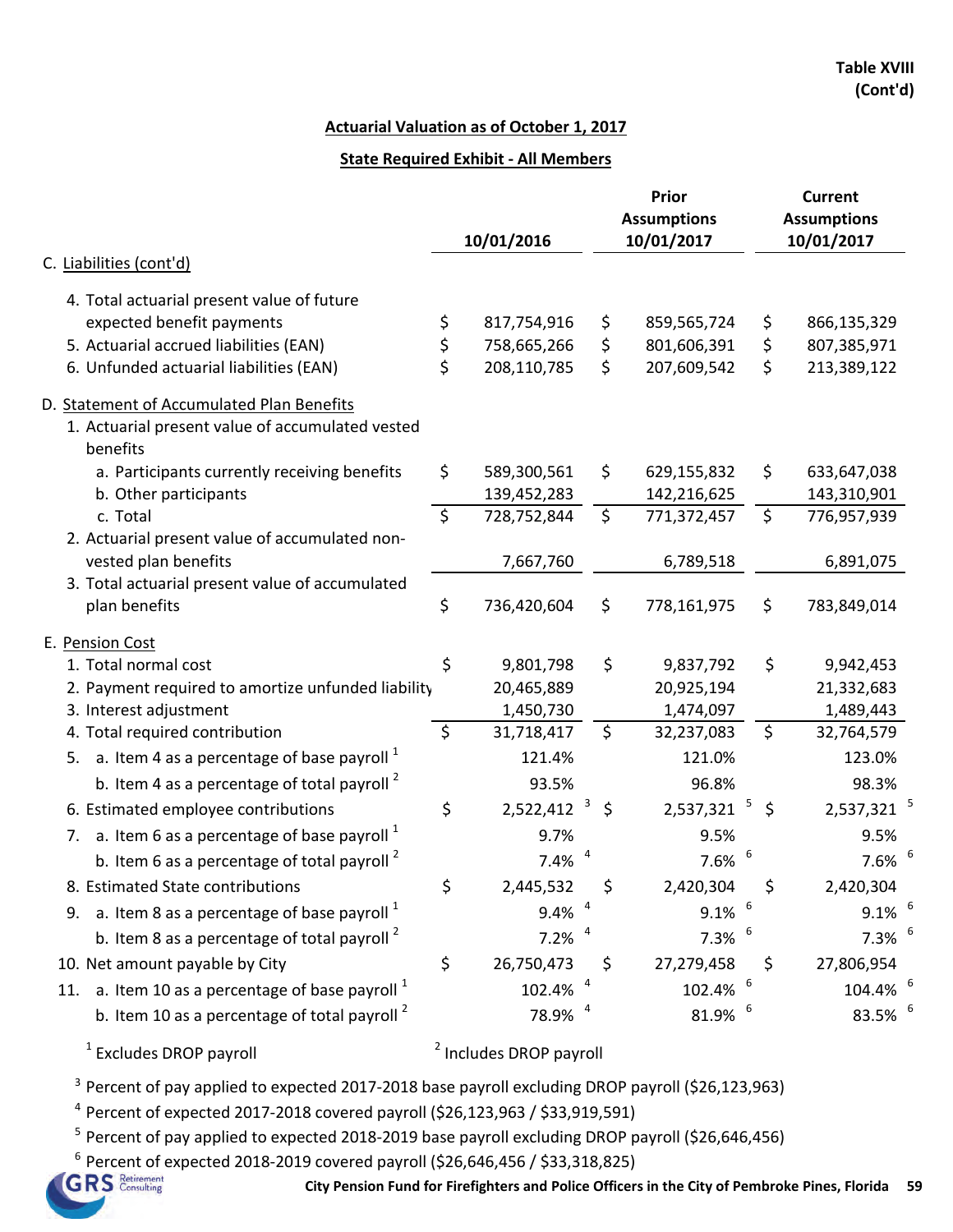#### **State Required Exhibit - All Members**

|                                                                                                                                         | 10/01/2016 |             | Prior<br><b>Assumptions</b><br>10/01/2017 |             | <b>Current</b><br><b>Assumptions</b><br>10/01/2017 |             |
|-----------------------------------------------------------------------------------------------------------------------------------------|------------|-------------|-------------------------------------------|-------------|----------------------------------------------------|-------------|
| F. Past Contributions                                                                                                                   |            |             |                                           |             |                                                    |             |
| 1. Total contribution required (prior valuation)<br>2. Actual contributions made:                                                       | \$         | 30,011,067  | \$                                        | 31,718,417  | \$                                                 | 31,718,417  |
| a. Members                                                                                                                              | \$         | 2,663,136   |                                           | N/A         |                                                    | N/A         |
| b. City                                                                                                                                 |            | 24,935,503  |                                           | N/A         |                                                    | N/A         |
| c. State                                                                                                                                |            | 2,420,304   |                                           | N/A         |                                                    | N/A         |
| d. Total                                                                                                                                | $\zeta$    | 30,018,943  |                                           | N/A         |                                                    | N/A         |
| G. Disclosure of Following Items:                                                                                                       |            |             |                                           |             |                                                    |             |
| 1. Actuarial present value of future salaries excluding<br>DROP payroll - attained age<br>2. Actuarial present value of future employee | \$         | 183,085,471 | \$                                        | 184,990,680 | \$                                                 | 185,427,189 |
| contributions - attained age<br>3. Actuarial present value of future contributions                                                      | \$         | 17,274,727  | \$                                        | 17,059,123  | \$                                                 | 17,096,648  |
| from other sources<br>4. Amount of active members' accumulated                                                                          |            | N/A         |                                           | N/A         |                                                    | N/A         |
| contributions                                                                                                                           | \$         | 30,577,056  | \$                                        | 30,850,023  | \$                                                 | 30,850,023  |
| 5. Actuarial present value of future salaries and<br>future benefits at entry age<br>6. Actuarial present value of future employee      |            | N/A         |                                           | N/A         |                                                    | N/A         |
| contributions at entry age                                                                                                              |            | N/A         |                                           | N/A         |                                                    | N/A         |